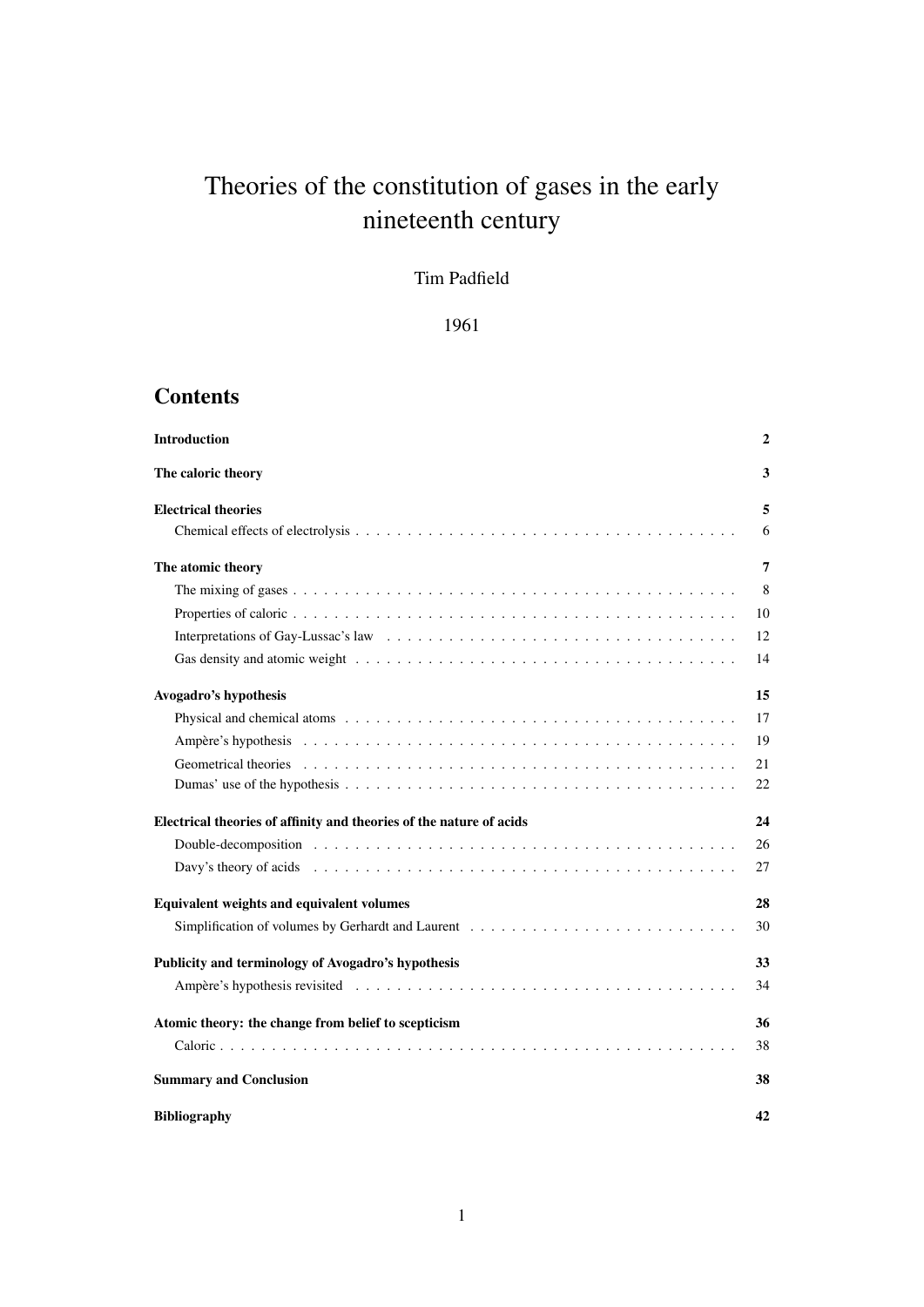## Introduction

The purpose of this thesis is to give a history of the theories of gases held by chemists between the years 1800 and 1860 and to show the influence of these ideas on the whole chemistry of the age, and their help in producing a systematic description of chemical compounds.

It begins with an account of the theories of Dalton and some of his predecessors; this is not intended to be comprehensive but to introduce the scientific phenomena which occupied the chemists of the time, to give an idea of the degree of naivety with which they approached them, and to show the origin of the confusion over the derivation of atomic weights from gas density measurements which is the main subject of this history.

A connection between gas density and atomic weight was admitted, but its interpretation (which depended on the recognition of the equality of the numbers of molecules of all gases in the same volume under the same conditions) was obscured by theories which gave a different size to the particles of different gases. These theories were based on misinterpretations of phenomena and also on the fact that the atomic theory came to be interlinked with the theories of gases so that mistakes in the one were reflected in the other and then served to consolidate the error of both. The difference between the theories always lay in simple numerical ratios.

The correct theory, which acknowledged the equal apparent size of all gas particles, was thought incapable of giving atomic weight values and was ignored until it was found useful. This thesis deals mainly with the errors which sustained the wrong theories and the errors which limited the correct one.

At the beginning of the nineteenth century those chemists who speculated on the microscopic nature of gases used a model based on small nuclei, different for each chemical element, to which only "imponderable" elements: heat, light, electricity or motion had to added to provide all the physical properties of the gas, which thus consisted of a swarm of squashy or bouncing spheres with a small nucleus in the middle of each.

The supporters of kinetic theories made their particles vibrate, rotate or, more seldom, move longitudinally and at random, and there were some hybrid theories which included both motion and imponderable atmospheres.

The most popular device for accounting for the behaviour of gases was a sheath of *caloric* around each nucleus. This was an elastic , weightless fluid, the essence of heat, which gave a bogus simplicity to the phenomena of heat of reaction and heat of compression, but which nevertheless evaded all attempts to explain it by a quantitative theory.

Dalton was the first to treat the nucleus numerically but he obtained the wrong results by deriving the weights of the particles of elemental gases from the reacting weights of their solid compounds.

Dalton's atomic theory gave ambiguous values for atomic weights and some attempts to reduce the uncertainty involved using the relative densities of gases as an indication of the relative weights of their atoms. The atomic theory was correct, if imprecise; Dalton's theory of gases, which was intimately connected with it (he merely coated the atoms with caloric), was wrong but gave an undeserved authority to the values of atomic weight which it favoured.

The mistake lay in his wrong ideas on the size of the caloric envelope of his atoms (the nucleus comprised all the weight but none of the volume of his particles) and *this* was due to a number of mistaken ideas on the nature of heat of reaction, heat of compression, specific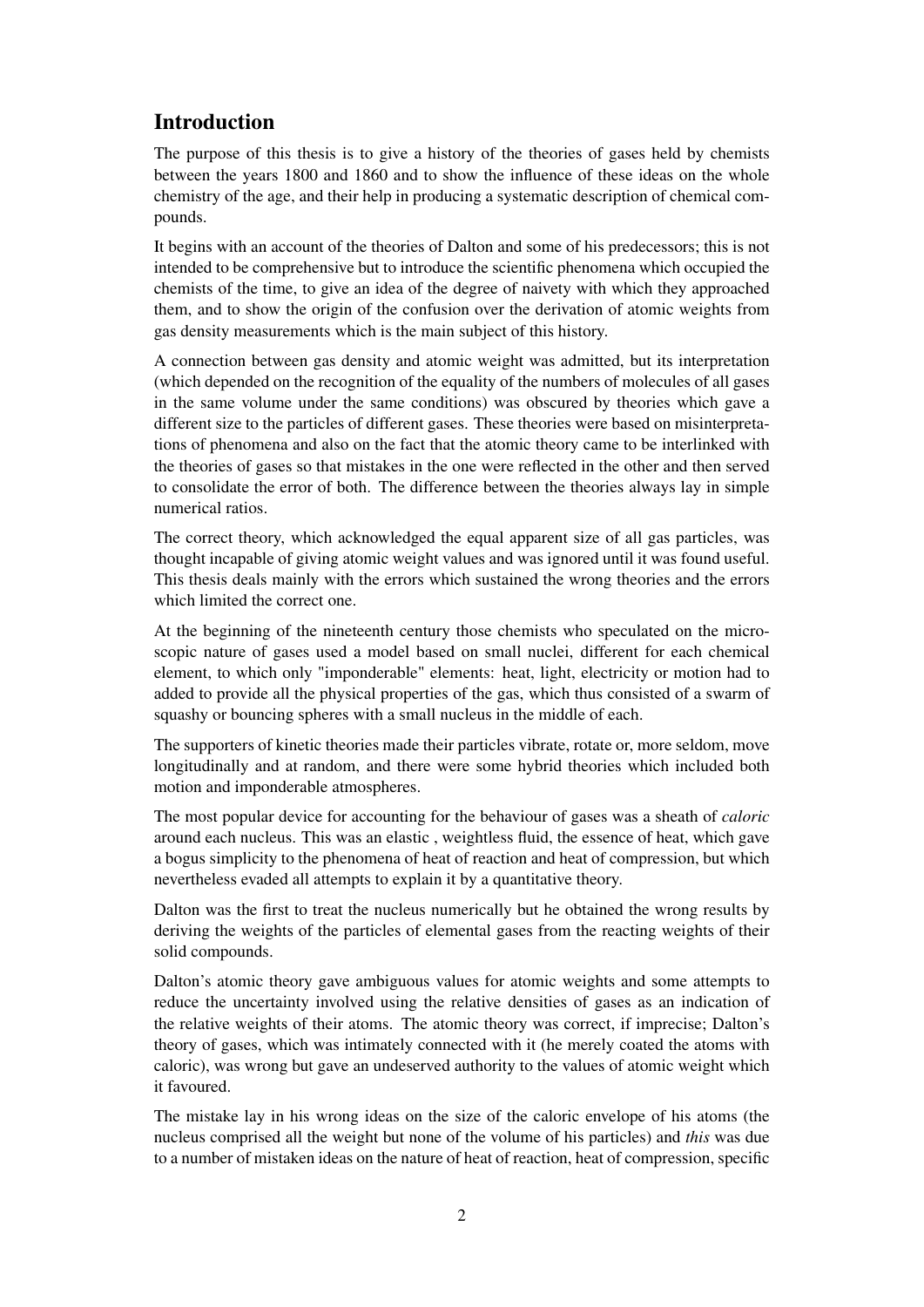heat and heat content (in an archaic sense defined later on) and to his belief that gas particles were more or less stationary. All these influences will be considered in detail in the next chapters.

Chemists showed a utilitarian attitude towards hypotheses and their scepticism seems to have been reserved for those devised merely to explain the behaviour of gases without helping the general progress of chemistry. Dalton's theory, supported by the laws of constant, multiple and equivalent proportions and based on the combining weight of solids, gave enormous help in the classification of chemical compounds and it was accepted too hastily, or at least, too completely.

Avogadro's theory, which distinguished between the atomic weights of the elements and the relative weights of their gas particles (which could contain many atoms) was neglected because there was no way of deciding how many atoms each particle contained; thus gas density gave no indication of atomic weight.

After the discovery of Gay-Lussac's law (that gases combine together in simple integral ratios by volume and give a volume of product gas which also bears a simple ratio to that of the reactants) Dalton's theory, which attributed volumes as various as atomic weights to the particles of gases, was no longer believed. But Berzelius perpetuated the idea that the gas particles of elements had one atom each and supported this view with his electrical theory, which made it unlikely that identical atoms could unite chemically.

The decline of the simple atomic theory and its replacement by Avogadro's hypothesis as the systematising principle of chemistry is one of the best documented episodes in the history of chemistry (second only to the study of its origin), but it is not directly relevant to the history of gas theories because, as the inconsistencies became more numerous with the increasing amount of quantitative data, chemists lost faith in both the practical usefulness and the physical reality of the atomic theory.

But they continued to build their comprehensive systems of chemical generalisation, laying emphasis now on the fact that they were giving not an image of reality but a mere notation which correlated in the simplest way the phenomena of chemistry. Their notation unconsciously approached that of the modern molecular theory (founded by Avogadro) as they became better at generalising their growing number of facts, and eventually it became almost identical; but since they denied any attempt to present reality they can be credited only with the doctrinaire methods which arrived at the results, but not the physical concept, of Avogadro's theory. Nevertheless their reasoning shows that they did in fact allow reality to filter into their chemical notation and their cautious attitude may have concealed their true convictions.

The synthesis of Dalton's and Avogadro's theories was done by Cannizzaro in 1858. He fixed the number of atoms in the gas particles of all the elements and compounds by applying the criterion of the atomic theory (maximum simplicity in the numbers of combining atoms), and Avogadro's hypothesis, to the data on the reactions and the densities of gases.

## The caloric theory

Many chemists date the beginning of modern chemistry from the work of Lavoisier, so his theory of gases will form a convenient introduction to the caloric theory, which reached the peak of its influence in the second decade of the nineteenth century. It was accepted by most chemists as a useful device rather than a reflection of the truth but their lack of criticism caused considerable confusion, which their gradual unconscious acceptance of its reality perpetuated.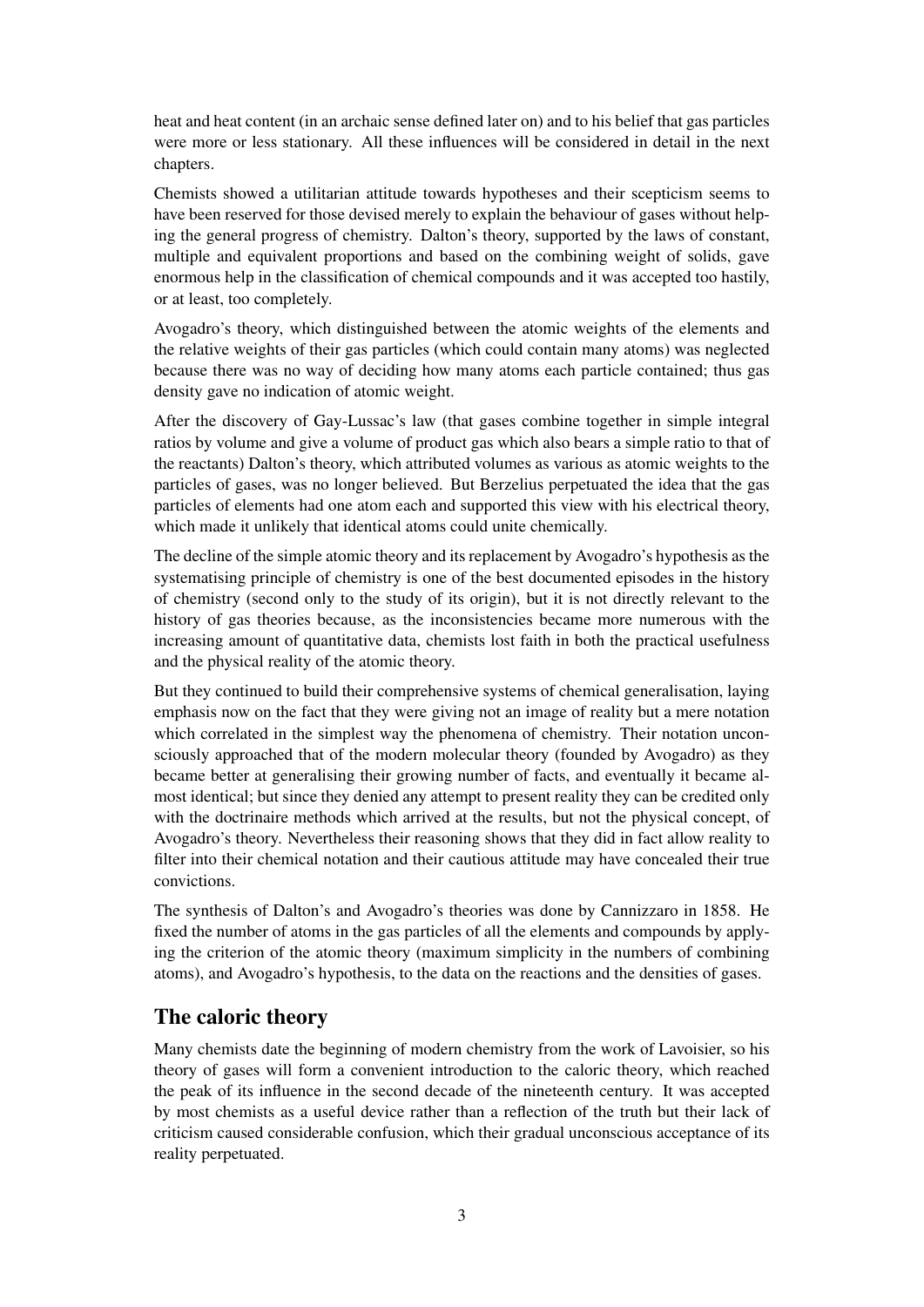Lavoisier's theory was that each particle of an element was surrounded by a layer of *caloric*, which was fluid yet elastic, and which was discontinuous (each particle had its own sphere of caloric) but transferable. When the air was compressed the caloric was squeezed out into whatever was squeezing it to give the sensation of heat or to expand the mercury in a thermometer.

One other phenomenon which Lavoisier explained in a similar way and which, though modified, remained the gravest mistake of the caloric theory was that the heat of combustion was due to the caloric which oxygen gas was forced to release when it became congealed in the solid state as an oxide.<sup>1</sup> Later, any change in volume became a convenient source of heat of reaction and when, as soon happened, it became necessary to extract heat of reaction from an *increase* in volume this was done by saying that the heat capacity of the product was less, although its volume was greater, than that of the reagents. This caused controversy over the size and density of caloric envelopes (since caloric had no weight its density was as elusive and irrefutable a concept as phlogiston).

The idea that the kind of heat which a gas acquired by being put in an oven and that which it gave out in chemical reaction were the same – both contained in the caloric flesh of the atom – was one of the most misleading ideas in the chemistry of the period.

Perhaps the reason for this mistake was the lack of interest in affinity, of which heat of reaction was the most obvious measure. The only person to make any progress in this branch of chemistry was Berthollet and *his* mistake, the denial of the law of constant composition, caused chemists to ignore the real advances he had made in the study of affinity.<sup>2</sup>

Ironically, the possibility that Berthollet was right and the the law of constant composition was based on exceptional rather than normal compounds, led chemists to concentrate their studies of the combining ratios of elements on gases, which would obey the law and simplify the calculations of the atomic theory; they reasoned that a compound  $H_{200}O_{100}$  might exist in the solid state but would be too heavy to rise into a gas.<sup>3</sup> This argument may however have been due to the affection of Berthollet's pupils rather than their scientific convictions. Berthollet himself, being ignorant of the atomic theory,<sup>4</sup> saw neither the difficulty nor its happy outcome.

Many chemists had variations on the caloric theory. One of the more highly developed was that of Laplace (who collaborated with Lavoisier). After weighing the rival merits of the caloric and kinetic theories he favoured, with caution, the former, but he combined with it some kinetic ideas and he also differentiated between free and combined heat. Laplace attributed the expansion of gases to the mutual repulsion of the caloric envelopes of the molecules, and he deduced a formula for the pressure of a gas, although he was not certain if the nature of the nucleus affected the caloric atmosphere. The particles of gases were mixed and pushed around by the streams of radiant caloric, produced by its repulsion for itself, which left and re-entered the surface of each particle in an irregular way.<sup>5</sup>

The irregular nature of the release of caloric was both a cause and an effect of the movement of the particles, which made the pressure on any part of the particle's surface vary and thus allowed caloric to escape. The density of this radiant caloric was very small compared with

<sup>1</sup>Laplace, 'Mémoir sur la chaleur' *Acad. royale des science de Paris. 1780.*

<sup>2</sup>*Essai de Statique Chimique 1803*.

<sup>3</sup>Gay-Lussac. *Mém. d'Arcueil* II (1809) 231.

<sup>4</sup>*Nicholson's* IV (1800) 377.

<sup>5</sup>*Mém. de l'Acad. Royale des Sciences*, Paris 1780, 2821. *Connaissance des Temps* 1825.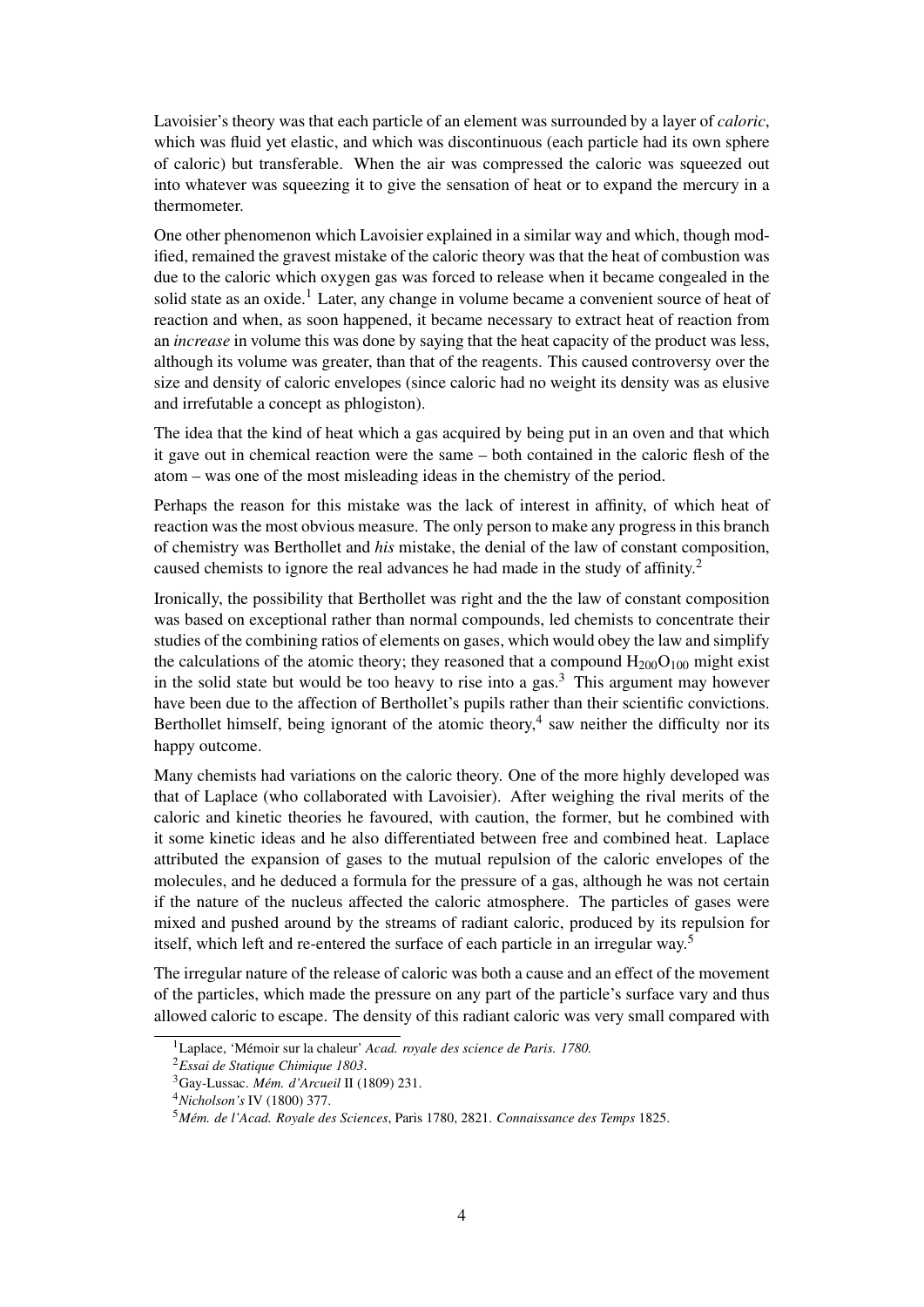the density of caloric around the nuclei but its velocity was that of light. Its density was a measure of the temperature.<sup>6</sup>

All the *imponderable fluids*, heat light and electricity, were used to account for the physical nature of gases and before describing the most complete exposition of the caloric theory – that of Dalton – the electrical theories which followed the application of Volta's electric pile to chemistry must be mentioned.

## Electrical theories

A hint that gases might owe their lightness to electricity was apparent in the experiments of Lavoisier and Laplace who generated gases on the top plate of an electroscope and observed the accumulation of an electric charge. They assumed that the gas must have escaped with the opposite charge.<sup>7</sup> Boiling water gave the same effect so it seemed that the phenomenon was physical rather than chemical.<sup>8</sup>

The great encouragement to electrical theories was, however, the discovery of electrolysis by Nicholson and Carlisle; but the vast number of theories reflected the vivid imaginations rather than the diversity of genius among their originators.

The two phenomena which demanded unusual intricacy from theories of electrolysis were the appearance of hydrogen and oxygen – the products of the electrolysis of water – at widely separated electrodes and the generation at these points of acid and alkali, apparently formed from pure water, since the idea of a force powerful enough the break up a very dilute salt solution was at that time very strange.<sup>9</sup>

The first of these problems led chemists to believe that hydrogen and oxygen were not the generators of water but the product of the union of water with electricity and the second led them to believe that everything else was made from water too; and this idea was supported by some chemical evidence. German chemists took the most extreme view and five years before Dalton's atomic theory one of them wrote "I suppose I need not tell you that the atomistic system is almost entirely exploded in Germany ... in place of the term matter the phrase *spacefilling* is employed ... the only spacefilling in nature that gravitates is water which when united to electricity, furnishes the principle gases."<sup>10</sup>

Richter found that hydrogen and oxygen could be generated in two separate vessels connected electrically and concluded that the gases could not be the constituent parts of water, but must have been produced by the union of water with the galvanic fluid.<sup>11</sup> And an anonymous correspondent wrote: "The visionary hypothesis of oxygen and hydrogen being the basis of certain gases ... must now be abandoned ... Oxygen and hydrogen have the same basis, water." They were differentiated by the positive or negative electric fluids attached to them.<sup>12</sup>

Most of the theories were heavily dependent on the insensitivity of analytical techniques and not all demanded that electricity was indispensable to the gaseous state. So they will not be described.<sup>13</sup> Ampère put the fundamental idea behind many of the theories succinctly:

<sup>6</sup>Davy, whose theory of heat was kinetic, also attributed rectilinear motion only to the imponderable particles of radiant heat. *Elements of Chemical Philosophy* p. 83.

<sup>7</sup>*Acad. des Sciences*, Paris 1781.

<sup>8</sup>Davy, *Elements of Chem. Philosophy*. p 138.

<sup>9</sup>Davy, *phil. Trans* XVI (1826) 388.

<sup>10</sup>Dr. G.M. *Nicholson's* IV (1800) 513.

<sup>11</sup>Frulander, *Phil.Mag.* IX (1800) 225.

<sup>12</sup>Ibid. p 352.

<sup>13</sup>For a summary see *Phil. Mag.* X (1801) 89, Dumas, *Leçons sur la philosophie chimique*, 414.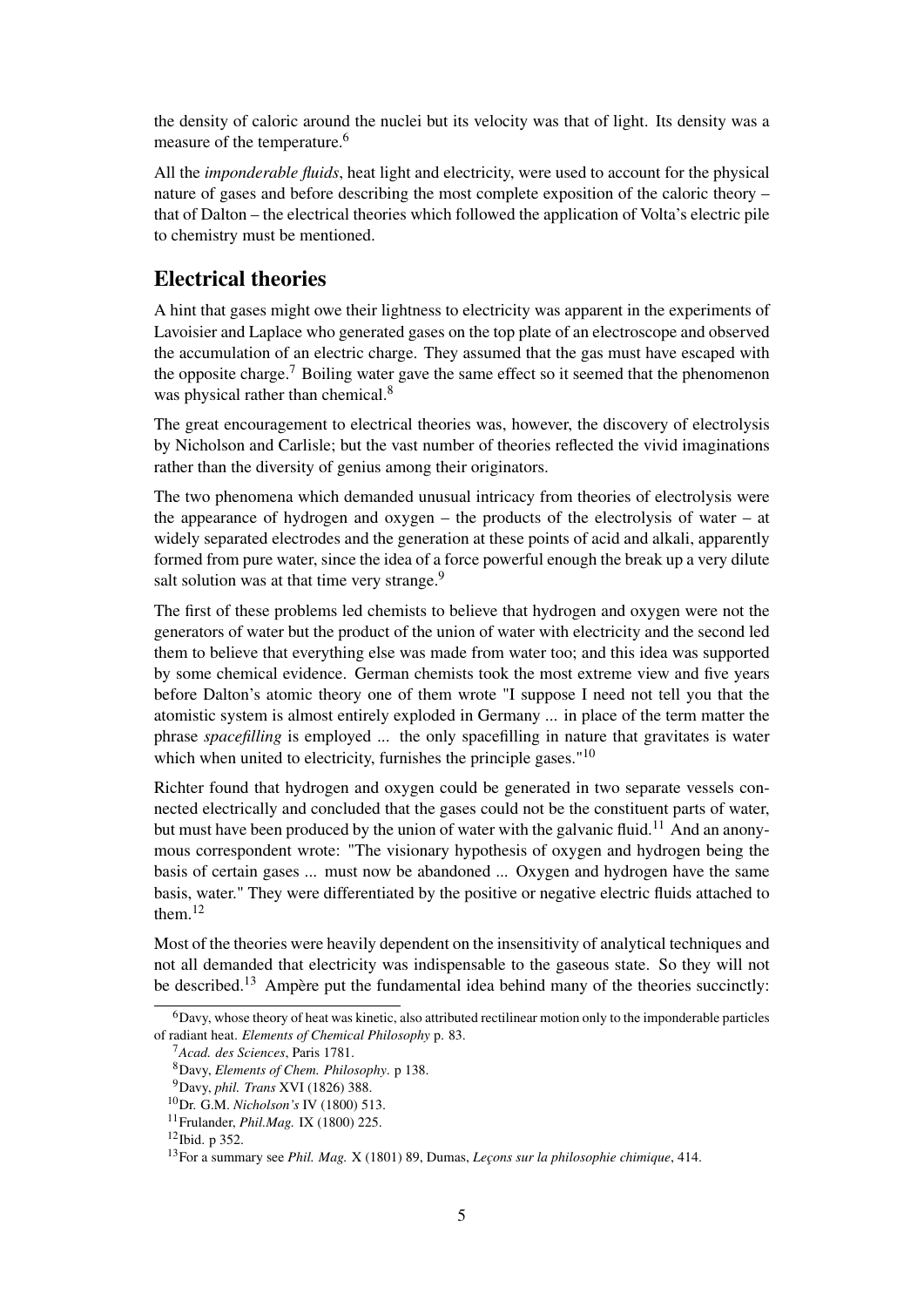"How does one, in fact separate molecules which are combined together? Give them their atmospheres. Well that is precisely what the [voltaic] pile does."<sup>14</sup> Electrical theories were extended far beyond the confines of the electrolytic cell: Wollaston believed that as the formation of hydrogen in electrolysis was effected by electricity so was its production by all other methods  $15$ 

In later years a more vague, though no less speculative attitude prevailed and Grove, commenting on the gas galvanic battery said: "... a beautiful instance of the correlation of natural forces in which gases by combining and becoming liquid transfer a force which is capable of decomposing a similar liquid and causing its constituents to become gases; heat, chemical action and electricity being all blended and mutually dependent."<sup>16</sup>

Later still, in 1849, a fellow of the Royal Society wrote a book which, in between acrid comments on the more respected chemists of the age, expounded the theory that phlogiston was merely electricity – the decomposition of water resulted from a redistribution of its electricity: hydrogen containing a greater, and oxygen a lesser quantity of it.<sup>17</sup>

The importance of the electrical theories however lies less in their explanation of the nature of gases than in their indication that electrical effects were the only hope of those who attempted to explain the nature of affinity: the electrochemical series into which the elements could be placed was the only measure of their chemical affinity.

From electrolytic reactions Berzelius developed a general principle of chemical reaction which did much to delay the acceptance of the most accurate theory of gases of the age  $$ that of Avogadro. These developments will be followed in a later chapter.

### Chemical effects of electrolysis

Of even less direct significance was the electrolytic and chemical evidence on the *chemical* constitution of certain gases. But the disputes over the nature of chlorine and nitrogen were reflected in the theory of volumes of Berzelius and the theories of the constitutions of acids, both of which were influential.

The formation of acid and alkali at the electrodes during the electrolysis of almost pure water led chemists to believe that the elements of these compounds were nothing but those of water: Pacchiani for instance thought that hydrogen was susceptible to a very large number of degrees of oxidation – one of which was hydrogen chloride<sup>18</sup> (he was soon contradicted by the Galvanic Society).

Even in 1801 Davy realised that dissolved gases from the atmosphere upset the volume relationship of the gases obtained by the electrolysis of water, but the recognition that the acids and bases formed came from the very impurities which made electrolysis possible was delayed much longer.<sup>19</sup>

Some other misconceptions over the chemical constitution of gases were longer lived:

The confusion of chlorine with oxygen was due to their chemical similarity and the evolution of oxygen from chlorine water in sunlight. The experiments of Henry suggested that hydrogen chloride gas contained an ineradicable portion of water.<sup>20</sup>

<sup>14</sup>Dumas, *Leçons sur la philosophie chimique*, 414

<sup>15</sup>*Phil. Trans.*(1801) 427

<sup>16</sup>*Phil. Mag.* XXIV (1844) 268.

<sup>17</sup>W.F.Stevenson, *The composition of Hydrogen* 1849.

<sup>18</sup>*Annales de Chimie* LV (1805) 15, LVI 152.

<sup>19</sup>*Nich.* IV (1801) 277. *Phil. Trans.* CXVI (1826) 388.

<sup>20</sup>*Phil. Trans.*XC (1800) 197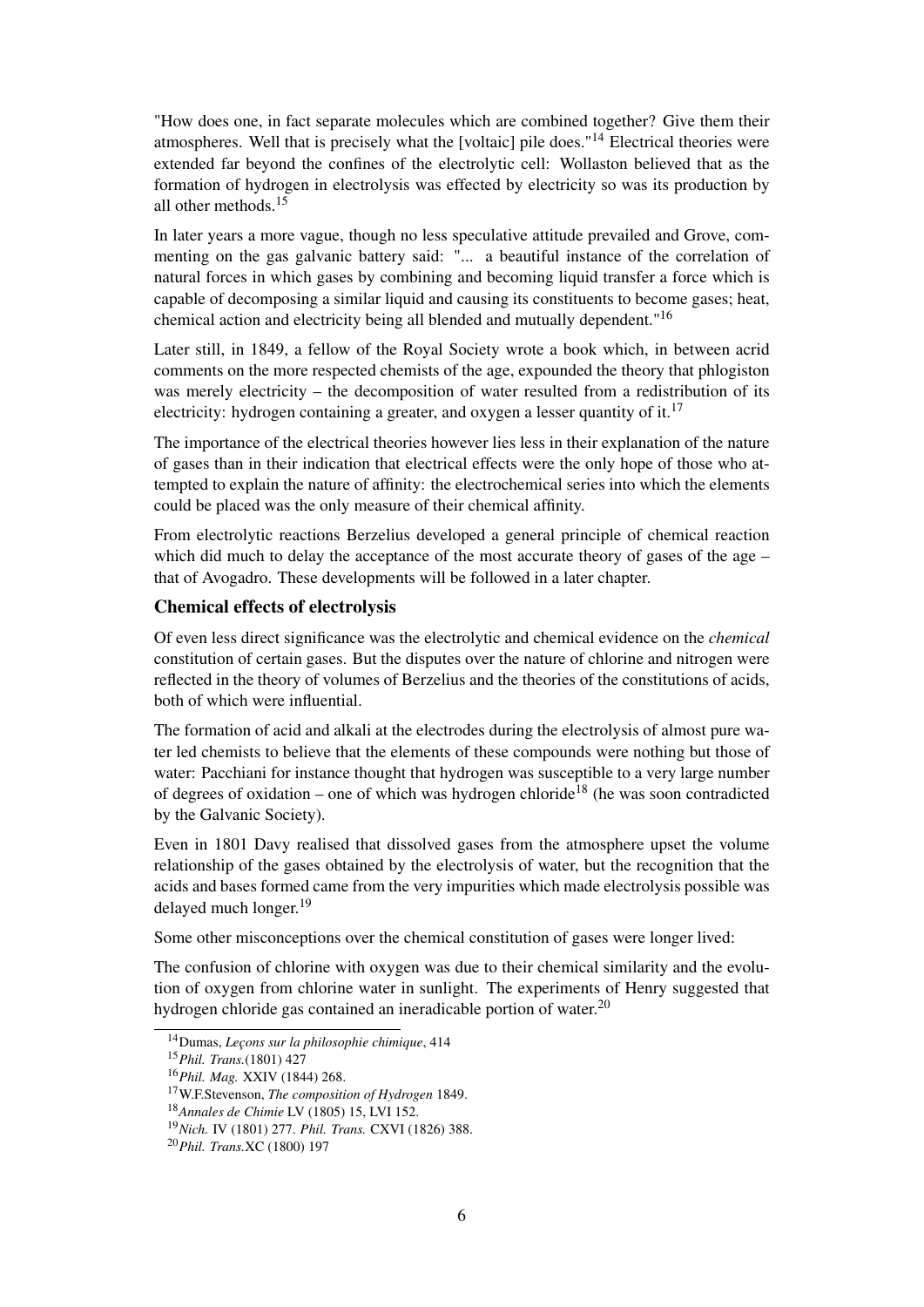The elemental status of nitrogen was doubted, at least by Berzelius, for some time: he thought that ammonia must be an oxide because it reacted with acids.<sup>21</sup> Cruickshank had attributed the corrosion of a silver electrode during the electrolysis of pure water to the formation nitrous or some other acid.<sup>22</sup> Priestley demonstrated that nitrogen came from water by repeatedly freezing it and obtaining an apparently endless supply of gas.<sup>23</sup> Harrup described a similar experiment but was unable to analyse the gas obtained as he lost it by accident.<sup>24</sup> Girtanner described a bizarre series of experiments from which he deduced that nitrogen emerged from water boiled in earthenware unglazed on the inside.<sup>25</sup> From the same evidence Harrington deduced that nitrogen came from earthenware.<sup>26</sup> Girtanner accounted for the predominance of oxygen in the air of the alps by suggesting that the snow prevented air from reaching cultivated earth which would absorb oxygen and form nitrogen.<sup>27</sup> It must be admitted that these last theories were soon refuted: $^{28}$  but the doubts continued.<sup>29</sup>

### The atomic theory

Dalton's atomic theory was that the smallest recognisable part of a chemical compound was its molecule, which consisted of a small number of the atoms of its constituent elements in close contact, surrounded by an atmosphere of caloric which separated the molecules from each other and so ensured their continuing individuality. In solids and liquids the caloric envelope was thin enough to allow a faint influence of atomic forces to attract the molecules to one another but in gases the thickness of the caloric prevented all communication and their physical properties became independent of their chemical constitution.<sup>30</sup>

The existence of gases of different chemical properties had for a long time been concealed by the similarity of their physical behaviour but now the situation had been reversed by the work of the pneumatic chemists, Cavendish and Priestley, and the invention of the pneumatic trough and the eudiometer. In consequence Dalton's calculations were based on the chemical differences rather than the physical similarities of gases.

Dalton's atomic theory accounted for the laws of constant, reciprocal and multiple proportions. By giving a different weight to the atoms of different elements, which came together in small numbers to form compounds, he accounted for all the analytical data available and chemists accepted his theory very quickly. Its only fault was that it did not give an unambiguous value for the number of atoms of each element present in a compound. If, for instance, a water molecule were supposed to contain one atom of oxygen to one of hydrogen, then analysis would reveal that the ratio of their atomic weights was 1 to 8. If water were  $H<sub>2</sub>O$  the ratio would be 1 to 16 and there would be no way of deciding which alternative (and there were also many others) was true.

Chemists searched to find other properties of matter than its weight to reduce the uncertainty in the atomic weight system and the most used properties, and those on which great reliance was put, were the reacting volume and the density of a gas.

<sup>21</sup>*Journal de Physique* LXIII (1811) 283.

<sup>22</sup>*Nicholson's Journal* IV (1800) 263.

<sup>23</sup>*Nicholson's* IV (1800) 196.

<sup>24</sup>Ibid. V (1801) 247.

<sup>25</sup>Ibid. IV 167.

<sup>26</sup>R, Harrington *The death warrant of the French theory of chemistry*, 1804

<sup>27</sup>*Nicholson's* IV, 270.

<sup>28</sup>Ibid. 371.

<sup>&</sup>lt;sup>29</sup>Letters of Berzelius and Schonbeim. Some chemists modified Prout's hypothesis (see page 23) to make up all the elements from oxygen and hydrogen.

<sup>30</sup>*A new system of chemical philosophy*, I 212.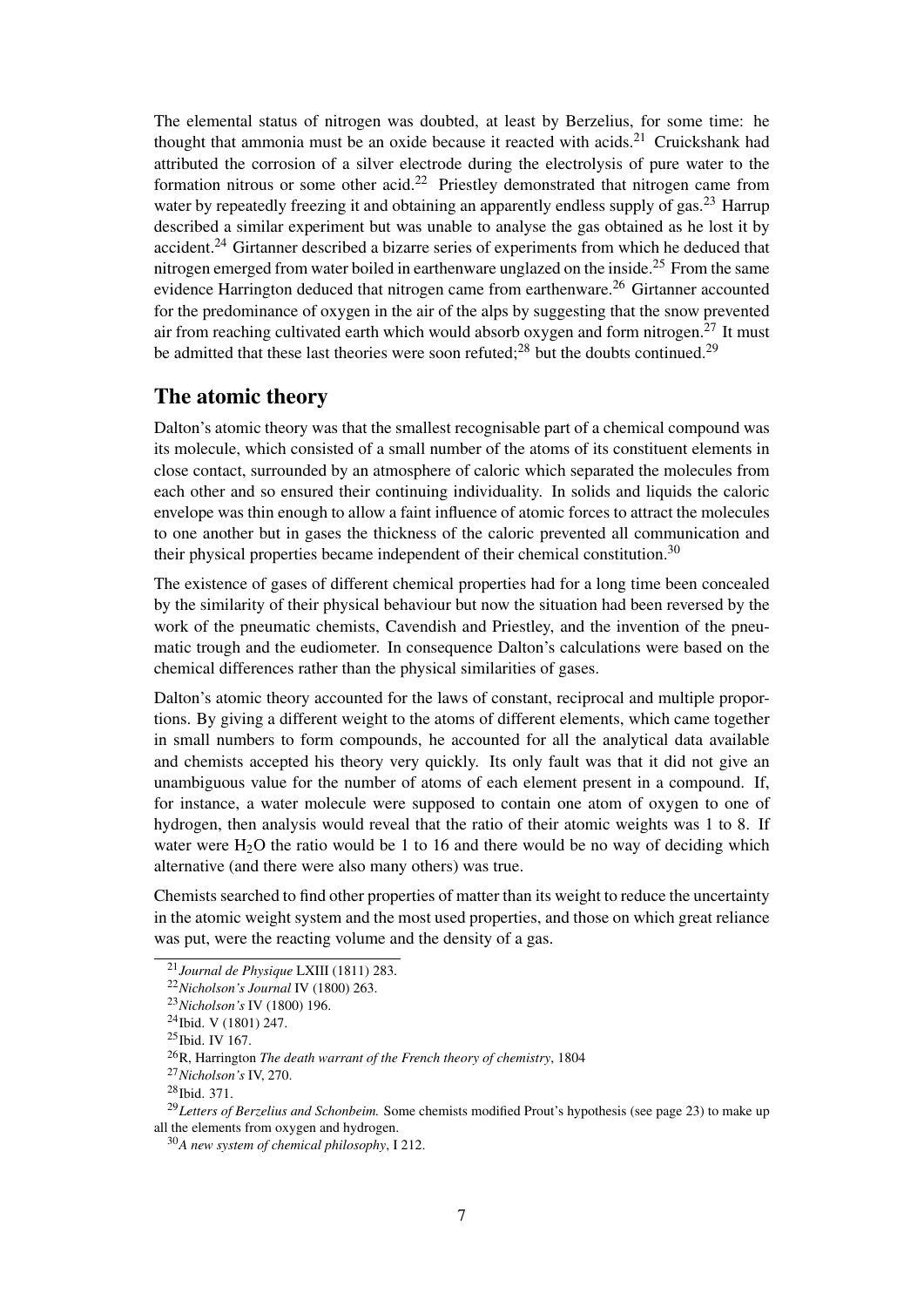Dalton's atomic theory is generally supposed to have been designed to explain the properties of gases; its chemical implications are thought to have been only dimly perceived by its inventor, who was trying to discover the nature of the atmosphere.<sup>31</sup>

The mistakes on which his theory of gases was built were these: The heat of reaction was supposed to come from the same source as the latent heat and the heat given to a gas by warming. The caloric envelope was the only source of heat. The nuclear forces which caused chemical reaction provided none. Secondly, his gas particles were static; they sat in a heap which made the rapid mixing of gases difficult to explain. A third mistake, which helped to overcome the problem set by the second, but which was no nearer the truth, was that he thought that the particles of different gases differed in size. And lastly, his belief that chemical reactions were additive led him to assume that the molecules of the elemental gases contained only one atom each.

### The mixing of gases

The ability of gases of different specific gravity to mix uniformly and of liquids to evaporate unhindered by the weight of the atmosphere, was difficult to explain by any static theory of gases. Some chemists relied on mild chemical forces, insufficient to harm the reactivity of the mixed elements, some on the basic identity of the elements of air, some on the evidence that the constitution of air was not constant with height. Some observers used balloons and Dalton characteristically drew a model of the atmosphere on paper at ground level and deduced the properties of the upper reaches of the stratosphere.<sup>32</sup>

Berthollet accounted for the mixing, but gradual change of proportions of the constituents of air with height by attributing to them a very weak mutual attraction.<sup>33</sup> This view was supported by a number of chemists but the objection to it was that air pressure had no influence on the rate of evaporation of liquids – vapour pressure was the same in a vacuum as in air.

Other objections to the chemical theory of gas mixture were that all gases mixed uniformly but not all reacted chemically with one another. Also there was no temperature change on mixing and the refractive index was the mean of that of the constituents.<sup>34</sup>

Dalton's explanation went through several variations. He first tried to bring one of all the particles of different weight in the atmosphere together and wrap a coating of caloric round the group so that differences of weight would disappear in the equal weight of all these composite particles.<sup>35</sup> Laplace also tried this method, in his case to explain the velocity of sound.<sup>36</sup> Dalton abandoned this idea when the very limited supply of water vapour particles gave out. (This idea of course involved some assumption about the number of particles in the equal volumes of different gases but even if he thought that equal volumes of all gases always contained the same number of particles he later abandoned the idea.)

After this the independence of mixed gases – their inability to affect the vapour pressure or the solubility<sup>37</sup> of others – suggested to Dalton that each gas was, but for its bulk and its inertia, unknown to the others, and also that gases could not occupy space continuously and must therefore consist of discrete particles. The particles of one gas repelled each other but

<sup>31</sup>L.K.Nash, *Isis* XVII (1956) 114.

<sup>32</sup>*Phil. Trans.* CXVI, part 2 (1826), 174.

<sup>33</sup>*Nicholson's* IV (1800) 219.

<sup>34</sup>Gmelin, *Handbook of Chemistry* 22.

<sup>35</sup>Ms, quoted by Nash, *Harvard case histories in experimental science*, J.B.Conant (ed.) (1957) I, 221.

<sup>36</sup>*Connaissance des Temps*, 1822.

<sup>37</sup>*New System* I, 181, 150, 202.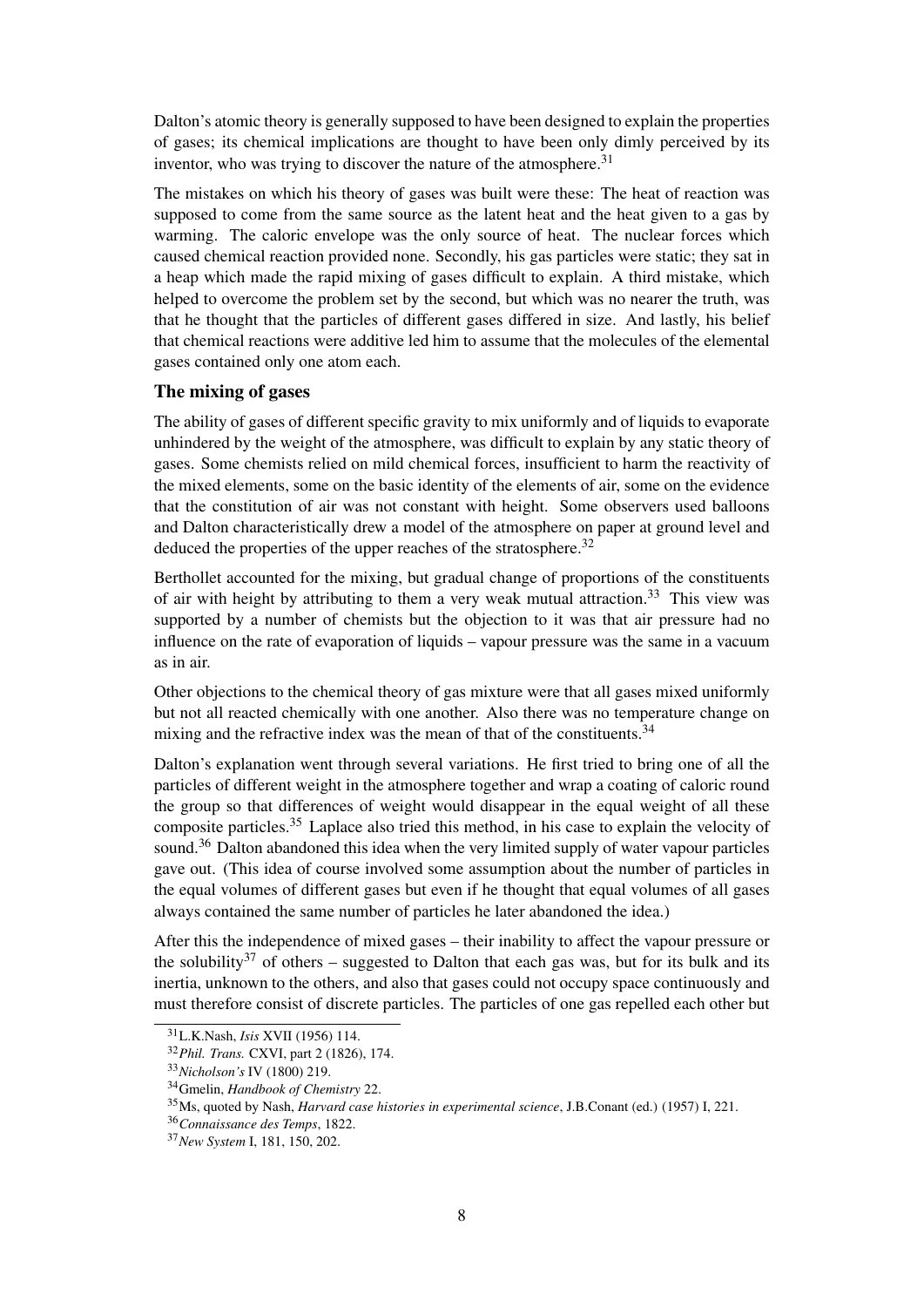not those of any other gas. Nor was the weight of the particles of different gases apparent to each other.<sup>38</sup>

There were many objections to this theory: the slow mixing of gases, the absence of a fall in temperature on expansion when one gas mixed with another, and the simple sound heard from a distant cannon when the different speeds of sound in the different gases should cause multiple cracks. Dalton brushed off this last difficulty by retreating to a distance of thirteen miles and analysing the diffused rumble of the gun into separate but overlapping components. The first objection was answered by an analogy – a fine example of Dalton's mechanical imagination and concrete theories: a small lead shot suffered more delay in falling through the air than a large one, so an atomic sized lead shot would be enormously slowed down and an atomic sized lead shot, being inert and inelastic would be exactly comparable to an atom of some foreign gas. So gases would mix rather slowly.<sup>39</sup>

To the second objection Dalton replied that gases did not expand when mixed at constant pressure because although gases of different species did not repel one another their bulk was mutually effective – like the action of lumps of inert material mixed up with a heap of magnets.<sup>40</sup>

After answering all these objections, apparently to his own satisfaction, Dalton changed his theory to one in which gases mixed because of the instability of a heap of spherical atoms of different sizes: the different sized particles of different gases would, spontaneously, mix until uniform.<sup>41</sup>

The possibility that gas particles had different sizes was raised by other phenomena – the fact that hydrogen and oxygen united to give water vapour whose density was less than that of oxygen, and that nitrogen and oxygen combined to give an equal volume of nitrous oxide which must have contained only half the original number of particles.<sup>42</sup> Both these examples were embarrassing to the theory which attributed heat of reaction to the denuding of the caloric envelope, but they certainly indicated that compound particles were bigger, which was a very reasonable idea and supported the belief that compound gases were of a greater order of complexity than the elements; in other words that the elementary gases had atomic particles.

Dalton also believed that the different heat conductivities of methane and oxygen, to both of which he gave the same molecular weight, indicated a difference in the number of particles of each in a given volume. But this evidence was contested by Dulong and Petit.<sup>43</sup>

Perhaps Dalton developed his ideas on particle size at the same moment that he turned from designing a theory of gases to an atomic theory based on the combining weights of compounds, obtained from the normal analytical techniques.

Nash has suggested that Dalton invented his atomic theory to account for the solubility of gases in water. Dalton said that he started with the opinion that all gases might well have particles of the same size but that he later gave a different size to each gas species. And from the solubility of gases in water he deduced that the diameter of a gas particle was proportional to the cube root of the product of the atomic weight divided by the specific gravity. For example, the ratio of the diameters of the particles of oxygen and hydrogen

<sup>38</sup>*Nicholson's* V 242.

<sup>39</sup>*New System* I, 157–185.

<sup>40</sup>*New System* I, 157.

<sup>41</sup>Ibid. I, 190.

<sup>42</sup>Ibid. I, 70.

<sup>43</sup>Ibid I, 123.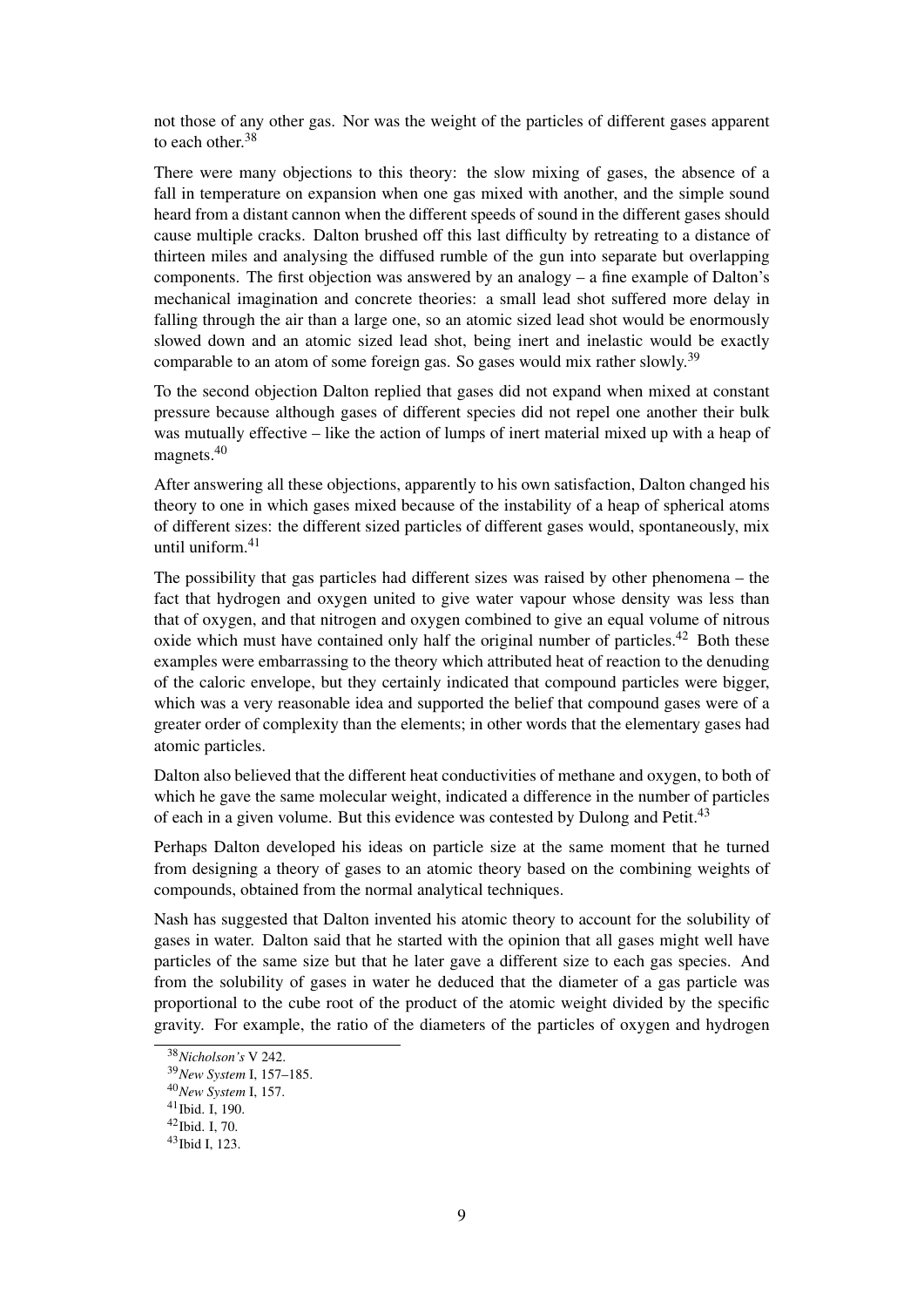was 0.794 to 1.<sup>44</sup> He found that light gases and elementary gases were the least soluble in water and that heavier gases were more soluble. He also believed that the ratio of the gas density in solution to that in the gas was constant (Henry's law 1802) and that these ratios were, for all gases that did not react with water,  $1/8$ ,  $1/27$ ,  $1/64$  &c.<sup>45</sup> These figures applied also to other non-viscous solvents. The denominators were the cubes of small integers and Nash suggests that this gave Dalton the idea that a mechanical explanation involving packed spheres of different sizes would be appropriate.<sup>46</sup> Perhaps Dalton wanted to use a mechanical explanation and forced these simple ratios by a liberal indulgence of experimental error, nevertheless this may have been the point at which he brought the combining weights of elements into his gas theory. He was of course unable to obtain the weights of gas particles from the gas density because their unknown sizes concealed their relative numbers in equal volumes.

The article on the atmosphere in 1826 suggested that he later returned to his previous theory.<sup>47</sup> In it he admitted that the particles of carbon dioxide and hydrogen were nearly, or exactly, equal in size. His explanation of the way gases mixed in the atmosphere was based on his second theory. Even in the second volume of his *New System* (1810) he withdrew part of the evidence on which he may have based his third theory of mixed gases – that most unviscous liquids absorbed the same quantities of the various gases as pure water.<sup>48</sup>

### Properties of caloric

The connection between the volume and the quantity of heat belonging to the particles of a gas was necessarily obscure. Chemical evidence had become less tractable since the time when Tilloch had written that the decrease in volume on chemical reaction was exactly equal to the heat given out.<sup>49</sup> Lavoisier's idea that heat of combustion came from the condensation of volume of oxygen and the release of the greater part of its caloric had been extended to general gas reactions; but it had been destroyed by the detonation of gun-powder, which gave much gas and a large amount of heat,  $50$  and by the decomposition of nitrogen chloride to give a greater volume of gas, and heat.<sup>51</sup>

The theory was modified and heat of reaction attributed with no greater success to the change in specific heat from product to reagent.<sup>52</sup> If the specific heat of the product was smaller, then since the total heat content of the molecule was proportional to the specific heat, the total heat must have diminished, and this quantity of heat set free was sufficient to account for the most spectacular reactions. But there were exceptions – the reaction of lime with water and even the formation of water from its elements.<sup>53</sup>

Because of this many chemists admitted the existence of caloric which did not affect the volume of the particle, in a state of combination with the elements.<sup>54</sup> It was however possible to fiddle the variables to account for the anomalies to some extent, although this made a final explanation even more remote. Dalton, at least, was not deterred by such general scepticism; in 1810 he wrote "All modern experience concurs in showing that the heat of

<sup>44</sup>*New System* I, 226.

<sup>45</sup>*New System* I, 203.

<sup>46</sup>L.E.Nash, *Isis* XLVII (1956).

<sup>47</sup>*Phil. Trans.* CXVI, part 2 (1826), 179.

<sup>48</sup>*New System* II, 310.

<sup>49</sup>*Phil. Mag* IX (1800) 160.

<sup>50</sup>Davy *Chem. Phil.*, 92.

<sup>51</sup>Gay-Lussac *Ann. Chim. Phys.* I (1816) 214.

<sup>52</sup>*New System* I, 75.

<sup>53</sup>Delaroche & Berard, *Ann. Chim.* LXXXV (1813) 174.

<sup>54</sup>Laplace, *Connaissance des Temps* 1825.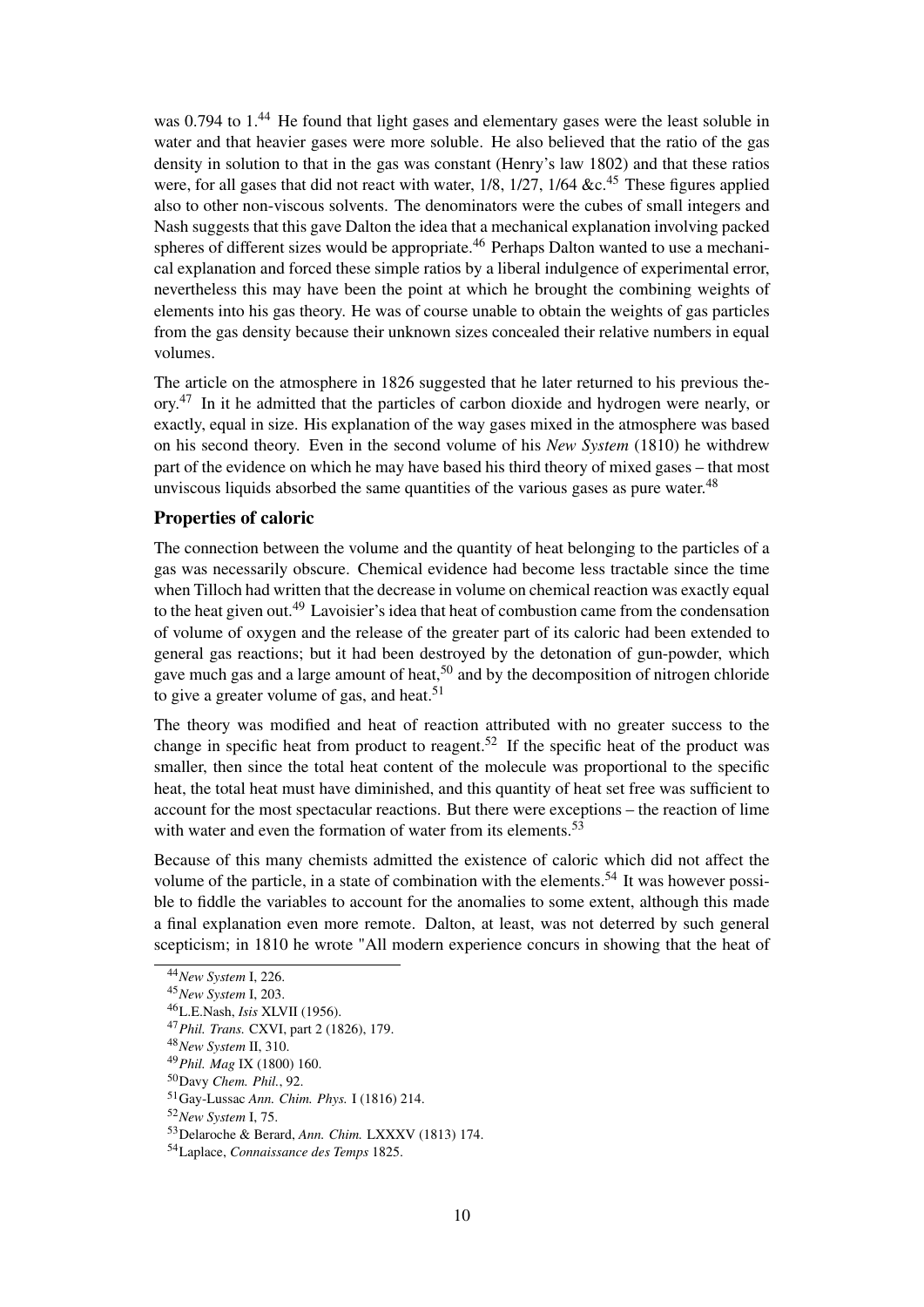combustion is primarily dependent on the quantity of oxygen combining."<sup>55</sup> This was not a reflection of Lavoisier's view because Dalton had written earlier that combustion "...is generally accompanied by the evolution of heat in consequence of the diminished capacities of the products."<sup>56</sup>

Dalton's view on the thermal properties of matter seem rather contradictory. He certainly believed that all forms of heat were contained, indistinguishably, in the caloric envelopes of atoms and molecules. He drew a model of three concentric cans labelled *solid, liquid* and *gas*, into which heat was poured. Its period of overflow from one can to the next, without any vertical rise (which was proportional to temperature), represented the latent heat.<sup>57</sup> The cans were cylindrical, indicating that the heat capacity of a substance was constant between changes of state.

So while Davy and others attributed the heat given out by compressing a gas to the change in its specific heat<sup>58</sup> Dalton was forced to confine *his* theory to within the limits made available by experimental error: he said that the heat caused by doubling the density of a gas was about 50◦ . This was less than a hundredth part of the whole and so did not affect the specific heat; and he continued "It seems to be merely the intersticial heat among the small globular molecules of air."<sup>59</sup>

Dalton also claimed that the heat given out on condensing gases under pressure was no greater than that given out by compressing a permanently elastic fluid to the same volume.<sup>60</sup> This was consistent with his view that latent heat was merely that amount of caloric necessary to cause a sufficient increase in volume to account for the density of the vapour.

On the other hand he accounted for the cooling of the atmosphere with increasing height by supposing that the heat capacity of air increased with its rarefaction and so although the quantity of heat remained the same the temperature had to fall.<sup>61</sup>

One of the most awkward problems for the caloric theory was the generation of heat by rubbing and by striking. This was also explained by Dalton as a consequence of the condensation of volume and the resulting diminution of capacity. (Tilloch in 1800 had suggested that when the specific gravity of a body was diminished its absolute gravity must decrease, just as adding a cork to a piece of metal under water increases its weight but also its buoyancy.62) Davy however dismissed such an explanation as "a very rude mechanical idea."

Dalton considered three possible distributions of heat among the particles of gases: i. Equal weights of gases might have equal quantities of heat. ii. Equal bulks of gases might have the same quantity of heat or iii. The quantity of heat belonging to the particles of gases could be the same.<sup>63</sup>

<sup>63</sup>*New System* I, 69.

<sup>55</sup>*New System* II, 296.

<sup>56</sup>Ibid. I, 75.

<sup>57</sup>Ibid. 217.

<sup>58</sup>Delaroch & Berard, *Ann. Chim.* LXXXV (1813) 161.

<sup>59</sup>*New System* I, 73.

<sup>60</sup>*New System* I, 149.

 $61$ Ibid. 125. The belief that heat capacity changed with pressure was no doubt due to the difference between the measurement of specific heat at constant pressure and at constant volume. Laplace suggested that the change of heat capacity on compression accounted for the error in the calculated value of the velocity of sound, and Poisson reversed this calculation find the change in specific heat. Gay-Lussac found the same effect in a different experiment but admitted his error after the discovery of Dulong & Petit's law. *Ann. Chim.* LXXXI (1812) 98.

<sup>62</sup>*Phil Mag.* IX (1800) 163.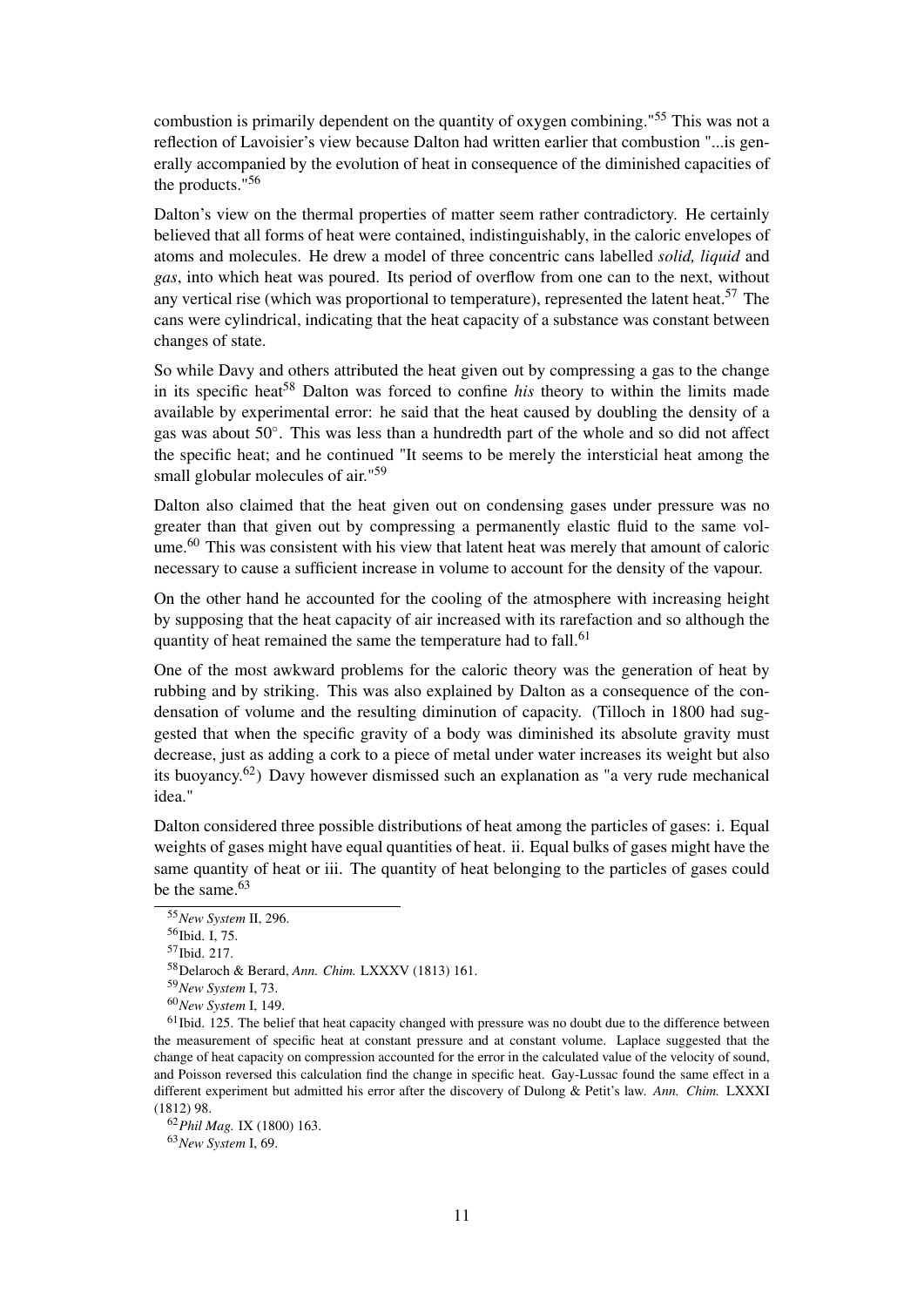He favoured the third alternative and varied the size of the atom by varying the affinity of the element for heat – if the element had a greater affinity the caloric atmosphere contracted but there was no change of heat. The condition for thermal equilibrium between atoms was that the caloric density at their surfaces should be equal. The variation in density of the caloric was considerable as this passage shows: "We know that the particle of steam, reduced to the state of water, still retains the greater part of its heat. What a powerful resistance then ought it not to make against a compressing force?"<sup>64</sup>

#### Interpretations of Gay-Lussac's law

The greatest cause of controversy over the volume relationships between gases was Gay-Lussac's law. Only Dalton refused to believe this law<sup>65</sup> but nearly every other chemist misinterpreted it. Dalton's calculations convinced him that the simple reacting volumes found by experiments were an approximation to the real, non-integral values. Gay-Lussac's results were not of course exactly integral and the difference between the two interpretations lay merely in the direction attributed to experimental error. Dalton thought the correct value was, for instance, oxygen : nitrogen :: 0.833 : 1. Dalton failed to convince his contemporaries and his antagonism to a law which gave support to his atomic theory shows how much he had changed his attitude since his early experiments on gases: how he had gone over to a gravimetric theory – basing his atomic weights, and from these his atomic volumes, on the combining weights of the elements. In the first volume of his *New System* he showed a faith in simple numbers approaching that of Gay-Lussac: on the combination of oxygen and hydrogen in simple volume ratio he wrote that it was most probable that there was the same number of particles in two measures of hydrogen as in one of oxygen.<sup>66</sup> And also: "When two atoms unite by chemical affinity to form one, one half of their heat is disengaged."<sup>67</sup> In his attempt to fix the relative complexity of the oxides of carbon he used gas density values to find which was the lightest and therefore simplest – a very dangerous procedure on his later theory, in which the particle sizes could differ by some 100%.

Dalton seems to have lost the sympathy of his contemporaries in his denial of Gay-Lussac's law and his views had little influence. But the evidence of this law against the idea that all gases had equal numbers of particles in equal volumes was echoed by chemists for many years and this misconception was based on Dalton's atomic theory.

Berzelius, who used Gay-Lussac's law as the most useful device for fixing atomic weights and the strongest proof of the atomic theory, had no explanation of why the expansion of the product gas occurred.

Unlike Dalton he, and nearly all other chemists, believed that the reacting volumes of gas produced also an exactly simple multiple of that of the reactants. To account for all this simplicity by theories of affinity, which showed no tendency to simplify to integral numbers, proved to be impossible.

Gay-Lussac himself had no explanation for the production of a compound gas less dense than its constituent elements. He merely pointed out that the difficulty seemed to come from the supposition that the coming together of the elementary particles should be represented in the product by the diminution of volume on reaction, which was not always true.<sup>68</sup>

<sup>64</sup>*New System* I, 195.

<sup>65</sup>Unless his letter to Daubeny can be taken as a recantation: "I do not know where we are to look for the exact specific gravity of hydrogen gas, and if this be not correctly known, then all the atomic weights will be wrong and the doctrine of volumes be in jeopardy." *Atomic Theory* 479.

<sup>66</sup>*New System* I, 171.

 $67$ Ibid. 72.

<sup>68</sup>*Mém. d'Arcueil* II, 227.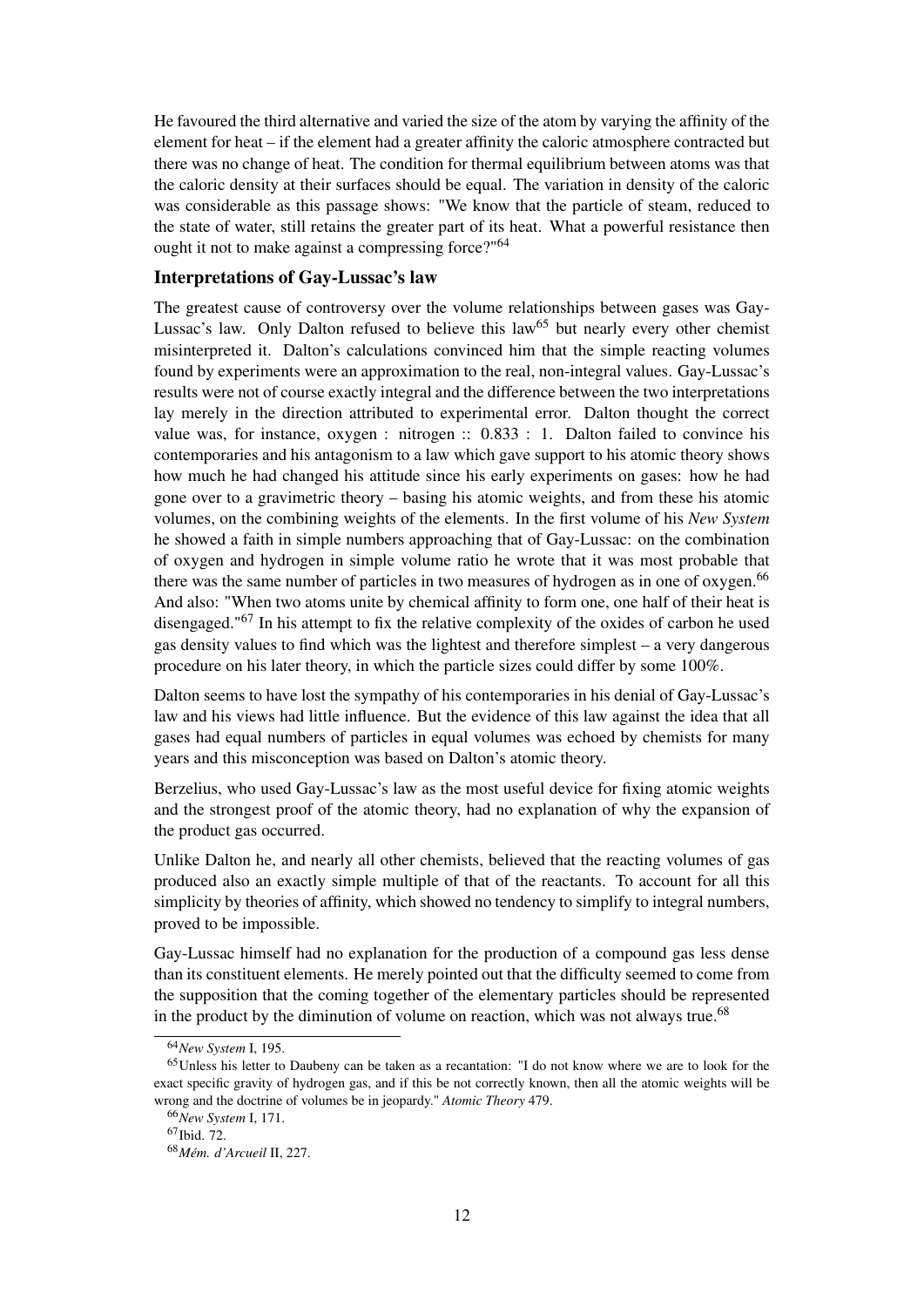He also said that his law supported Dalton's theory.

Davy described Gay-Lussac's law but gave no explanation.<sup>69</sup>

Daubeny observed that the condensation of hydrogen and chlorine to give the same volume of HCl indicated either the presence of  $H_2$  and  $Cl_2$  or that all gases did not have equal expansions with equal increments of heat.<sup>70</sup>

In the middle of the century Gmelin wrote: "Compound bodies in the gas state are more expanded, and have fewer atoms in a given volume than simple substances ... it appears that the compound atom becomes surrounded with a larger calorific envelope." A more exact statement would doubtless have clashed with his later remark that the less complicated the combinations of elements the stronger was their attraction for heat and the greater their elasticity.<sup>71</sup>

The equal expansion of gases with temperature and pressure indicated that some fundamental similarity must obscure their chemical diversity, but few chemists thought that this similarity was obviously an identity of particle size among all gases. Very few noticed such views and most of those who did disagreed with them, or failed to understand them.

The inability of chemists to conceive that the particles of elementary gases might contain more than one atom and therefore have a specific gravity greater than that corresponding to the atomic weight was odd, but nearly universal. Certainly they believed that most reactions were additive, particularly those between elements, but double decomposition reactions were known – the law of equivalent proportions was based on the double decomposition of salt solutions.

Speculation on the relative sizes of the atoms continued for many years. Gmelin in a passage which contradicted at least one of those already given said: "It is probable that the atoms of all bodies have the same density, so that the weights of two heterogeneous atoms are in direct proportion to their volumes."<sup>72</sup> This was an attractive idea as it accounted for the uniform mixing of gases of different specific gravity – the different specific gravities of gases being due to the varying particle density, not the varying density of the particles themselves. Daubeny shared this view and also Lowig.<sup>73</sup> But the unmistakable proportionality between atomic weights and gas densities made it unlikely and also it would demand closer packing of the heavier and therefore larger particles of high atomic weight, when the reverse would be expected. Gmelin overcame this difficulty by giving the same specific gravity to all particles and attributing the varying density of materials to the varying space between the particles.<sup>74</sup>

The phenomenon of isomorphism, and simple density measurements, made it probable that the atomic volumes of elements in solid compounds varied considerably and the values obtained were used to find the atomic volume of gaseous elements and vice-versa. Germany

<sup>69</sup>*Chemical Philosophy*, 106.

<sup>70</sup>*Atomic theory*, 142.

<sup>71</sup>*Handbook of Chem.* 67 & 157. Even Dalton, who had set himself the slightly less intractable problem of explaining a non-integral expansion, had no explanation. *New System* II, 349.

<sup>72</sup>*Handbook of Chem.* 146

<sup>73</sup>*Atomic Theory* 279.

<sup>74</sup>Ibid. 57. Perhaps the same idea is implied in this enigmatic passage by Daubeny: "The atomic volume of a body may be calculated by dividing its atomic wt. by its sp.gr. Thus taking hydrogen as our standard and assuming the wt. of its atom as 1 and that of oxygen as 8 it will follow that as the sp. gr. of the latter is 16 the volume of its atom as compared with hydrogen taken as unity will be  $8/16 = 0.5$  or, in other words, that the volume of the hydrogen atom will be twice as great. Since however every volume of oxygen is supposed to contain 2 atoms the sp.gr. of its atoms must be calculated at half that of its volume and consequently the atomic volume will be the same as of hydrogen." *Atomic Theory* 281.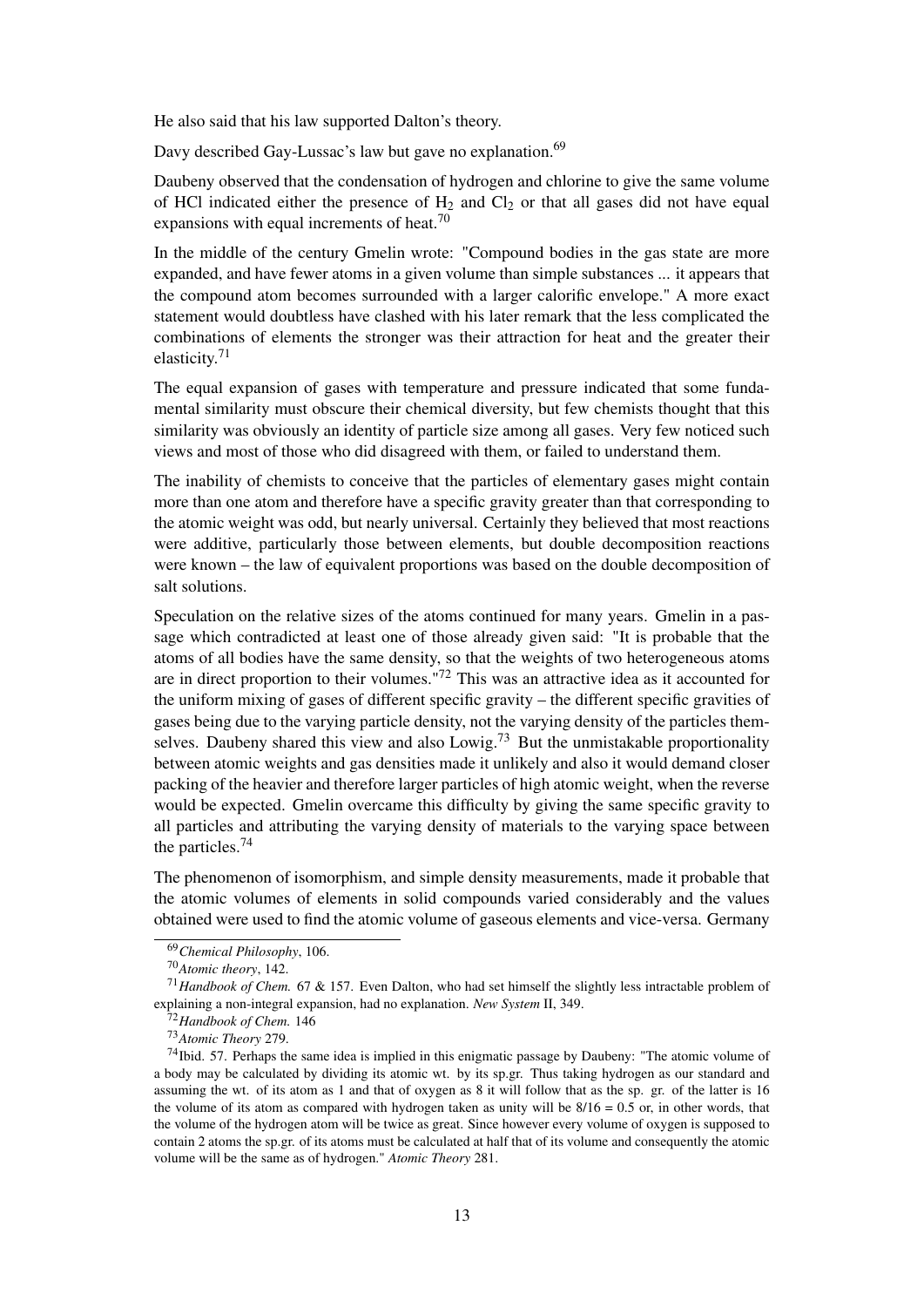was a fecund source of articles on the atomic volumes of elements, some of an impressive complexity and obscurity of argument; many made use of simple fractional multipliers, some of which came close to three figures, to correlate theory with experience.<sup>75</sup>

Some encouragement was given to these views by early, partial recognition of the periodic nature of atomic volume with increasing atomic weight.<sup>76</sup>

It is unlikely however that chemists automatically assumed that since the atoms of solids obviously varied in size, those of gases did also. The great simplicity in the volume relationships of reacting gases has already been described and also how it was attributed to the fact that the nuclei were out of range of inter-atomic forces. It is interesting to notice that Avogadro, the first chemist to announce that all *gas* particles were of equal size, used the variation in the sizes of the atoms of *solids* as a measure of their chemical affinity.<sup>77</sup>

#### Gas density and atomic weight

Dalton's atomic weight values were sufficiently wrong to conceal the connection between gas density and atomic weight but the close relationship between the two was soon seen.

One of the first expositions was that of Prout.<sup>78</sup> He pointed out, in the course of a paper celebrated for something quite different, that the gas densities of most elemental and compound gases were proportional to their atomic or molecular weights, or to simple multiples of them. This final modification – or simple multiples – was accepted for over forty years. As atomic weight values were changed to account for new compounds or new laws it turned out that most gas densities were either proportional to the atomic or molecular weight or to a half or a quarter of this weight. Compounds were described as 1,2 or 4 volume gases and if they were solid or liquid they were theoretically vaporised to the gas state.

Gay-Lussac found the hypothetical gas density of combustible elements by finding the ratio by weight of oxygen to combustible and, knowing that either 1 or 1.5 or 2 volumes of oxygen were needed for every volume of combustible gas he chose a volume ratio from these alternatives and from it found the theoretical gas density of the solid element.<sup>79</sup> Prout, with his more general theory of the relation between gas density and atomic weight, merely vaporised his elements on paper without reacting them with oxygen. Avogadro and Ampère did the same, and Persoz drew analogies from these values, themselves based on analogy; and all chemists accepted this process until Dumas measured the gas density of sulphur, phosphorus and arsenic, whose atomic weights had to be multiplied by 8, 6 or 4 to be proportional to the vapour density.<sup>80</sup>

These arguments were of course circular: both the vapour density and the atomic weights of solids were calculated by analogy to related compounds and the triumphant acclamation of the accordance between theory and experiment<sup>81</sup> shows how the theories of gases and the atomic theory had become confused.

Berzelius deduced from Gay-Lussac's law that equal volumes of elemental gases probably contained the same number of atoms, and therefore that the gas densities of such elements were proportional to their atomic weights. The same could not be true of compounds.

<sup>75</sup>Otto, *Graham's Chem. reps.* 60.

<sup>76</sup>Gaudin *Bibliothèque universelle de Genève* LII (1833), 131.

<sup>77</sup>*Ann. Chim. Phys* XIV (1845) 330.

<sup>78</sup>*Ann. Phil.* VI (1815) 321, VII (1816) 111.

<sup>79</sup>*Mém. d'Arcueil* II (1809) 229.

<sup>80</sup>*Ann. Chim. Phys.* XLIX (1832) 219, L (1832) 170.

<sup>81</sup>Dumas, *Ann.Chim.Phys* XXXIII (1826) 353.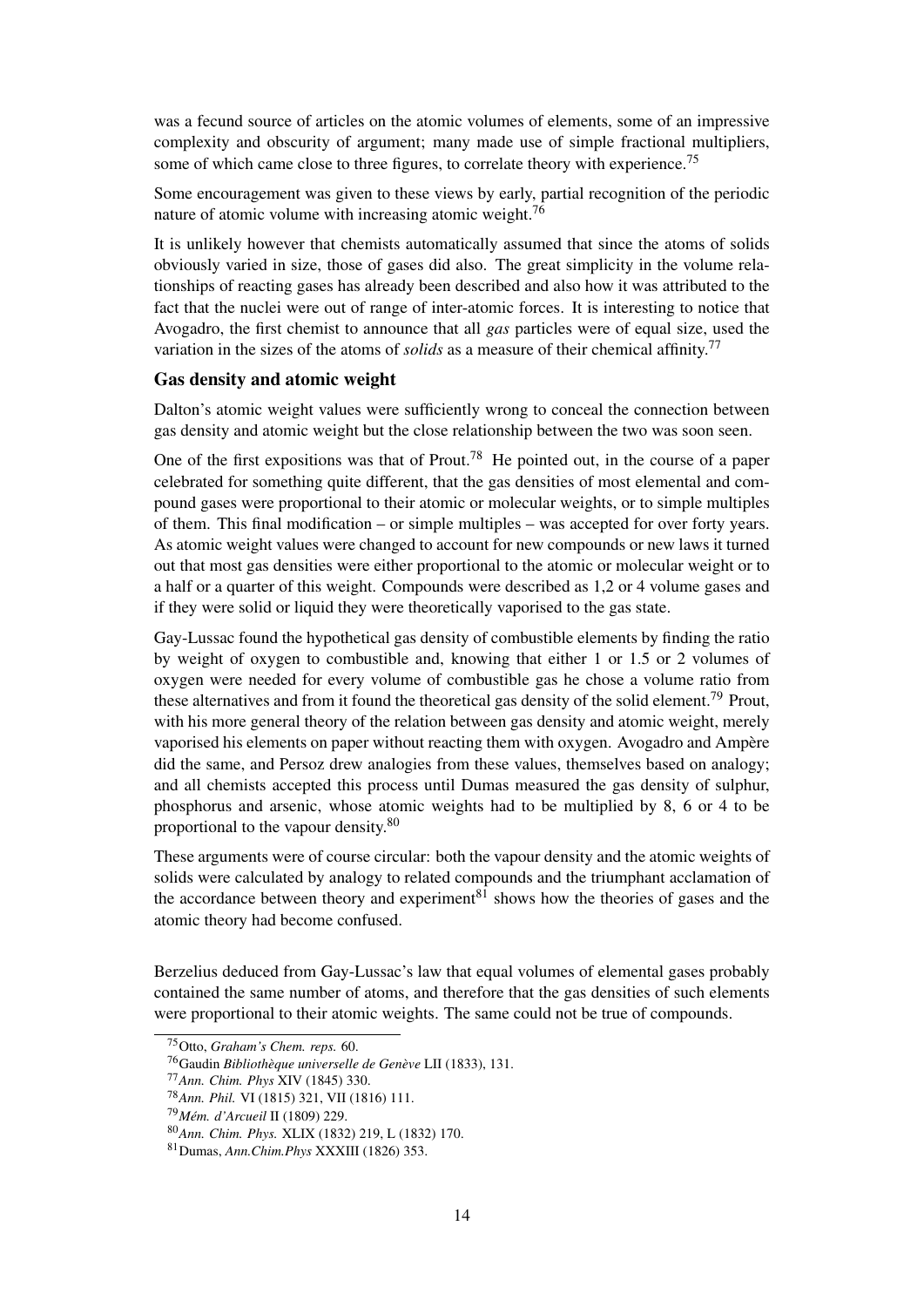Berzelius' system of atomic weights fell into difficulties because it demanded that some elements always combine two atoms at a time, which contradicted the principle of the indivisibility of the atom. His theory of volumes was destroyed when Dumas and Mitscherlich<sup>82</sup> measured the vapour densities of mercury, phosphorus and sulphur and found them several times greater than the value corresponding to the atomic weights. Berzelius then confined his theory to the permanent gases.

Since he was doubtful of the elemental nature of nitrogen and for a considerable time doubtful of the simplicity of chlorine he was left with only the components of water as the basis of his theory. $83$  In 1847 he admitted the existence of an allotropic gaseous modification of oxygen, ozone.<sup>84</sup> (Dumas who believed that nitrogen and chlorine were elements wrote in 1826 that there were only 4 elements whose density had been directly determined.)<sup>85</sup>

The failure of the atomic theory to give certain values for the atomic weight led chemists to adopt the law of equivalents as based on fact rather than hypothesis and the theory of volumes was likewise dropped in favour of a notation which described only the reacting volumes of gases without giving them any atomic structure.

The doctrine of equivalents, which was that the combining weights of substances, found by analysis, should merely be listed, without theorising on the value of their component elements, was only based on fact when used with acid – base reactions; compounds such as  $CS<sub>2</sub>$  demanded a hypothetical extension of it. In much the same way the notation by reacting volumes hypothetically applied to solids.

The contrast between the equivalent volume system and the atomic weight system of chemical description is well shown by Avogadro's interpretation of Gay-Lussac's law. He merely stated that since gases combined in simple ratios these combining volumes, whose weights could be derived from gas density measurements, would be the best measurement of the combining quantities of the elements and their compounds. He also derived from Gay-Lussac's law the hypothesis known by his name but *he did not use it to find the atomic weights*; he considered it too hypothetical.

The doctrine of equivalents will be described in a later chapter because Avogadro's hypothesis, which will be described next, was, from its birth, capable of reconciling all the different methods of describing the quantitative relationships of chemical reactions.

## Avogadro's hypothesis

Avogadro's hypothesis, and the similar theories of Ampère, Dumas and Gaudin, were the only ones which accepted the implications of the identical rates of expansion with heat and pressure of all gases. It accounted for the smaller densities of many compound gases, compared with those of their elements, by the lightness of their particles and not by their greater sparseness in space.

Avogadro's theory was that the particles or molecules of the elements where not single atoms but groups of atoms, which could split into two or more parts either immediately before or after chemical reaction.<sup>86</sup> These particles were equally numerous in all gases under the same conditions. Avogadro's account of the reaction of oxygen with hydrogen was that two molecules of hydrogen united with one of oxygen. The product then divided into

<sup>82</sup>Ibid. LV (1833) 5.

<sup>83</sup>Journal de Physique LXXIII (1811) 283; Ann. Chim (1812) 288.

<sup>84</sup>*Letters of Berzelius and Schonbeim.*

<sup>85</sup>*Ann. Chim. Phys.* XXXIII (1826) 339.

<sup>86</sup>*Journal de physique* LXXIII (1811) 60.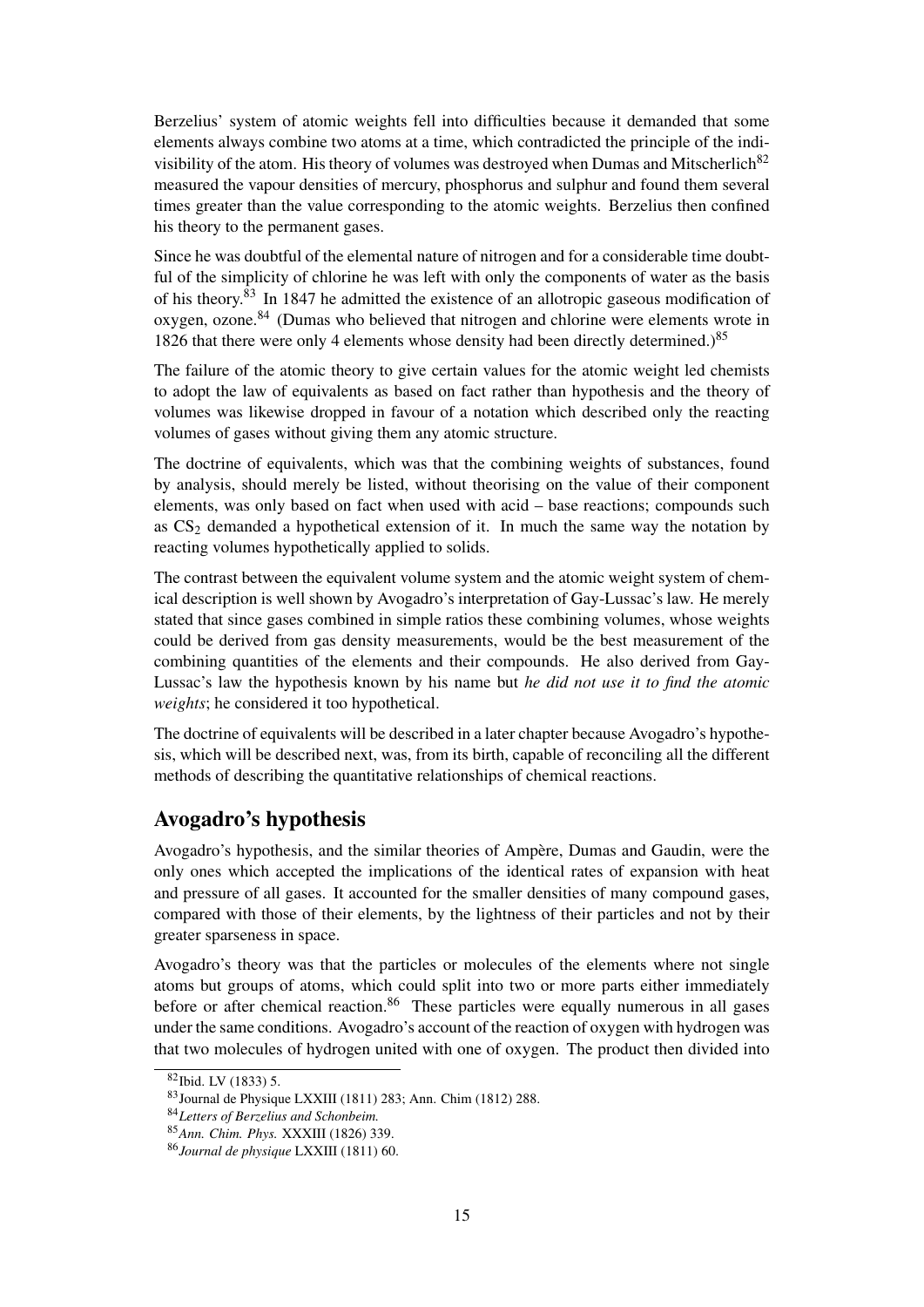two molecules of water. This meant that the oxygen molecule must have contained at least two atoms; the hydrogen molecule need not. The reaction of hydrogen and chlorine however demanded the division of the molecules of both the elements, because one molecule of each gave two of hydrogen chloride. Hydrogen, oxygen and chlorine gases had molecules which contained *at least* two atoms, and certainly an even number.

Avogadro set out to explain Gay-Lussac's law but he brought in as evidence the physical properties of gases. This evidence was somewhat weakened by his adherence to the caloric theory and his attempts to find quantitative values for the caloric content of particles.

Avogadro was very late in accepting Dulong and Petit's law.<sup>87</sup> and he preferred his idea to Dalton's as better according with the law of volumes: Dalton's version, taken together with Dulong & Petit's law seems the more plausible and Gay-Lussac's law is the only strong evidence against it: why should the volume ratio of equivalent gases have been so very nearly integral?

Perhaps this was why Avogadro, unlike Ampère, laid very little stress on the physical properties of gases as support for his hypothesis.

Even in 1824 he was considering the affinity of different substances for heat and the connection between refractive index and attraction for caloric.<sup>88</sup> He decided that the specific heat of gases was very probably proportional to the square root of the affinity of the molecule for caloric. By this time Dulong & Petit's law was generally accepted; but Avogadro built up his theory: the most oxygenic bodies were those with the least affinity for caloric, and caloric was itself the oxygenic substance par excellence.

Later on Avogadro accepted Dulong & Petit's law in a modified form which prevented him from fixing the relationship between molecule and atom to complete his theory. He also became more sceptical about the nature of caloric.

Avogadro supported his hypothesis on two arguments: firstly the fact that in the atomic theory's explanation of many gas reactions the particle density of the product was half that of the reactants when, according to all gas theories, there were no forces available to cause this expansion (gas particles were supposed to be separated beyond the influence of atomic and molecular forces). Secondly he had the philosophical idea that all gas particles should be of an equal order of complexity. Since a compound molecule must contain at least two atoms, the molecule of an element should also contain more than one atom.

The first argument was either accepted or ignored – no-one had any but the vaguest reply. The second was unsupported by any other evidence and contradicted the widely held views that combination was strongest between the most dissimilar elements, and that all reactions were additive.

A corollary to the second argument was that the large molecule formed by the union of two elemental molecules would split into two because of its excessive weight, which might otherwise be too great for it to remain in the gaseous state. Avogadro laid great stress on this. It, at least, received some support from those who believed in the weakness of unions between identical atoms: compounds with an excessive number of atoms of the same element were considered unstable.<sup>89</sup>

<sup>87</sup>*Annales de Chimie* X (1819) 405. Dulong & Petit's law: the atomic heat of the atoms of all elements is the same. The specific heat of an element divided by its atomic weight is a constant number whose value of course depends on the standard chosen for atomic weight numbers.

<sup>88</sup>*Mem. di Torino* XXVIII (1824) 27.

<sup>89</sup>Dumas, quoted by Brodie *Phil. Trans.* CXL (1850) 773.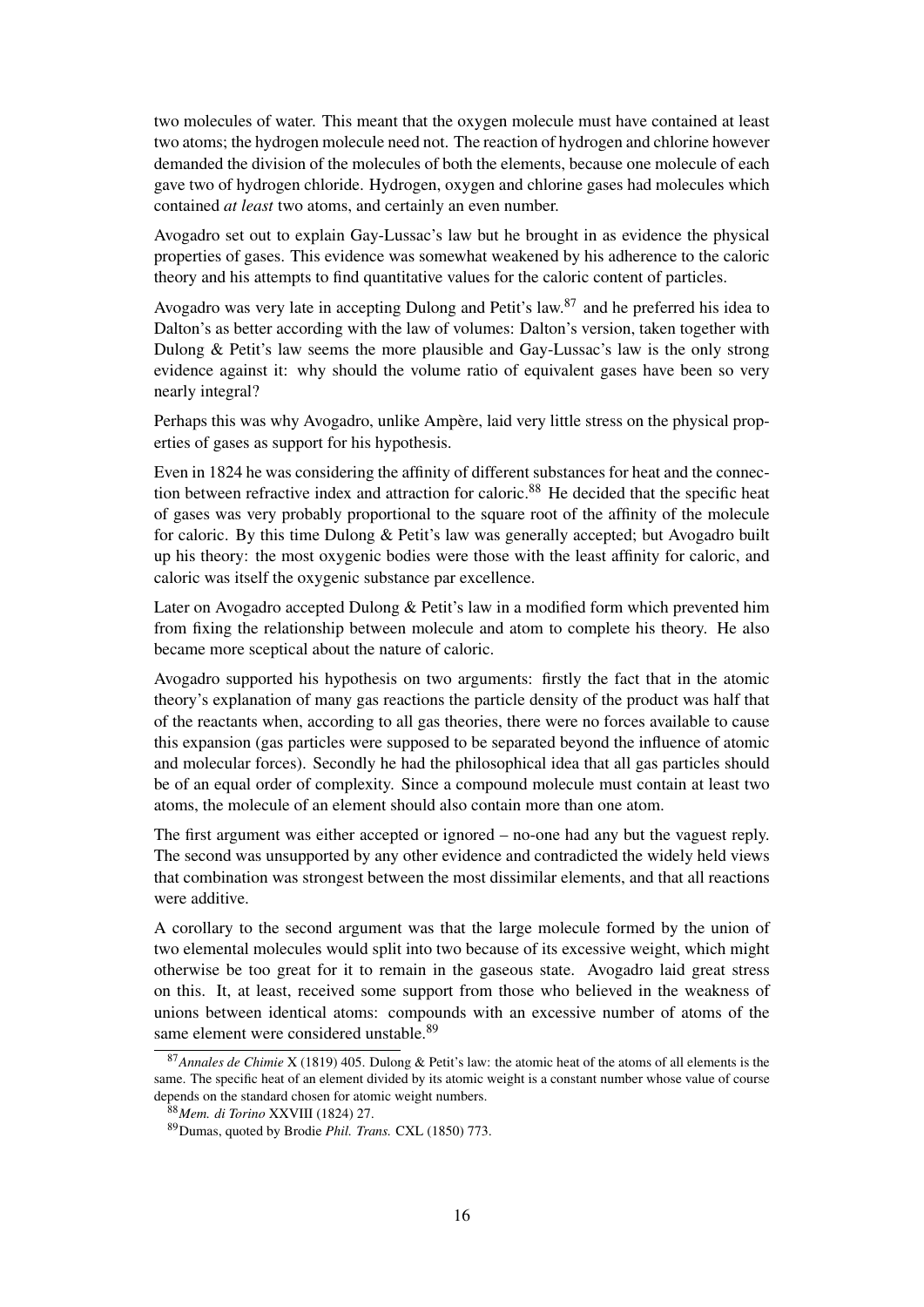One might have hoped that all this would have led to a combination of the "Equal order of complexity" rule with the "No more of one element per molecule than is absolutely necessary" rule, which would have united the molecular theory of Avogadro with the atomic theory. For instance: one volume of oxygen and two volumes of hydrogen make two volumes of water, therefore each oxygen molecule must split into two to form two molecules of water; therefore the oxygen molecule must contain two atoms and the hydrogen one atom *but* in the reaction of hydrogen and chlorine one molecule of hydrogen makes two of hydrogen chloride, so hydrogen gas must be di-atomic. By continuing this process through all the gas reactions and, by using the gas density where reactions are not available, one would find the maximum complexity *necessary* to account for the reactions of all the gaseous elements, or elements with gaseous compounds. This would correspond with the definition of the atom as the unit of chemical combination; but it was not done until 1858 when Cannizzaro published his atomic weight system. In the years between 1811 and 1858 little progress was made.

### Physical and chemical atoms

In 1811 Avogadro's claim for his hypothesis was that it gave the relative masses of molecules of gases and the relative numbers of such molecules in compounds. He avoided the use of the word *atom* in his paper, using instead *molecule*, qualified by various adjectives to indicate the various particles. Also he used as a standard the *molecule* of hydrogen, not the atom, which would correspond to 1/2 on his system. This is only a formal division of the atom, of course, hut it does seem to indicate that he was not much concerned with the weight of atoms. Avogadro went on to discuss Dalton's version of the constitution of water, using the word molecule even when describing the ideas of Dalton, who was quite unaware of the concept as applied to elements. After this he said that Dalton's result was correct from a combination of two errors, that of the mass of the oxygen molecule and that of ignoring the division.

The extent to which elementary molecules divided on reaction was difficult to gauge because very few suitable reactions were known. Avogadro favoured a division into four in the case of  $N_3O_5$ , which was formed from one volume of oxygen and three of nitric oxide, which corresponded to three volumes of nitrogen and five of oxygen. The nitric oxide, itself the product of division of nitrogen and oxygen molecules, reacted with oxygen to give a product which split again, so that the original molecules were split into two twice. The vapour density of the product was unknown at the time but in a later memoir he said that Gay-Lussac had confirmed this idea.<sup>90</sup>

Avogadro attributed a division of the elements molecule into eight in some cases, a much greater division than was necessary to account for Gay-Lussac's law. One reason was his apparent desire to extend his theory to solids, which made him postulate a division or combination of the molecule on physical change of state as well as on chemical change. The solidity of carbon worried him: if one supposed that carbon dioxide was formed by a division of the carbon molecule into two like the gaseous elements it would have a lighter molecule than the gases oxygen and nitrogen. Avogadro overcame this by supposing that the solid carbon molecules divided into four or even eight parts when they formed carbon dioxide. He also attributed solidity to other properties of carbon not yet discovered.

Avogadro had another reason for distrusting the idea that solid molecules were of the same complexity as gas molecules: this was caused by his modification of Dulong & Petit's law.

<sup>90</sup>*Journal de Physique* LXXVII (1814) 133.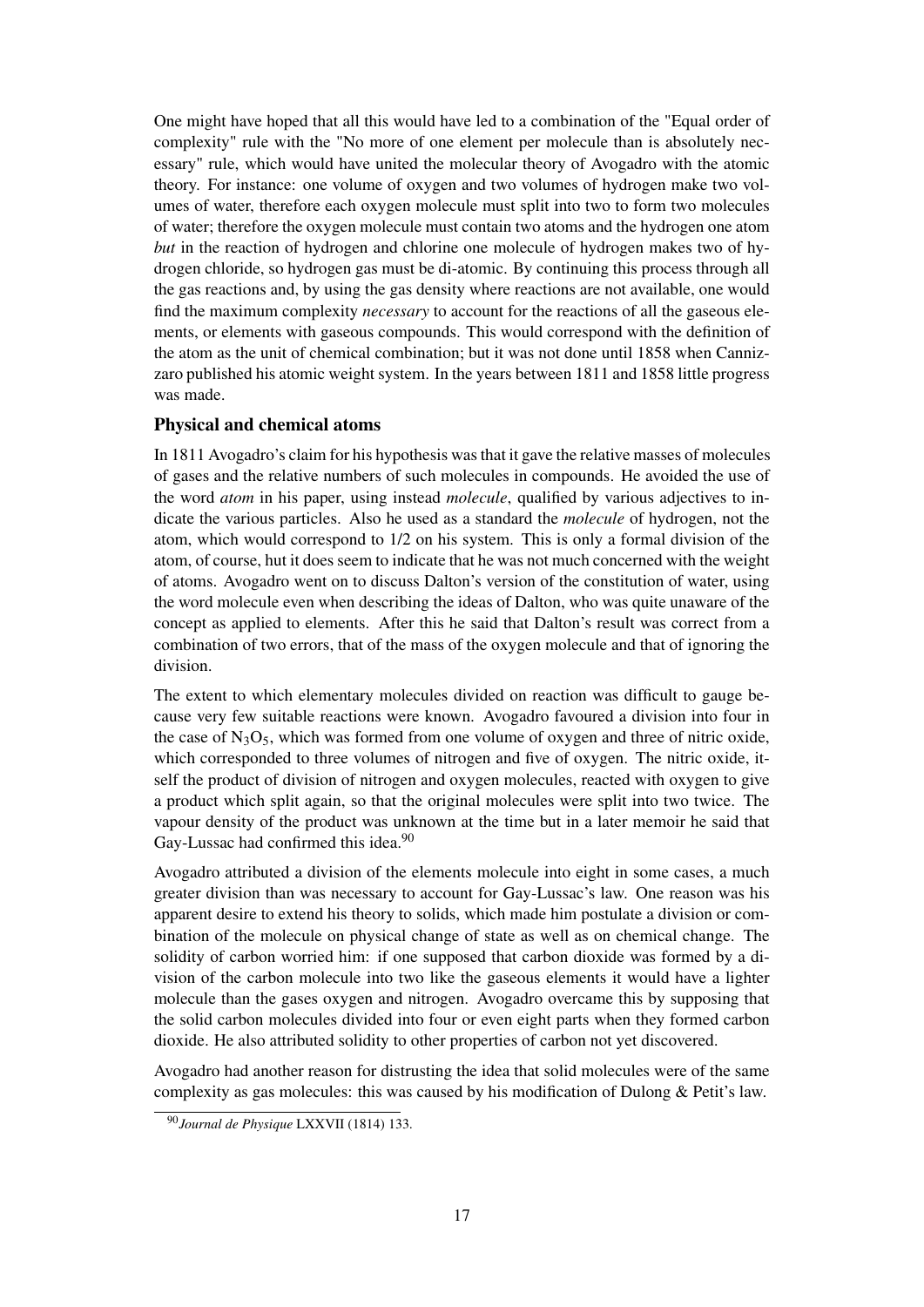By 1824 he had accepted this law and in 1833 he applied it to gases in a modified form.<sup>91</sup> Accepting the equality of the specific heats of simple gases under the same conditions he extended the law to compound gases: "The specific heat of compound gases, for equal volumes, is expressed by the square root of the number, whole or fractional, of volumes of simple gas which form one volume of compound gas." (taking as the unit one volume of elemental gas). For instance: 1 volume of hydrogen and 1/2 volume of oxygen give one elemental gas). For instance: 1 volume of nydrogen and 1/2 volume of oxygen give<br>volume of water so its specific heat relative to hydrogen or oxygen was  $\sqrt{1.5} = 1.225$ .

By chance the atomic heat of carbon is about half that of most elements at room temperature. Carbon is now considered an anomalous substance in this respect but Avogadro took it as his standard and halved the coefficient of Dulong & Petit's law, which had the effect of halving all atomic weights relative to carbon. Because of the difficulty of comparing the specific heats of gases and solids, sulphur rather than oxygen was used as the basis of comparison for Dulong & Petit's law. The specific heat of gas and solid could be related, however, by calculation and with Avogadro's coefficient the hypothetical specific heat of solid oxygen was the same as that of gaseous oxygen whereas the use of Dulong & Petit's coefficient gave a specific heat double that of the gas. This argument convinced Avogadro of the correctness of his modification and he applied his new coefficient to water. From the specific heat of steam, 1.225 derived above, Avogadro obtained that of ice by an appropriate conversion factor to allow for the change of unit; it came to 0.4084. But the specific heat of ice was known to be over 0.7.

He measured the specific heat of phosphorus and applied to it his version of Dulong  $\&$ Petit's law. He found that the value of atomic weight it gave was one quarter of that used by Berzelius, so that phosphorus pentoxide would be  $P_8O_5$ . The vapour density of phosphorus corresponds to twice the atom of Berzelius and therefore to eight times that of Avogadro; so phosphorus gas was  $P_8$ .

In the same way iodine, bromine and chlorine were found to be tetratomic in the gaseous state – a complexity unnecessary to account for any of their chemical reactions.

It does seem that Avogadro failed to unite the physical and the chemical atom through a combination of two errors: that of halving the coefficient of Dulong & Petit's law through taking carbon as a standard when in reality it is an anomalous substance with an atomic heat quite accidentally half of the normal value, and that of deciding that the specific heat of a compound gas would be the square root of the total volume of its constituent gases.

These are the most obvious reasons why Avogadro did not take the smallest bits of molecules necessary to account for the volume changes of chemical reactions as the true atoms of the elements. He believed that further division of the molecule occurred during changes of state. Gaudin and Cannizzaro did not accept this modification of Dulong & Petit's law and so neither could have made the same mistake.

Avogadro's claims for the ability of his hypothesis to give any accurate idea of the atomicity of molecules were even more modest that the previous pages indicate. The system of chemical equivalent quantities which he advocated did not depend at all on his hypothesis of the splitting of the molecules during reaction. He merely pointed out that the equivalent volumes would be the least arbitrary and hypothetical measure of the quantities of reacting substances. "It is only the volumes of gaseous substances, or those represented as such, and the corresponding weights, which are fixed and natural units on which one can base in all its simplicity the system of definite proportions: if these volumes do not represent

<sup>91</sup>*Ann. Chim. Phys* LV (1833) 80.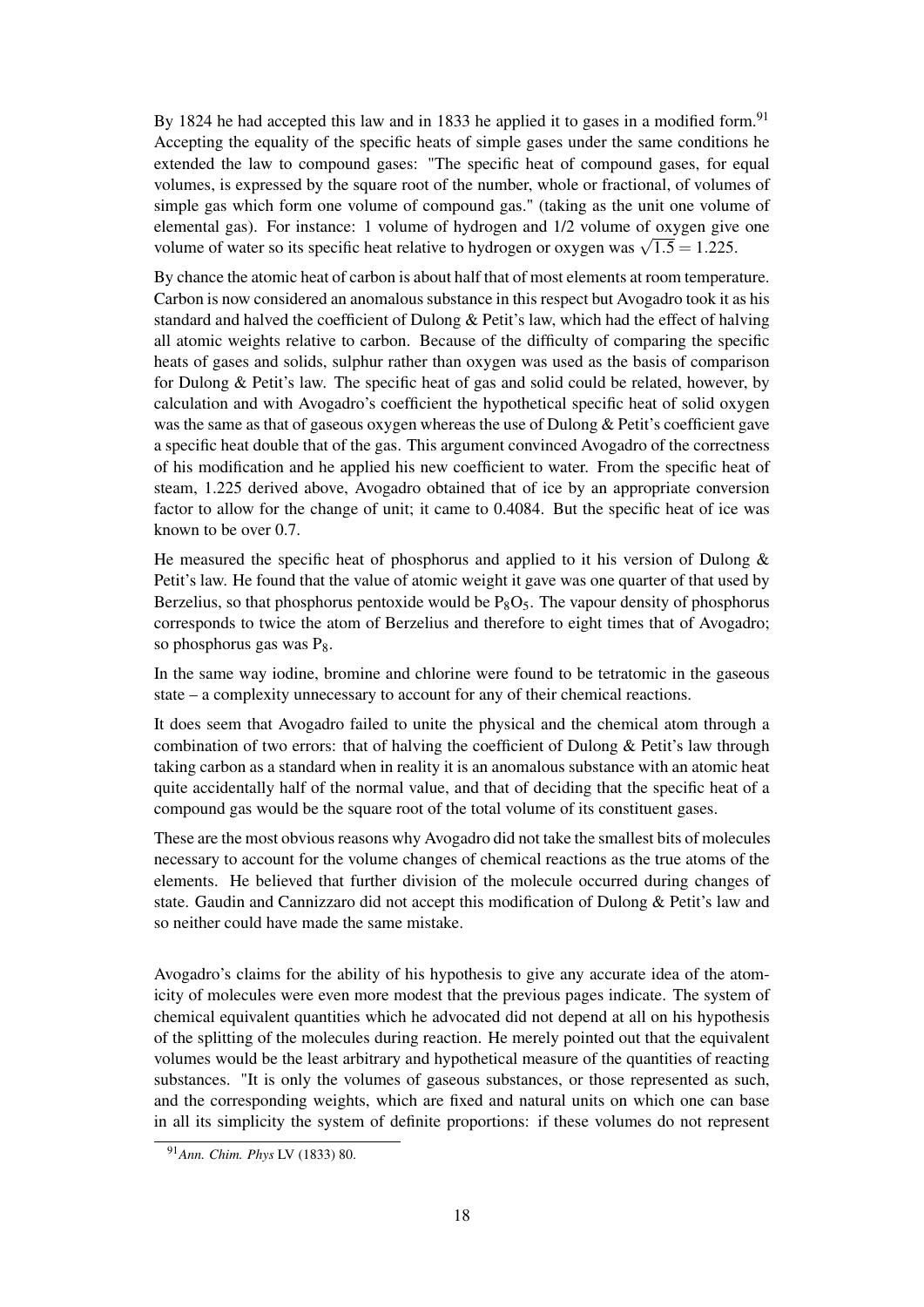the molecules themselves they at least deserve to replace them in the present state of our knowledge to serve as a base for the application of theory."<sup>92</sup>

He launched into theory, in fact, in the very next paragraph by pointing out that to generalise this system one must find out by experiment or conjecture the gas density which different substances would have if they were gases. (Since most gas reactions demanded the splitting of element molecules into two parts Avogadro used this generalisation on solid elements which gave gaseous compounds: phosphorus and arsenic were at first given molecular weights according with this hypothesis.)

This is probably why no-one took much notice of his system, which was as hypothetical as the system of equivalents by weight and much farther from the recognition of the weight of the atoms of matter.

In 1821 Avogadro reviewed his system and the attitude to it of other chemists.<sup>93</sup> He repeated that the volume relationships of chemical substances were the best measure of their chemically equivalent quantities, and of his suggestion that equal volumes of gases contained equal numbers of particles he said that it was certainly the simplest way of explaining the relationship between molecular weight and gas density and he could not imagine that any other explanation was possible. But all this came from "considering the thing from a theoretical point of view which interests particularly the physicist." Later he wrote "whether these ... molecules remain whole, or divide in combination is interesting in itself but is not relevant to the simple theory of definite proportions."

He dismissed the attempts of chemists to find atomic weights, defined as the smallest weight attributable to an element in any of its compounds, because this least number was only founded on the combinations already known and the probable modifications which would be made necessary by future discoveries would confuse such a system.

His contemporaries took this failure to define atomic weights as a sign of the uselessness of his theory and they ignored the work of Avogadro.

#### Ampère's hypothesis

Most of the chemists who accepted, or independently invented Avogadro's hypothesis also failed to fix the atomicity of gas particles. Ampère attempted it but the exuberance of his imagination does not seem to have aroused the enthusiasm of his contemporaries. Dumas approached the problem with such caution that he hesitated to fix the complexity of a particle within a range of thousands of atoms, but Gaudin and Cannizzaro succeeded.

Ampère's theory seems to have been the best publicised version of Avogadro's hypothesis; it was certainly the most bizarre. It was also the least likely to gain acceptance of Avogadro's hypothesis because this was only an incidental part of his theory of gases. His theory was concerned with the geometrical form of the gas particles and their reactions were only used to help in this attempt. No grand system of chemical generalisation comparable to that of Avogadro was put forward and Ampère's use of crystallographic data and also his introductory remarks on the reason for his theory show the physical rather than chemical nature of his speculations. "The consequences of the theory of universal attraction considered as the cause of cohesion and the ease with which light penetrates transparent bodies has led physicists to suppose that the last molecules [atoms] of bodies were held by attractive and repulsive forces that were their own properties, at distances infinitely great compared with the dimensions of these molecules." $94$ 

<sup>92</sup>*J. de Phys.* LXXVIII (1814) 131.

<sup>93</sup>*Memorie dell'Acccademia delle scienze di Torino* XXVI (1821) 1–162.

<sup>94</sup>*Ann. Chim.* XC (1814) 44.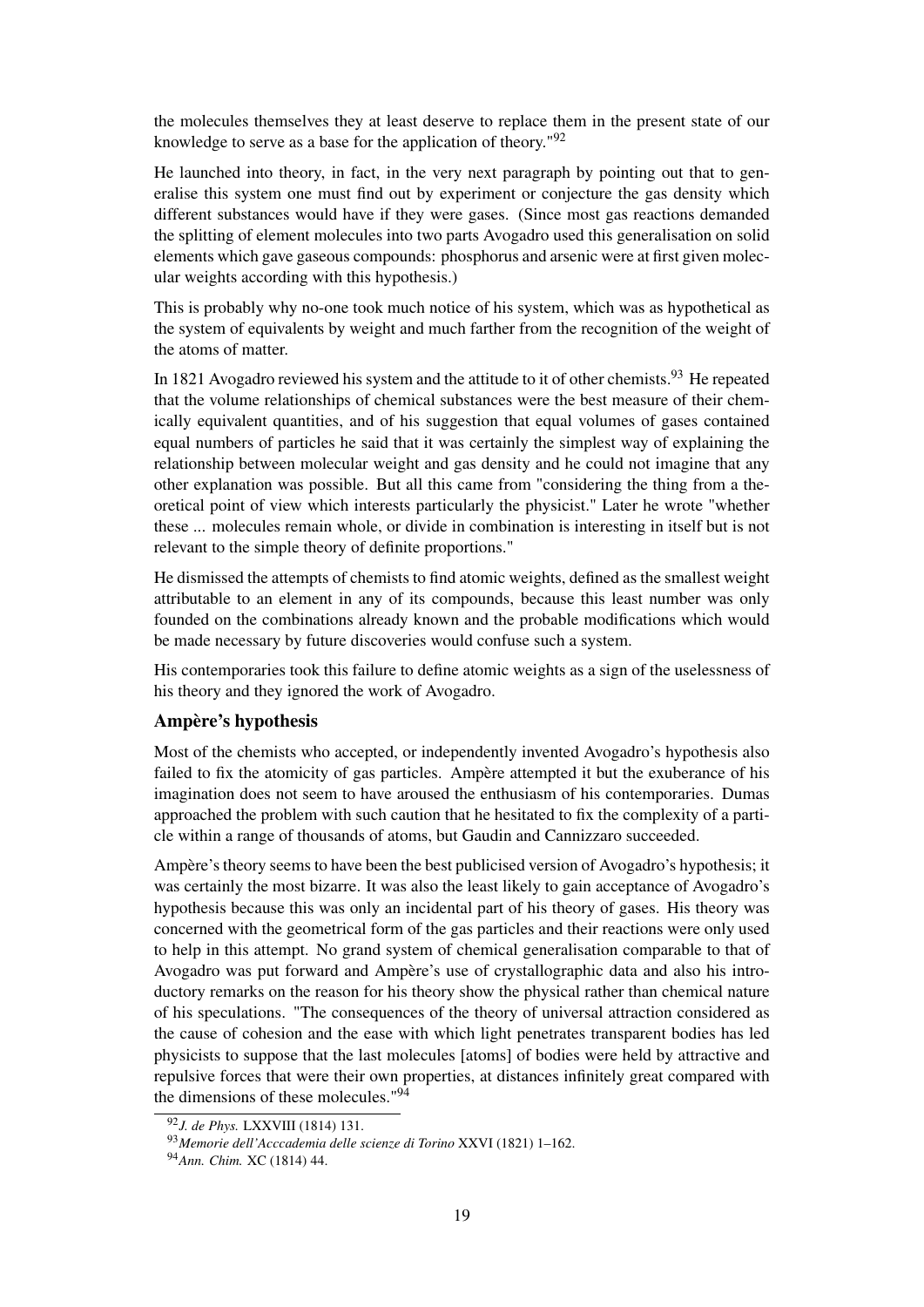On this view the volume of a solid must consist mainly of the space *inside* each particle rather than the caloric outside it. Ampère seems to have used a combination of both, certainly in gases and probably in solids also, according to his theory of gas conduction.<sup>95</sup>

If they were to include space his particles had to contain at least four molecules (probably equivalent to modern atoms but Ampère appeared to change his views later) so that the simplest particles of any substance, element or compound, would be polyhedra, with a molecule (atom) at each summit, which would stack together to give the bulk of the solid material.

"The equal physical behaviour of all gases indicates that the number of particles is proportional to the volume of gas."<sup>96</sup> After this Ampère acknowledged Avogadro's paper in a footnote: "Since the writing of my memoir I have learned that M. Avogadro has made this last idea the basis of a work on the proportions of the elements in chemical compounds." He justified the hypothesis by its success: although the theoretical reasons were no more than hypotheses the consequences of accepting it accorded so well with experimental results that it acquired a degree of probability "which physicists call certitude."

It appeared later that Ampère's intention was almost the reverse of Avogadro's, although he said that the theory was formulated to explain Gay-Lussac's law. To find the nature of the polyhedron of a compound or element he used two methods: one was to take the crystal shape of the solid as an enlargement of the particle design, which would give indications, but only indications of the shape of the particle. Then Ampère wrote: "There is another way of finding these forms [of particles], that is to determine, by the ratio of the components of a substance the number of molecules [atoms] which are found in each particle of the substance. To do this I have started from the assumption that when bodies pass into the gaseous state their particles will be separated from each other by the expansive force of caloric."<sup>97</sup>

Here Ampère has used the atomic theory to find the constitution of gas particles in the same sort of way as Dalton, and has quite reversed the procedure of Berzelius and Avogadro. Ampère also found the composition of solids by seeing how they fitted into their gaseous compounds to form polyhedra.<sup>98</sup>

Ampère's memoir was devoted mainly to the geometrical form of the elements and their compounds. He started by taking the various crystal forms recognised by mineralogists – the tetrahedron, parallelepiped, hexahedral prism and dodecahedral rhomboid and casting the smallest particles of all gases into one of these forms.

Apart from the methods already given for finding the shapes of the particles Ampère used one other – the enthusiasm with which different gases combined. His theory of reaction was that the two reacting particles interpenetrated until their centres of gravity coincided and if all the molecules (atoms) of both parties could, in this condition, place themselves at the summits of *one* regular polyhedron reaction would occur and a new polyhedron, or two new polyhedra, formed by its splitting into fragments, would be formed. For instance: two regular tetrahedra could be intermingled to form a cube which could then split into two tetrahedra, each containing two molecules from each reactant.

<sup>95</sup>*Bibl. Univ. de Genève* XLIX (1832) 225.

<sup>96</sup>*Ann.Chim* XC (1814) 47.

<sup>97</sup>Ibid. 45.

<sup>98</sup>Ibid. 72.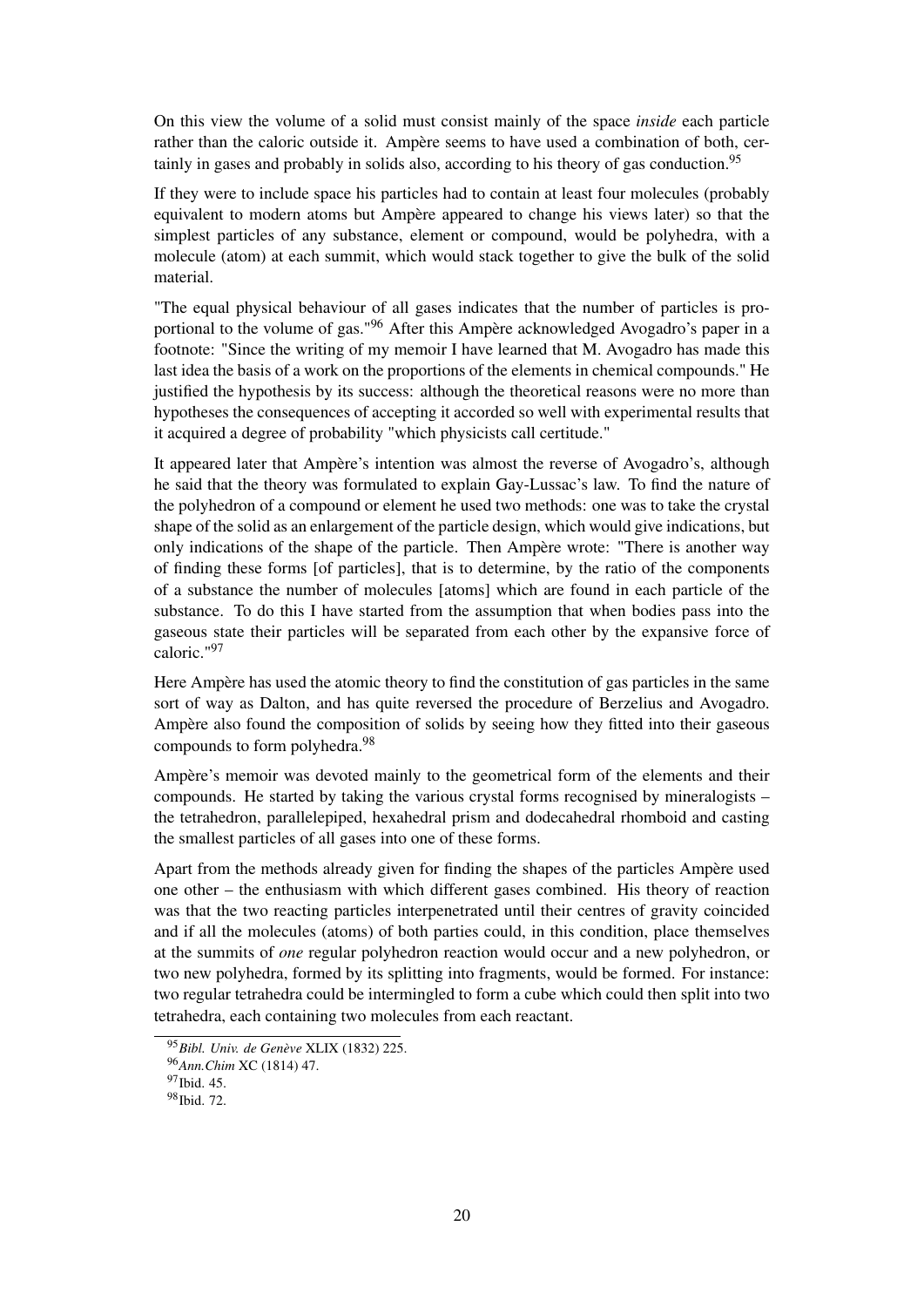Some regular figures could not inter-penetrate and form a regular polyhedron from their combined molecules. In such a case no reaction would occur. The same considerations applied to the solution of gases in water.

Ampère was however a skillful mathematician and his list of regular polyhedra extended at least to the eptacontahedron made from two octahedra and eight tetrahedra, with 44 apices, 4 hexagonal faces, 2 square and 64 triangular faces.<sup>99</sup> One feels that Ampère was well able to deal with any new reactions which might at first contradict his theory.

Such complexity was not however required of the gases known at that time – most elemental and many compound gases had particles in the form of a regular tetrahedron with a molecule at each apex but chlorine, to conform with its reactions had to be a parallelepiped with eight molecules at its corners. So for Ampère hydrogen chloride was  $H_2Cl_4$  and water  $H_4O_2$ .

#### Geometrical theories

This is a convenient place to review the influence of geometrical theories on chemistry.

Mitscherlich's law of isomorphism, that compounds of similar composition have a similar crystal form, was used in the determination of atomic weights by analogy. Its reliability was however clouded by the dimorphism of many crystalline solids and the fact that two atoms could sometimes replace one in the crystal without any change in form (though this of course could be an illusion of the atomic system). Dimorphism was an argument in favour of the spherical nature of atoms: one could imagine spheres packing together in a number of crystal forms but cubes must make a cubic or hexagonal crystal.<sup>100</sup> The general ignorance of the nature of the affinity between elements or of the cohesive forces between particles of the same element led to mechanical explanations of both.

Berzelius used the shape of a molecule as an indication of its constitution  $-1:1$  combination of elements was less favourable to crystal formation of the product than 1:2 combination which was less linear and more amenable to crystal packing. One notices here an echo of Berthollet's theory of affinity – compounds were only formed in definite proportions when conditions for the separation of the product were favourable.<sup>101</sup>

In spite of the general belief that atoms and even molecules were spherical, a strong angular tradition of molecular structure is clearly felt through the chemistry of this period.

Davy believed that spherical atoms formed polyhedral molecules,<sup>102</sup> Avogadro described Ampère's theory as a happy application of the forms of crystals, and he himself explained the involatility of carbon, silicon and aluminium as due to the length of their molecules: the centres might repel one another to a great distance but the ends would still be close enough to give the appearance of solidity (presumably he meant that the ends of the molecules stuck out of the spheres of caloric centred on their middles even when the caloric spheres were very large). But chlorine and mercury, though heavy, he thought to be spherical and easily vaporised.<sup>103</sup>

Gaudin had a geometrical criterion for reaction more like that of Berzelius than that of Ampère. "Substances are oxides (bases) or acids because the number and mutual effect of their atoms does not allow them to arrange themselves symmetrically, and if certain oxide hydrates cannot dissolve in certain acids it is because the result of their combination would be a yet more imperfect molecule, a monstrous molecule in fact, which because of

 $\overline{99}$ Ibid. 71.

<sup>100</sup>Daubeny *Atomic Theory* 2nd edition ch VI.

<sup>&</sup>lt;sup>101</sup>Ibid. 117.

<sup>102</sup>*Elements of Chem. Phil.* 115.

<sup>103</sup>*Mem. di Torino* XXVI (1821); *J. de Phys.* LXXVIII (1814) 135.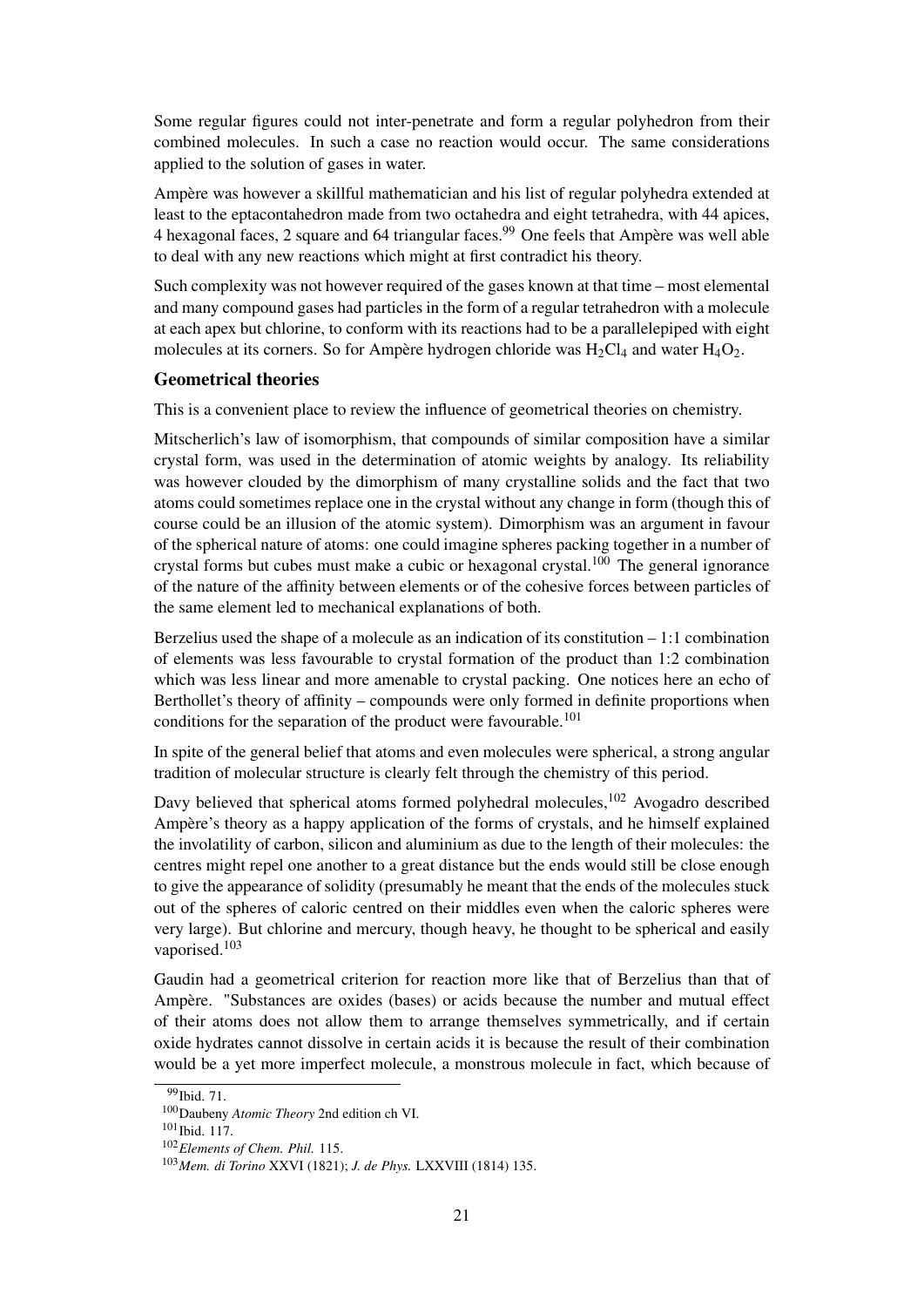its lack of symmetry would no sooner be formed than it would break up under the slightest pressure."<sup>104</sup>

Gaudin mentioned the grouping of atoms in regular polyhedra only as a subject for future study.

His theory of the lack of direct correspondence between the molecular weight and the volatility of a substance was not however geometrical – it was based on a rudimentary periodic system in which volatile elements recurred at intervals.

Dumas thought it extremely reasonable that the shape of the molecule governed the equilibrium of solids.<sup>105</sup>

#### Dumas' use of the hypothesis

In 1826 Dumas stated that he had made a series of experiments to find the atomic weights of many substances by means of their gas density. "To do this only one hypothesis is needed (Avogadro's) and all physicists are agreed on this."<sup>106</sup> At this time he made great claims for this procedure although he realised that it gave no certain value for the number of atoms in a gas particle. He considered it the only way in which one could arrive at the real composition of substances and the only one which would reveal the molecular arrangement of bodies at the moment of reaction, and the general properties of the molecules themselves. But he hesitated to reach definite conclusions on the interpretation of the laws of Gay-Lussac and Dulong & Petit until the gas density of phosphorus, arsenic, selenium and potassium had been measured.

When this had been done he became noticeably more cautious. His attitude reflected that of many chemists of his age and so it will be described.<sup>107</sup>

"One may suggest...that in gases the molecular groups or the atomic groups are of equal number in equal volume, this will satisfy everyone, but it will be no use to anyone at present. It is after all only a hypothesis...and we have not done much on this subject."

For this hypothesis to be useful one had to consider the physical and the chemical atom as identical but they were evidently not the same because ammonia and phosphine were analogous compounds but the gas density of phosphine was twice as great as that calculated on this basis (it corresponded to  $P_2H_6$ ). Also oxygen and sulphur were very similar but the vapour density of sulphur was three times the expected value. Evidently the particles of different gases contained different numbers of chemical atoms.

Dumas did not however believe that molecules split up or aggregated on change of state, like Avogadro, because he thought that such a process would affect the chemical properties of the substance just as  $C_4H_4$  (methylene) differed chemically from  $C_8H_8$  (olefiant gas).<sup>108</sup>

The problem could not be solved by using Dulong  $&$  Petit's law because this also applied to a physical property of the substance and did not necessarily indicate the size of the chemical unit of the element and also there seemed to be some exceptions: cobalt had only 2/3 of that specific heat value which would make it of similar atomic weight to the analogous elements iron and nickel. Dumas believed that the particles of bodies which had the same heat capacity were the true atoms – the indivisible atoms of the elements, but that the chemical atoms might sometimes be equal to these and at other times multiples of the true atom. He gave

<sup>104</sup>*Bibl. Univ.* LII (1833) 131.

<sup>105</sup>*Leçons sur la Philosophie Chimique* 293.

<sup>106</sup>*Ann. Chim. Phys.* XXXIII (1826) 337.

<sup>107</sup>*Phil. Chim.* 267–286.

<sup>108</sup>Ibid. 307. Dumas' carbon atom was only half the modern one.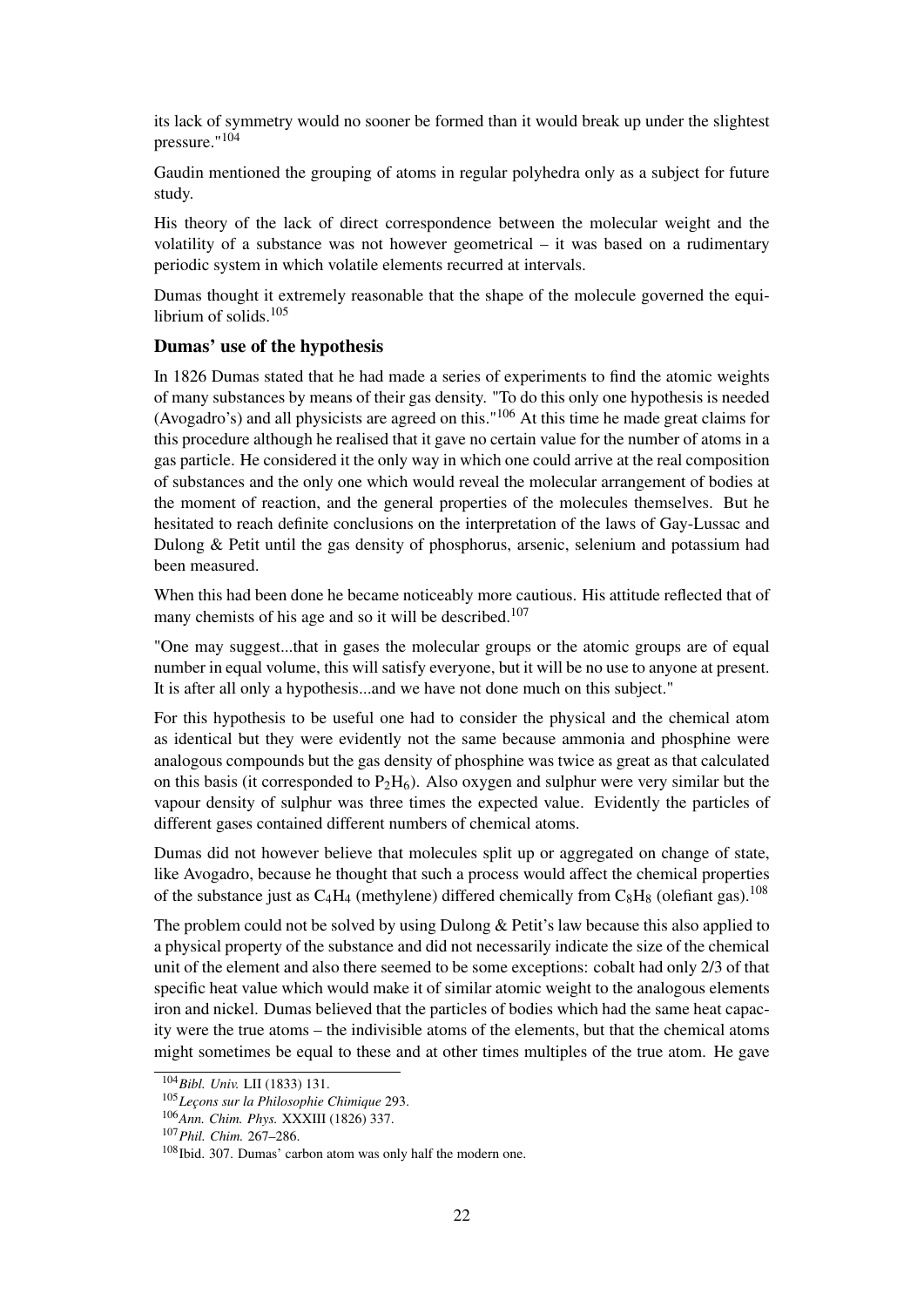an extravagant example: if the chemical atoms of sulphur, copper and zinc each contained 1000 true atoms while tellurium had 2000 and carbon 250, then according to an atomic weight system based on the majority of the elements the chemical atom of tellurium would be double that of the true atom, and that of carbon 1/4 of the true weight. These large numbers may be due less to Dumas' caution than to his belief in a form of Prout's hypothesis  $109$  – that all the elements were made from small basic atoms which aggregated in different numbers to form the chemical element: $110$  another reason in favour of differentiating between chemical and physical atoms.

It seemed in fact that neither the specific heat nor the gas densities of the elements bore any constant ratio to their chemical combining units, so the atomic theory, whether true or false, was useless.

Dumas seems to have taken the most rational view of the problem and given the most lucid explanation of the inter-relation of the various methods used to find atomic weights. His reasoning was clear and his caution justified but Gaudin with a more naive attitude got a more accurate result <sup>111</sup>

"To find [the true atomic weights] here is how I proceed: I give first a definition of the words atom and molecule [this was an innovation] and simplify the language of chemistry, then by means of Gay-Lussac's law [here Gaudin states *Avogadro's hypothesis*]... I show that the molecules of the gases hydrogen, nitrogen and oxygen, and the vapours of chlorine and iodine are all biatomic." This, he said, made sense of all the contractions of volume which took place on combination and he went on the give the correct atomicity of HCl, HI,  $H_2O$ ,  $NH<sub>3</sub>$  and many gaseous oxides. He also derived the correct atomicity of mercury vapour, silicon tetrachloride and the chlorides of titanium, tin and boron; and he claimed that all the results, for both elements and compounds, agreed with Dulong & Petit's law.

This exposition was intended to be part of a complete paper, with experimental results, but the latter did not arrive and after keeping it for two years the editor of the *Bibliothèque Universelle* decided to publish this preliminary note. It seems to have attracted little more notice in print than it did in the editor's drawer.

In 1858 Cannizzaro extended Gaudin's simplification of the molecular theory into a general synthesis of the atomic and molecular theories.<sup>112</sup> He considered whether to adopt the cautious attitude of Dumas and Avogadro and express the composition of compound molecules in terms of the molecules of their components, but he decided that the use of atomic weights was justified.

Cannizzaro's original contribution to the gas theory started by Avogadro was that the gas densities of the *compounds* of an element rather than those of the elements themselves were the ones that should be studied. From a large number of analyses of, say, gaseous hydrogen compounds the smallest weight of hydrogen present in any of the substances would be the atomic weight. The assumption was that for every element at least one compound was known whose molecule contained only one of its atoms. The values obtained by Cannizzaro were only justified by the fact that all the known compounds of the elements had molecules which contained either the atomic weight given by him or an integral multiple of it.

<sup>109</sup>*Ann. Phil.* VI (1815) 321.

<sup>110</sup>*Leçons sur la phil. chim.* 278.

<sup>111</sup>*Bibl. Univ.* LII (1833) 131.

<sup>112</sup>'Sketch of a course of chemical philosophy' (transl.) *Alembic club reprint*, no. 18.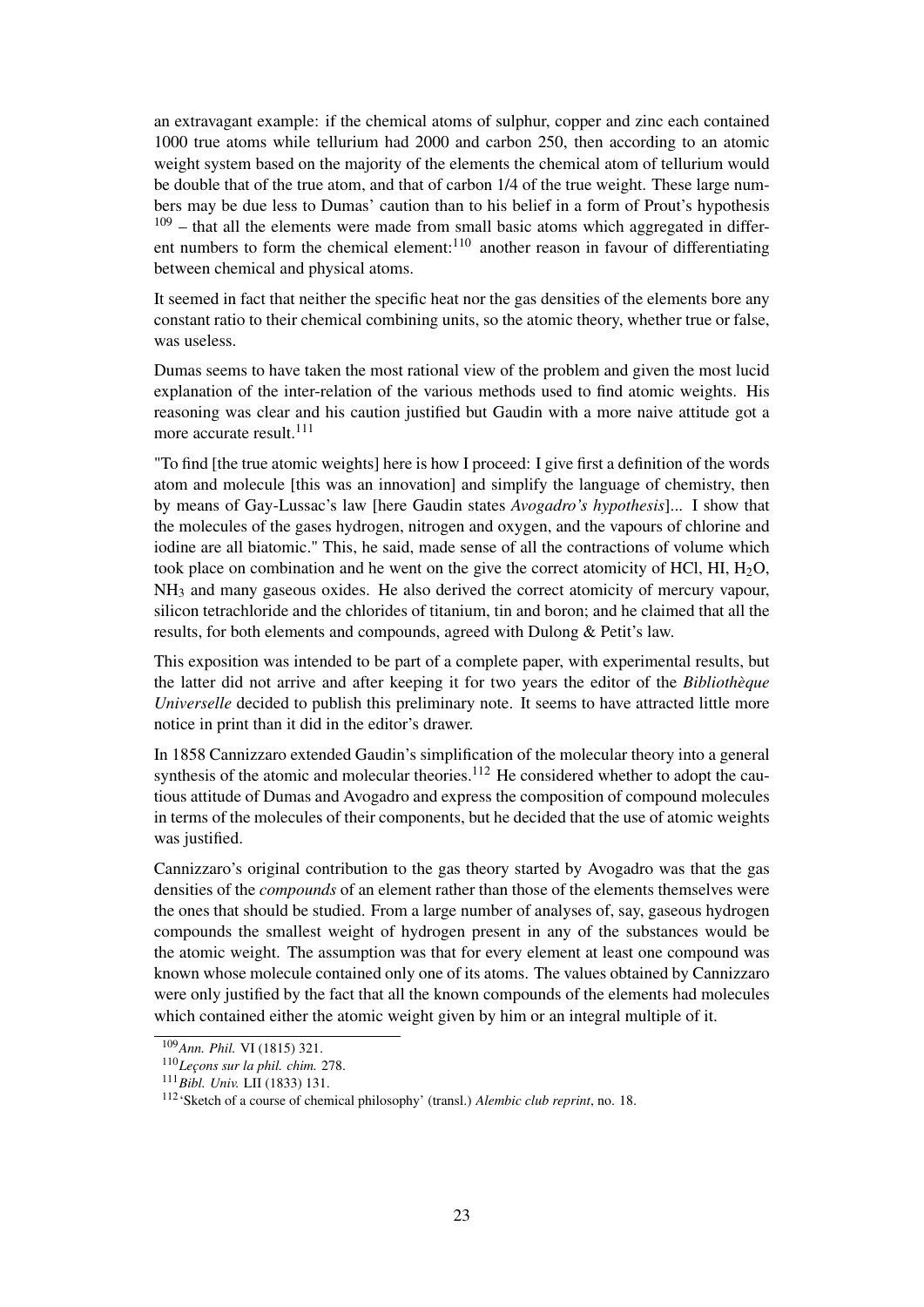Three other chemists, Prout,<sup>113</sup> Krönig and Clausius also accepted Avogadro's hypothesis in 1834, 1855 and 1857 respectively.

This chapter has described the ideas of those who accepted the hypothesis of Avogadro and the theory of gases based on it. And it has shown one reason for its neglect – its initial uselessness because of its inability to fix the atomicity of gas particles, which was largely caused by Avogadro's belief in the infallibility of Dulong & Petit's law, which is, at normal temperatures, not universally obeyed by the elements.

Thee were other reasons for its neglect. The next chapter deals with the electrical theories current at the time, and with the theories of acids.

### Electrical theories of affinity and theories of the nature of acids

Berzelius defined electropositive substances as those which gathered round the positive electrode during electrolysis and electronegative substances those which appeared at the other pole. This division was not absolute but relative, sulphur for instance was electronegative $114$  to gold but electropositive to oxygen. All the elements could be arranged in a series of steadily decreasing electronegativity and increasing electropositivity.<sup>115</sup>

This electrolytic phenomenon was then applied to chemical combination under all circumstances: when two substances of opposite electrical nature combined the two electricities were discharged and caused a rise in temperature (Berzelius did not attempt to find the exact relationship between electricity and the light and heat of reaction).

Later, this theory was refined<sup>116</sup> and a model for the reaction between atoms taken from a combination of two phenomena: the generation of electric poles of opposite sign on heating a crystal of tourmaline and the belief that an electrolytic circuit interrupted by the aura of a hydrogen flame would only pass the positive electric fluid and the phosphorus flame only the negative electricity.

These characteristics were then applied to the atoms themselves. Each atom had opposite electric charges on opposite sides, only one of which could be removed by reaction. Two reacting atoms would align themselves with opposite charges adjacent, one pair would annihilate each other to provide the heat and light and expansion of reaction and the other pair would remain to provide its bondage.

This later theory presented no obvious objections to the union of similar atoms but Berzelius himself did not at first allow this. He attributed loose combination of similar elements to "affinity", not electricity. Later his system of chemical atomic weights forced him to acknowledge that some elements always reacted in units of pairs of atoms.<sup>117</sup>

The explanation Berzelius gave of the combination of elements of similar electrical properties was that the *absolute* amounts of electricity at the poles of the atoms were as important as the ratio of positive to negative electricity. For example: oxygen reacted more readily with sulphur than with gold. This was because gold, although it had a more positive than negative electricity had nevertheless less positive electricity than sulphur (which, of course, had much more negative electricity than positive). Oxygen however had very little positive

<sup>113</sup>Prout, the only chemist of the trio, also differentiated between chemical and physical atoms: *Bridgewater treatise* no 8 (1834) 62, 123. Daubeny, *Miscellanies* II 123.

<sup>114</sup>From here on, read electropositive for electronegative and vice-versa: Berzelius terminology was the reverse of that used today.

<sup>115</sup>*Journ. de Phys.* LXXIII (1811) 257.

<sup>116</sup>Dumas, *Leçons sur la Phil. Chim.* 415.

<sup>&</sup>lt;sup>117</sup>Berzelius' atom pairs arose like this: all strong bases were MO. So: MO + H<sub>2</sub>Cl<sub>2</sub> = MCl<sub>2</sub> + H<sub>2</sub>O. He believed water to be  $H_2O$  because of his theory of volumes.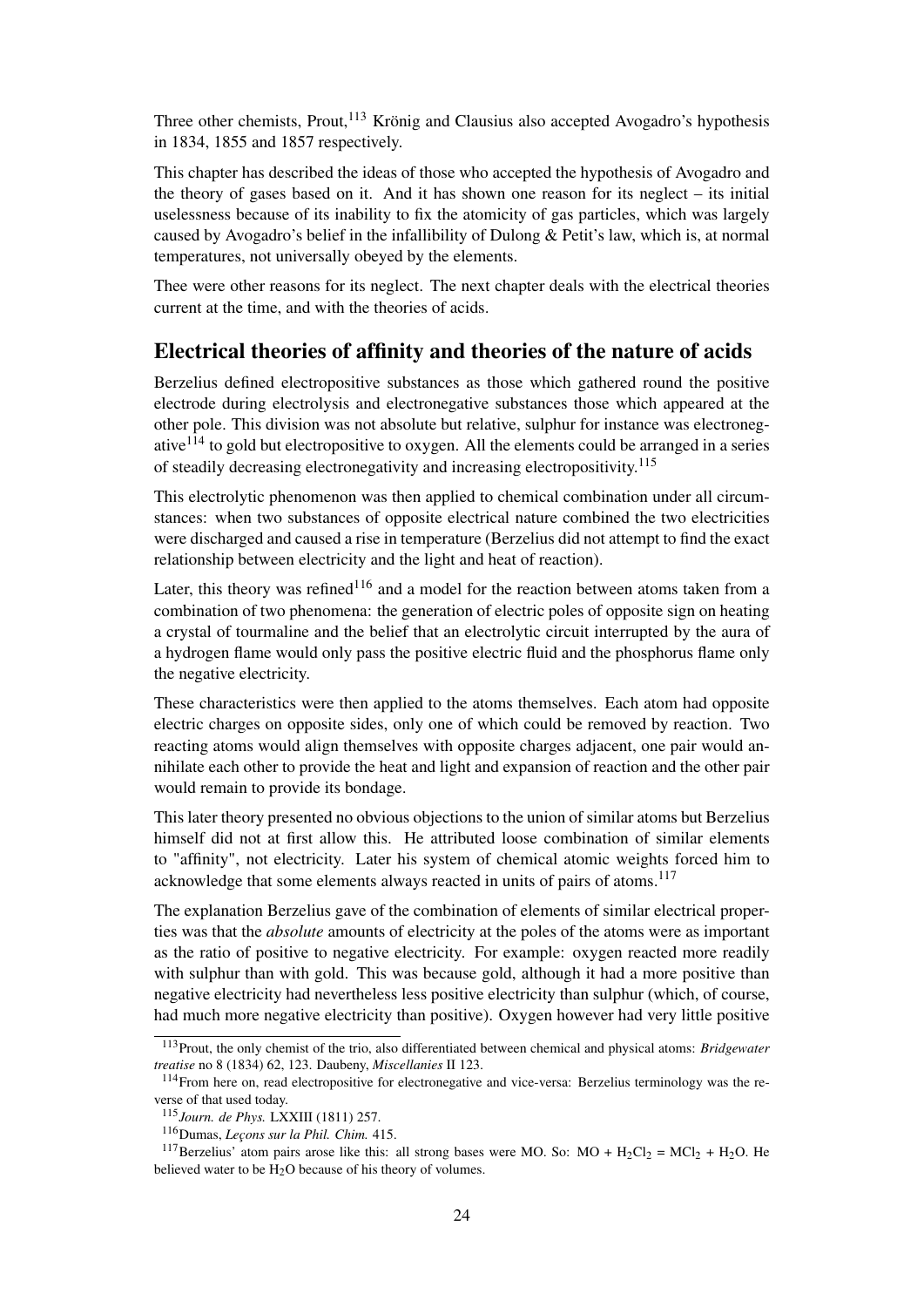and about as much negative electricity as sulphur had positive so these last two quantities conveniently annihilated each other and the reaction was successful, and quite hot.<sup>118</sup>

Berzelius contemporaries were no doubt cautious about such a very speculative hypothesis and its importance in forming the chemical theories of the age has possibly been confused with the general belief that most reactions were additive, which of course Berzelius, and such an electrical theory supported.

This was Gaudin's criticism of Berzelius: "A famous chemist who, to extend to all bodies a law on the salts, which he thinks he has discovered...has considerably obscured the composition of molecules and delayed for ten years, by the authority of his name and his genius, the opinion of the academic world."<sup>119</sup>

Other reasons for supposing that the influence of his *electrical* theory, rather than his belief in the additiveness of reaction, has been exaggerated are that Avogadro himself not only had a similar theory but claimed precedence over Berzelius. Ampère also had a theory which, though similar in some ways, differed sufficiently to be prophetically accurate. And Brodie's variation on Berzelius theory, although incorrect, provided positive support for Avogadro's hypothesis.

Avogadro believed that there was only one electric fluid, which was found in varying quantities and held with varying affinities on one hemisphere only of the surface of the atom.<sup>120</sup> When the electrically charged hemispheres of two atoms came together the electricity redistributed itself according to the relative affinities of the two atoms and the total quantity available. Avogadro considered the electrical fluid independent of, or at least not yet proved identical with, caloric.

In 1813 Avogadro claimed some share in Berzelius' electrochemical theory. He also had devised an electrochemical series of steadily changing polarity, but it was noticeably less dogmatic and therefore both more accommodating and less attractive.<sup>121</sup>

Ampère's theory was that the atmosphere of the atomic nucleus consisted of concentric spheres of oppositely charged electric fluids which behaved on reaction in much the same way as Berzelius' electric poles or modern ionic salts.<sup>122</sup>

Brodie's theory applied the dipolar system of Berzelius to *pairs* of atoms rather than single ones. This dipolar state was induced rather than inherent. Brodie gave the formation of sulphur trioxide by the lead chamber process as an example: The positively charged nitrogen dioxide and the negative sulphur dioxide polarised an oxygen molecule sandwiched between them:

 $NO_2^+$  -O–O<sup>+</sup> -SO<sub>2</sub> = NO<sub>3</sub> + SO<sub>3</sub>

Just as polarisation only occurred at the moment of chemical change so the pairing of elemental atoms might be very temporary: "At the moment of chemical change the same chemical relation exists between the particles of which certain elements consist, as between the particles of compound substances under similar circumstances."<sup>123</sup>

Brodie did not in fact regard double decomposition, as expressed in chemical formulae, as absolutely necessary; it might occur at the instant of reaction by temporary liaisons between the components of the system.

<sup>118</sup>Gmelin, *Handbook* 155.

<sup>119</sup>*Bibl. Univ.* LII (1833) 132.

<sup>120</sup>*Journal de Physique* LXV (1807) 136.

<sup>121</sup>*Ann. Chim.* LXXXVIII (1813) 286.

<sup>122</sup>Dumas, *Leçons sur la Phil.Chim.* 414.

<sup>123</sup>*Phil.Trans.*CXL (1850) 764.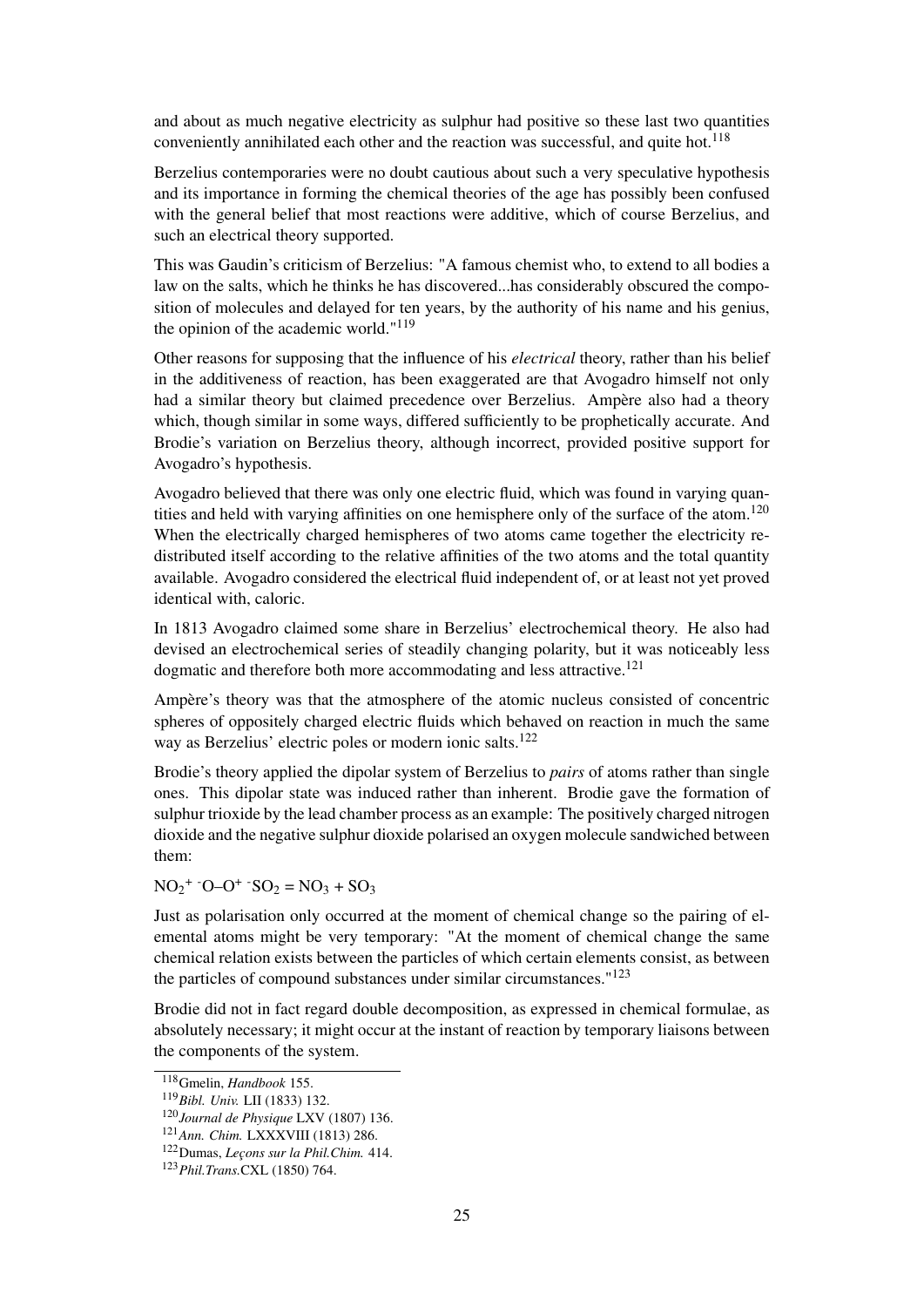He did obviously favour double decomposition. He gave the same argument as Avogadro, and later Gerhardt, about the unreasonableness of considering the elements to be a race of single atoms while all other substances were at least twice as complicated. He also pointed out that in the decomposition of nitrogen chloride into its elements heat, generally considered the symptom of chemical combination, was generated in a reaction widely held to be a decomposition. A hint, based on similar reasoning, that the formation of water involved the decomposition of its elements is found even in 1801.<sup>124</sup>

Another argument used by Brodie was that the elements chlorine and nitrogen were far more permanent than their compound and so the reactivity of their atoms must have been satisfied by a close tie with another atom, which could only be another atom of the same element. Schonbeim pointed out that combined oxygen was often more reactive than the free element.<sup>125</sup>

The significance of the electrical system in the history of Avogadro's hypothesis seems to be that except for the last one described they supported the idea that nearly all reactions involved nothing but the addition of elements to one another and the coming together of two compounds to form one. This idea preceded the electrical theories; it was clearly the basis of Dalton's atomic system.<sup>126</sup>

#### Double-decomposition

The double decomposition of salts had been demonstrated by Richter in 1792 but the reactions between acids and bases were considered to be additive even in the middle of the nineteenth century.

The trouble started with Lavoisier who believed that oxygen combined with bodies to give acids and with metals to give bases. In 1800 Henry said that the theory of the formation of acids was one of the most important parts of the new system of chemistry, but no start could be made until the composition of hydrochloric acid was known.<sup>127</sup> He was over optimistic. The evidence for the presence of oxygen in this acid has been given in the first chapter but by 1809 Davy's analysis, that it was a compound of hydrogen and an element, chlorine, was widely accepted. Nevertheless the indispensability of the hydrogen in all acids was not. The title of acid was invariably given to what would now be called the acid anhydride. In solid state reactions the union of the oxide of a non-metal and that of a metal to give a salt could sometimes occur and in gas reactions the oxides were usually damp enough to ensure reaction, so the water was considered to be merely a catalyst.

One might expect that the salts of ammonia, which are formed by addition, would have given a clue to the structure of acids but the methods of analysis neglected the water in the compound, which was presumably listed, if at all, as water of crystallisation.

Berthollet analysed ammonium bicarbonate as containing by weight 73.34 parts of carbon dioxide and 26.66 parts of ammonia. The correct ratio is  $CO<sub>2</sub>:NH<sub>3</sub>:$ : 69:26.6 so allowing for experimental error these must have been the only components attributed to ammonium bicarbonate:  $(NH_4)HCO_3$ . It was known that water was necessary for its formation.<sup>128</sup>

<sup>124</sup>J. Astley, *Nicholson's* V (1801) 27.

<sup>125</sup>*Letters of Berzelius and Schonbeim* 107.

<sup>126</sup>*New System* I 222.

<sup>127</sup>*Phil. Trans.* XC (1800) 188.

<sup>128</sup>Gay-Lussac, *Mèm. d'Arcueil* II 212.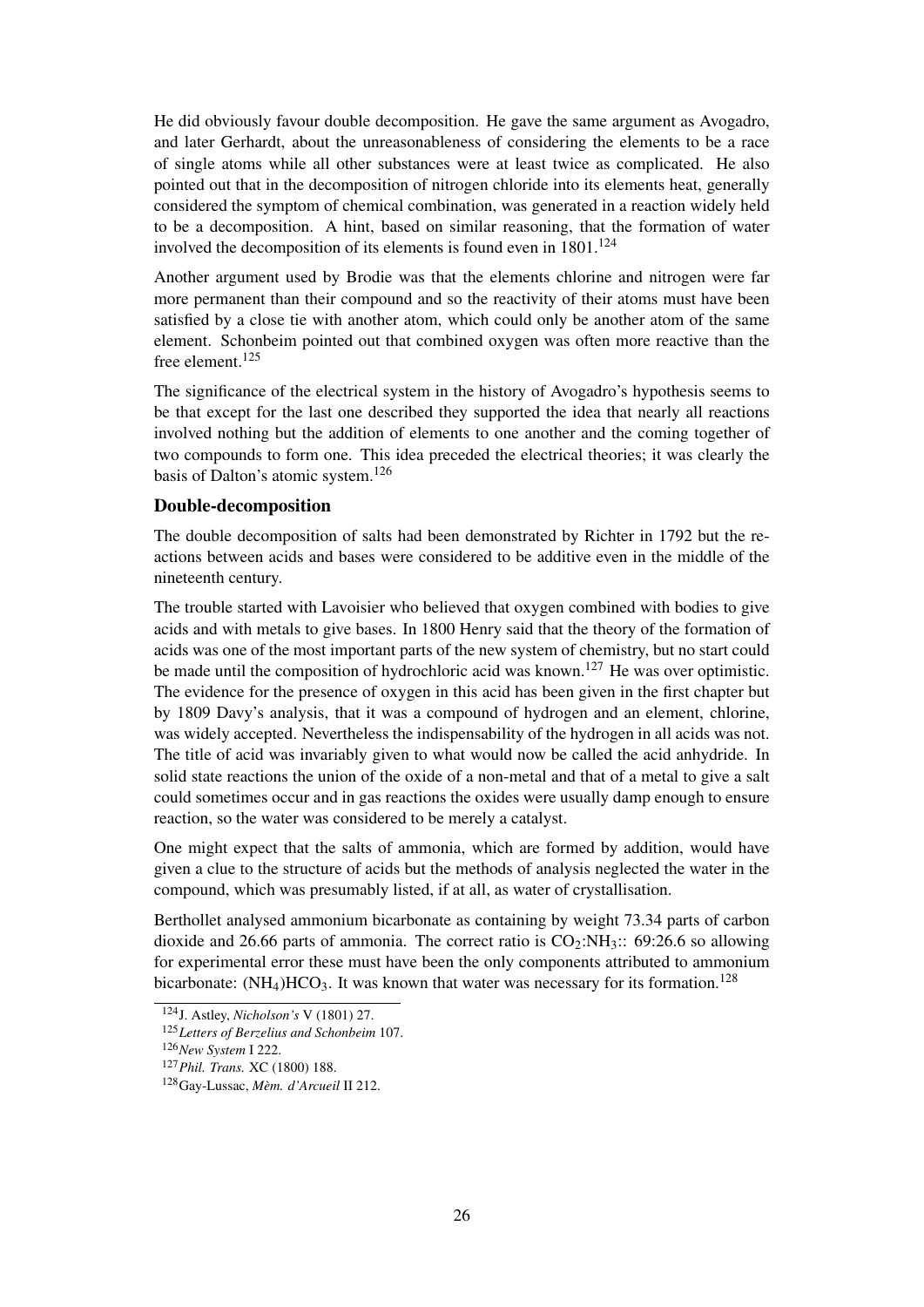The case of ammonium chloride was more difficult because the hydrogen of the acid did appear in the analysis, so it was necessary for Gay-Lussac to allow a quarter of its weight of water in the hydrochloric acid gas to accord with the composition of the salt by weight.<sup>129</sup>

Evidently the analysis of salts gave no hint of the nature of acids but one bit of evidence for the presence of combined water in acids was overlooked: the unusual solubility of the acidic oxides in water and the heat generated by their solution; even Dalton recognised that these gases reacted with water and that some were not removed from solution even by a vacuum<sup>130</sup>

### Davy's theory of acids

Davy's theory of acids gave them the formulae used today but it was criticised strongly.

Berzelius admitted that Davy could not be proved wrong, there was no doubt that sulphuric acid always contained a certain amount of water, and he said that water could combine with acidic oxides in two ways, as a base and as water of crystallisation. Berzelius' objection was rooted in the established oxygen theory of acids *and* bases:<sup>131</sup> anhydrous metal chlorides on Davy's system would contain no oxygen and would not therefore be salts.<sup>132</sup>

Dumas objected that Davy's theory demanded the existence of an unidentified compound with an extra oxygen atom for each acidic oxide:  $SO_4$  as well as  $SO_3$ , which was unnecessarily hypothetical. This objection was not even as philosophically sound as it might appear as it was based on an additive view of reaction, which was not that of Davy. According to Davy it was not  $SO_4$  which existed as a new unverifiable compound but  $H_2SO_4$  which was the product of an additive reaction, which of course was exactly comparable to the reaction:  $PbO + SO_3 = PbO.SO_3$  (=  $PbSO_4$ , which Dumas would accept).<sup>133</sup>

Another argument used by Dumas was the ease with which the three phosphoric acids could be interconverted by drying or wetting; this indicated the presence of water in loose combination.

Laurent used the *salts* of phosphoric acids to support the opposite view. The elimination of water caused for him a complete alteration in the properties of the salts of these acids; but even more persuasively he listed the acids, according to Davy's theory, in increasing basicity with increasing oxygen content:  $PH_3O_2$ ,  $PH_3O_3$ ,  $PH_3O_4$ .<sup>134</sup> He also said that scarcely one salt in a thousand was made from the oxides but rather from the hydrated oxides, and that the formula  $CuO.SO<sub>3</sub>$ , for instance, did not account as well as that of Davy for the replacement of copper by iron. Laurent also denied that the production of alkali and acid at the electrodes of an electrolytic cell provided any evidence for dualism: the splitting of potassium sulphate gave not  $KO$  and  $SO_3$  but  $KOH$  and  $H_2SO_4$ . Finally Kopp found that specific volume calculations supported Davy's formulation of salts.<sup>135</sup>

These are some of the arguments used over the nature of acid-base reactions. Their direct relevance to the attitude of chemists to Avogadro's hypothesis and the existence of polyatomic particles of the elements is doubtful, particularly as Dumas held apparently opposing views on both, but the generalised theory of double decomposition, which owed something to Davy's theory, had the effect of supporting a belief in the poly-atomicity of elemental molecules without admitting complete acceptance of Avogadro's hypothesis.

 $\frac{129}{129}$ see page 6.

<sup>130</sup>*New System* I 197, 202.

<sup>&</sup>lt;sup>131</sup>This was his objection to the elemental nature of nitrogen, in ammonia.

<sup>132</sup>*Ann. Chim.* LXXXI (1812) 283.

<sup>133</sup>*Leçons sur la Phil. Chim.* 339.

<sup>134</sup>*Méthode de Chimie* 40.

<sup>135</sup>*Ann. Chim. Phys.* IV (1842) 462.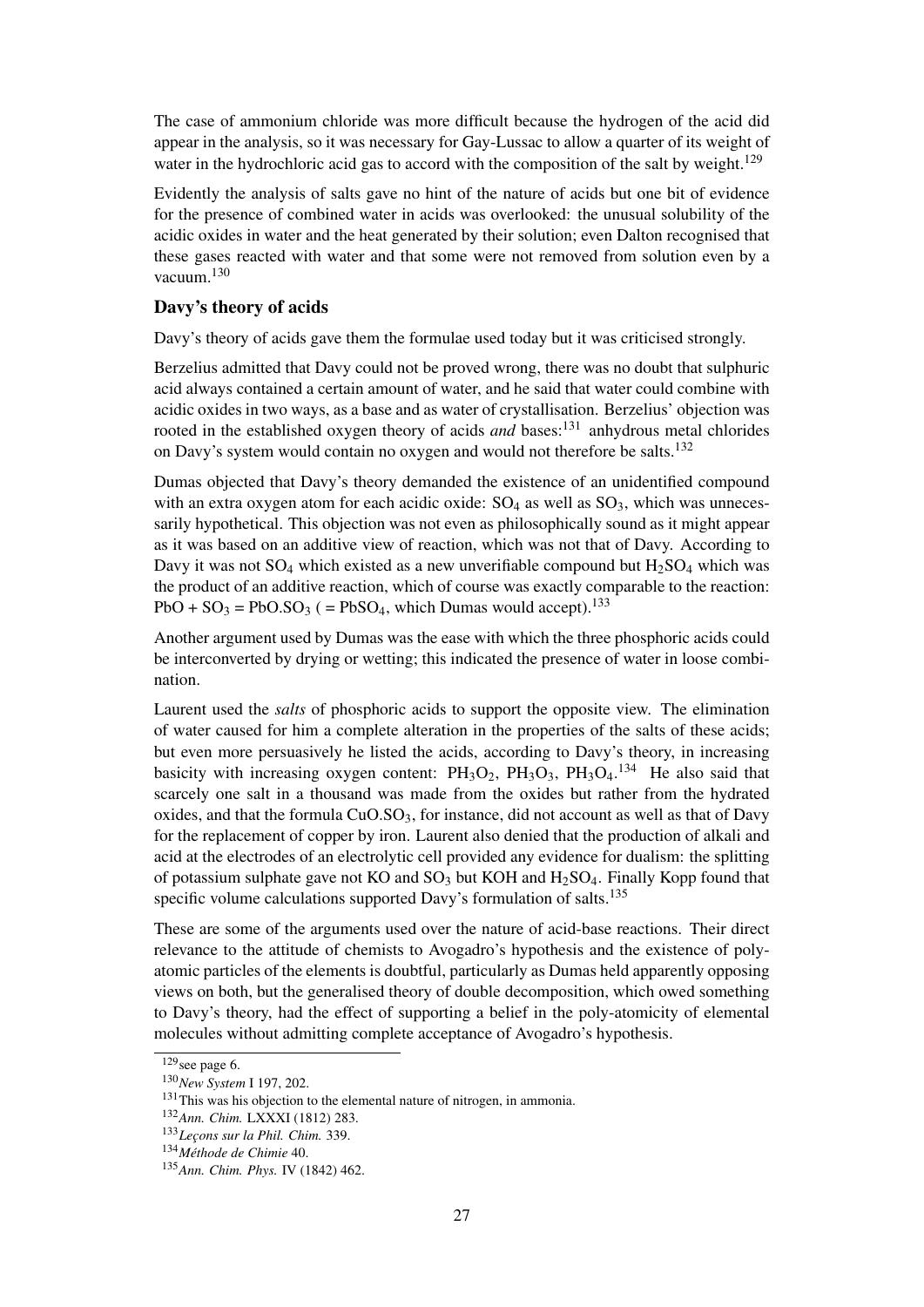Gerhardt's system of chemistry was based on the belief that nearly all reactions were double decompositions and that all reactions could be written in the form of a double decomposition. The purpose of this was to clarify the inter-relationships of different reactions, not to be dogmatic about their mechanisms. It was, in fact, a rather unrealistic system: "Since double decomposition is the most frequent form of reaction in chemistry, perhaps even the universal form of all chemical change, it is reasonable to use it as a basis for our rationalised formulae."<sup>136</sup>

Gerhardt wrote the reaction between hydrogen and chlorine Cl.Cl + H.H = ClH + ClH, achieving the result of Avogadro's hypothesis by a much more questionable method. The evidence for this reaction was the simultaneous formation of chloride and hypochlorite from chlorine and calcium oxide – doubtful reasoning since nitrogen dioxide  $NO<sub>2</sub>$  gives a mixture of nitric acid and nitric oxide.<sup>137</sup>

Gerhardt's insistence on double decomposition as the only reaction mechanism forced him to make metal molecules diatomic: the reaction  $Zn.Zn + HCl = ZnH + Cl.Zn$  was followed immediately by  $Zn.H + ClH = H.H + Cl.Zn$ . Gerhardt realised that this two stage reaction might be regarded as a device to bolster his universal system and reassured himself with the fact that copper hydride was known and was decomposed in this way, although copper did not react with hydrochloric acid.

Gerhardt's system sometimes *prevented* him from arriving at the results of Avogadro's hypothesis: he said that the oxygen molecule was composed of more than two atoms. This was suggested by the oxidation of potassium sulphide:  $SK + O<sub>3</sub>O = SO<sub>3</sub> + K<sub>2</sub>O$ . The two product molecules remained more or less united, written according to the standard notation of salts, as the addition product. This reaction is very thinly disguised as a double decomposition.

## Equivalent weights and equivalent volumes

Gerhardt's addiction to double decomposition is unexpected in an age sceptical of all theory and devoted to the collection and arrangement of data soundly based on experimental results.

The experimental results used in the classification of reactions and compounds were the reacting weights and the reacting gas volumes, taken with reference to some element or compound of standard weight and volume. The result of such a system, the system of equivalents, did not support Avogadro's hypothesis because the varying valency of the elements masked the relationship between gas density and atomic weight; and many chemists were trying to do without molecules anyway.

Giving hydrogen a reacting weight of 1 and a volume of 2 one finds the equivalent weight of oxygen 8 and its equivalent volume 1. But oxygen is 16 times as heavy as hydrogen. This problem has been mentioned before in connection with Gay-Lussac's law but now the determination to avoid explanations in molecular and atomic terms made it yet more intractable.

The change in attitude was shown in the work of Persoz,<sup>138</sup> whose system was similar to Berzelius' and even had echoes of his electrical theory.

Persoz mentioned but misinterpreted Ampère's hypothesis (this failure of communication will be discussed later) and seemed to accept Berzelius' theory of volumes (that equal vol-

<sup>136</sup>*Traité de Chimie* IV 576.

<sup>137</sup>*Traité de Chimie* IV 570.

<sup>138</sup>*Intro. à l'étude de la chimie moléculaire* 38.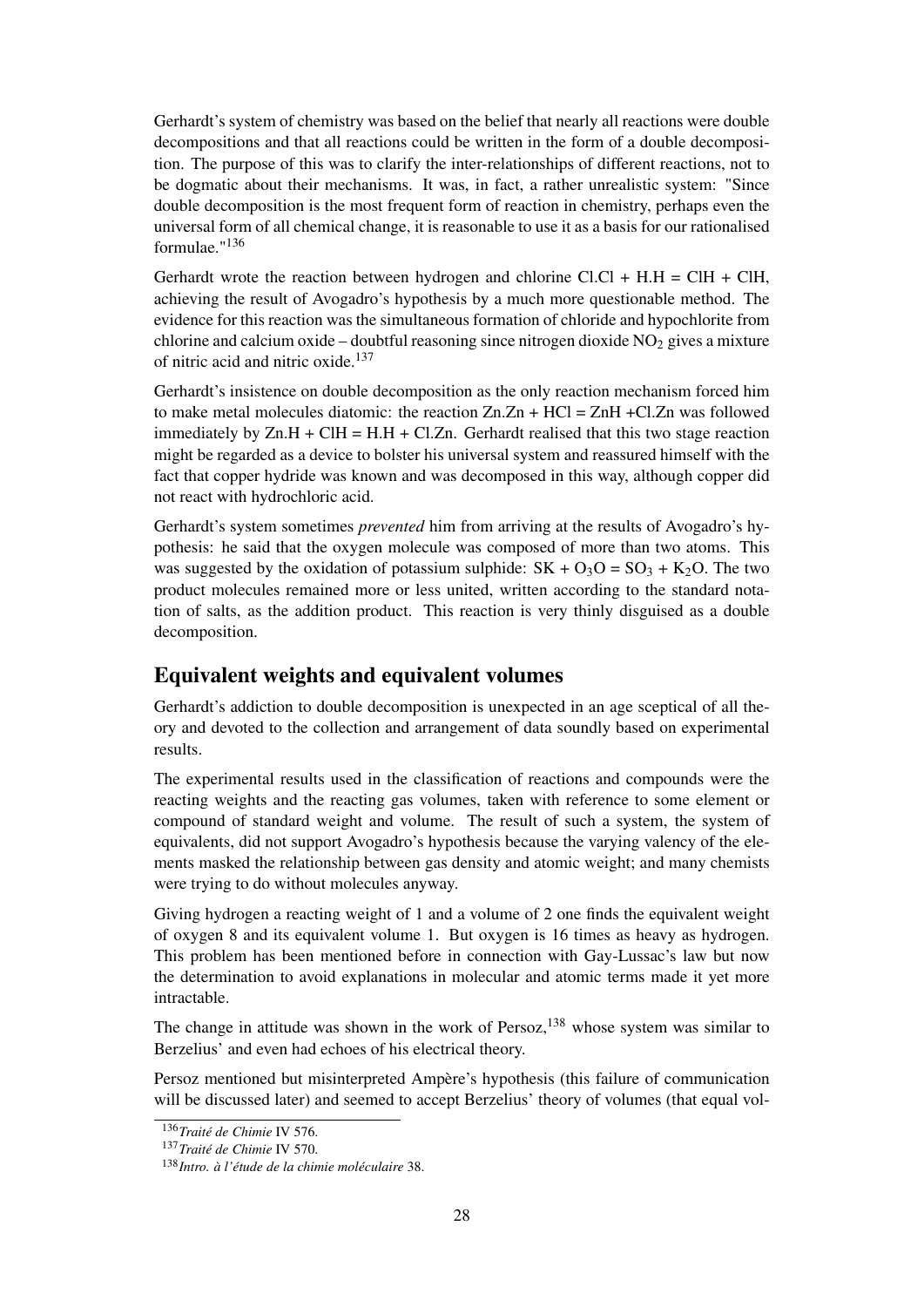umes of elemental gases contained equal numbers of atoms) but he distrusted it and questioned its usefulness since there weren't many gases anyway. In spite of this lack of gases he based his theory on the gaseous volumes of substances but made no assumptions about the number of particles in these volumes. He rejected the atomic theory as unusable and considered that this purely experimental use of reacting volumes would show up several unforeseen relationships.

His philosophy is interesting because it is transitional between the concrete models of those scientists who believed the atomic theory and those who refused to believe any theory and used the equivalent weight system. "This principle [the atomic theory] seems to be inadmissible because it is insufficient to explain the most fundamental physical and chemical properties of substances."<sup>139</sup>

Persoz did however use a form of atomic notation as a subsidiary method of classification: Molecular composition of sulphur trioxide: 2 volumes  $SO<sub>2</sub>$ . 1 vol. oxygen. Atomic composition: 1 atom sulphur. 3 atoms oxygen.

It is necessary to digress here and consider in more detail the use and derivation of equivalent weights and volumes.

The equivalent volume did not always conform with the equivalent weight. The equivalent weight of nitrogen in ammonia was 2/3 of its atomic weight. The gas reaction was given as 1 volume nitrogen + 3 volumes of hydrogen but the equivalent volume of nitrogen was not 2/3 but 2, presumably because in the formation of nitrous oxide 1 volume of nitrogen reacted with 1/2 volume of oxygen.

Dumas gave:

 $H_2Cl_2 \& N_2H_6$  as representing 4 vols and 1 equiv.<sup>140</sup>

 $H_2S \& SO_3$  as representing 2 vols. and 1 equiv.

 $As<sub>2</sub>O<sub>5</sub>$  as representing 1 vol. and 1 equiv.

He also showed how compounds of the same empirical formula could have the same composition, the same vapour density but different equivalent volumes; the compounds were probably alcohol and dimethyl ether:

 $\text{C}_2\text{H}_6\text{O}$  corresponds to two volumes of both compounds, but consider their formation. Alcohol is made from 1 equiv. of olefiant gas and two equivs. of water but methylene hydrate is made from 1 equiv. methylene and 1 equiv. water. Evidently the equivalent volumes are different.

 $C_4H_8 + H_4O_2 = C_4H_{12}O_2$  1 equiv. alcohol.

 $C_2H_4 + H_2O = C_2H_6O$  1 equiv. methylene hydrate."<sup>141</sup>

The anomalies of the equivalent weight system lay not only in the varying basicity of compounds and the varying valency of elements but in the impossibility of direct comparison of many compounds with the standards on which the system was based. The only direct indication of equivalent weights was the change in the colour of the indicator during an acid base reaction and indicators did not always mark the completion of an acid–base reaction. Also the basicity of acids was, on the equivalent system, a mere convention.

The equivalent of a metal was that quantity which, as a base, contained a unit amount of oxygen; clearly iron, with two oxides, had two equivalents and so when it reacted with some other element there was no way of telling which equivalent was in use. So when the

<sup>139</sup>*Ann.Chim.Phys* LX (1835) 117.

<sup>140</sup>*Leçons sur la Phil. Chim.* 311.

<sup>&</sup>lt;sup>141</sup>Ibid. 311. I have modernised Dumas' formulae by doubling the atomic weight which he gave to carbon.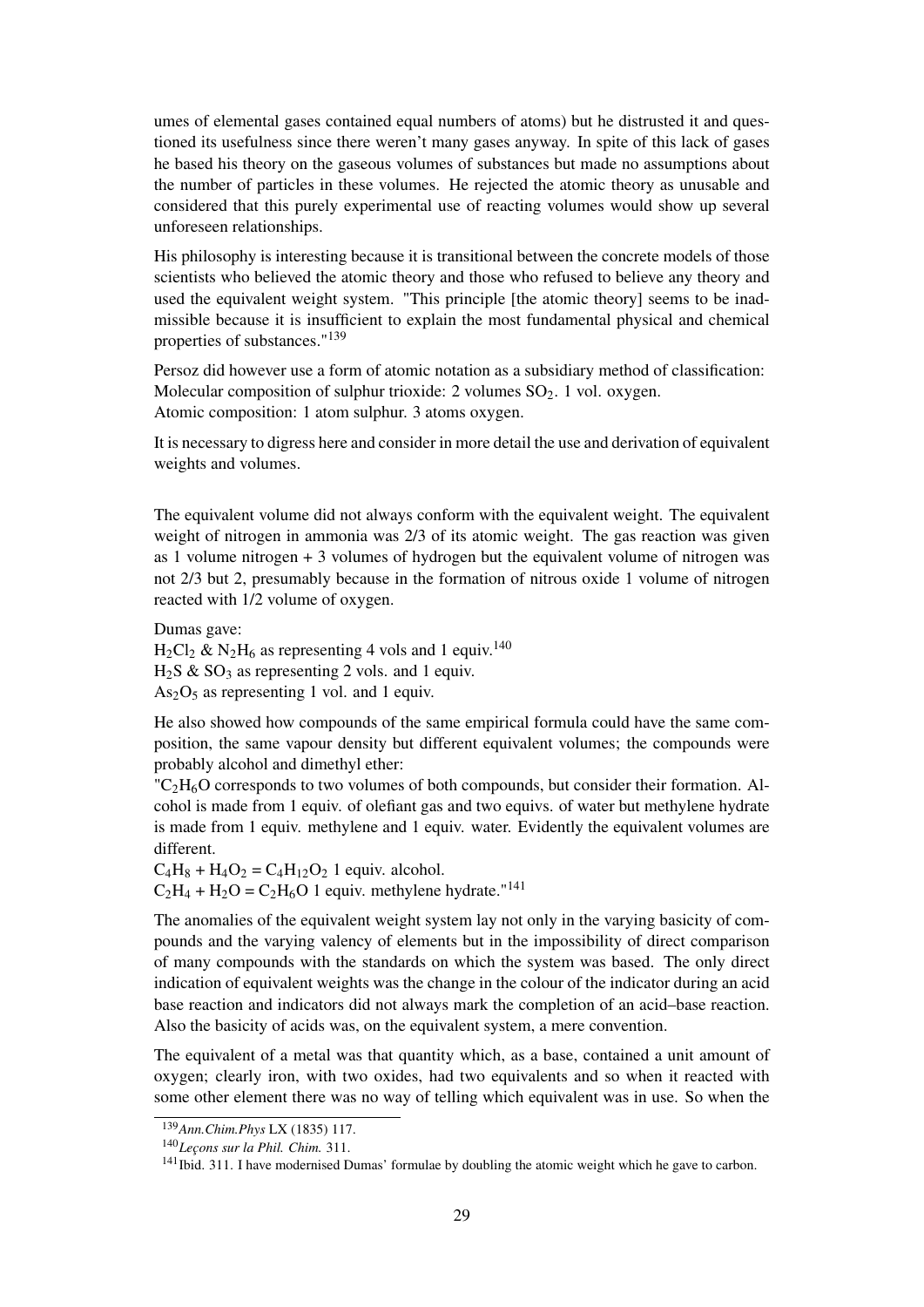system of equivalents was extended beyond acid–base reactions it rested on assumptions of the same sort as those used in the atomic theory which it was designed to replace but unlike the atomic weight system it gave no guarantee that the sum of the equivalents of two elements was the equivalent of their compound.

As a result of this uncertainty Laurent preferred a system of *proportional numbers* which was an arbitrary system of combining weights, numerically identical with the equivalents, based on vague analogies of the sort formerly used to work out the atomic system but which, unlike the latter, did not claim to represent the weight of the atom.<sup>142</sup>

The reacting volumes of gases were compared in the same way and suffered similar difficulties to the equivalent weight system.

#### To return to Persoz:

The equivalent weight system had shown that the equivalent weight of any base always contained the same weight of oxygen but the volume system alone showed any connection between acidity and oxygen. Acidity depended on the presence of 1 volume of oxygen in the compound. Compounds containing 2 or 4 volumes of oxygen were never acidic. 2 volumes of carbon monoxide  $+1$  volume of oxygen gave the acid anhydride  $CO<sub>2</sub>$ .  $2 \text{ vols. } \text{MnO}_2 + 1 \text{ vol. } \text{oxygen gave manganic oxide}$ 

and 2 volumes of hydrogen with one of oxygen gave the weakly acidic (or basic) water.

Persoz used volume composition to draw analogies between different compounds: water = 2 of hydrogen + 1 of oxygen; hydrogen sulphide  $= 2$  hydrogen + 1 sulphur.

Here he drew analogies between the volumes of elements whose relative volumes had been found by analogies – he was evidently unaware of the true vapour density of sulphur (cf. p 14).

Hydrogen peroxide and hydrogen disulphide were analogous and composed of 2 volumes of each element.

In the same way the hydrogen halides had analogous compositions, as they did also on the equivalent system, and the hydrides of carbon, boron and silicon contained 8 volumes of hydrogen to two volumes of the other element.

The contrast between the first two groups and the last showed how the capacity (meaning roughly valency), and therefore the combining volume, changed according to whether the element played the electropositive or the negative role. In another context Persoz commented on the fact that the product of gas reactions was equal in volume to that of its negative constituent.<sup>143</sup>

#### Simplification of volumes by Gerhardt and Laurent

The division of gases into volume types was widely practised about the middle of the century. Kopp said that the volumes containing the atomic weights (meaning also the molecular weight) of all substances were 1,2 or 4 times one standard volume.<sup>144</sup> Gmelin described one atom, two atom and up to six atom gases (indicating by this the number of particles in equal volumes of the gas) and allowed the possibility of  $1/3$ ,  $1/2$  and  $1/4$  atom gases.<sup>145</sup>

The original cause of the unnecessarily large formulae which were responsible for the "4 volume gases" was that Berzelius described all metal oxides as MO so that hydrochloric

<sup>142</sup>*Méthode de Chimie* 1.

<sup>143</sup>*Chimie Moléculaire* 832.

<sup>144</sup>*Comptes Rendus* XLIV (1857) 1347.

<sup>145</sup>*Handbook* 53.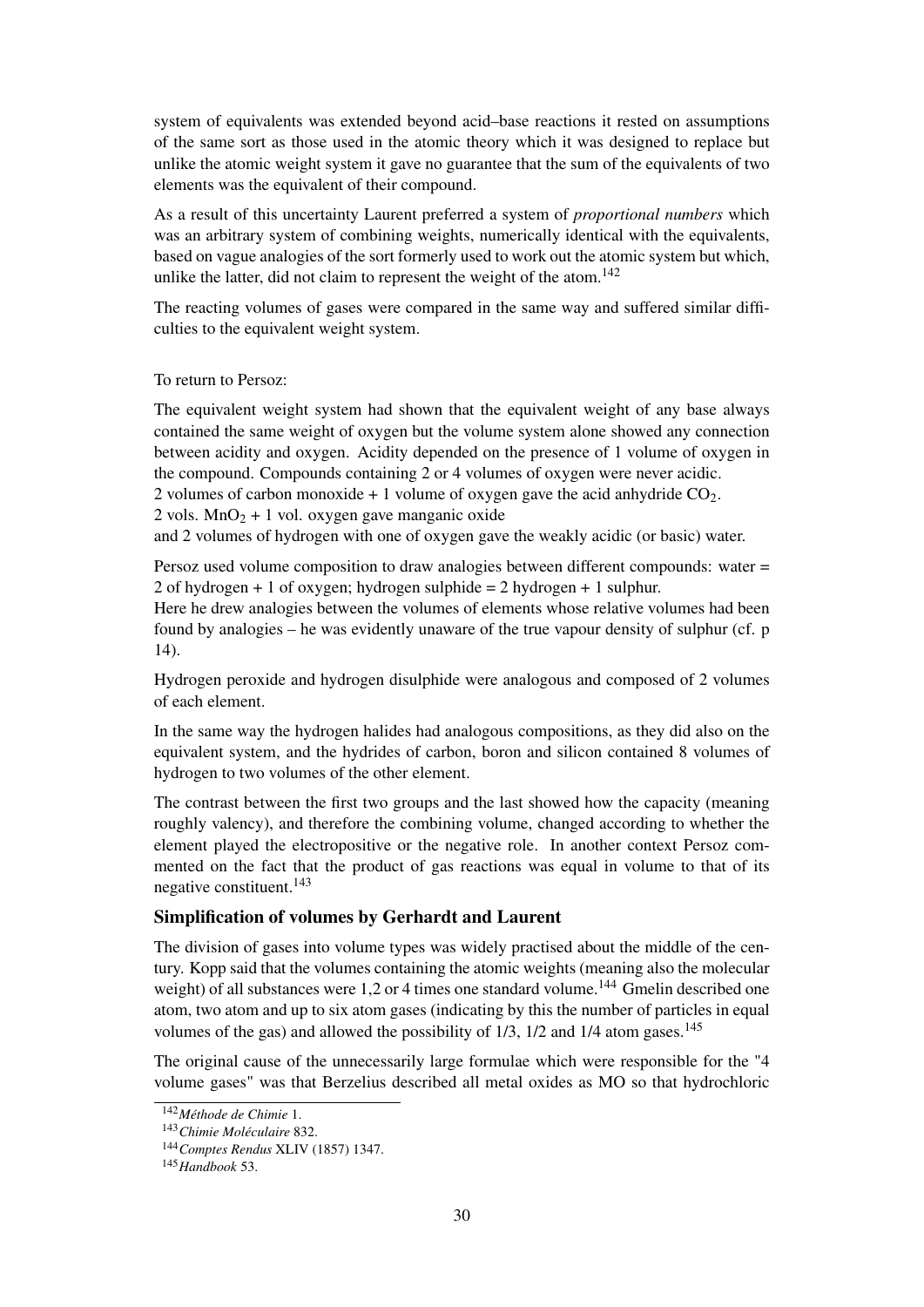acid had to be  $H_2Cl_2$  (p. 24) from which ammonia had to be  $N_2H_6$  to give the correct empirical formula for ammonium chloride. Nitric acid was  $MN_2O_6$ , because of the dualistic system, according to which the salt was made by the addition reaction  $N_2O_5 + MO$ . Gerhardt and Laurent halved the atomic weight of the metals and at the same time pointed out the absurdity of supposing that the compound had any structural similarity to the reactants and that hardly one salt in a thousand was made by the union of oxides and that many reactions replaced the metal of the salt, not the metal oxide.<sup>146</sup>

This was how some formulae came to be twice as big as they should have been; their volumes were four times as great they should have been because that of oxygen, the standard, was only half its correct value, and *this* was because it was given an atomic weight of 8 instead of 16.

Gerhardt and Laurent both reduced the volumes containing the molecular weight of all substances to one of two: 1 or 2, and then to one only, whereby they attained the same result as Gaudin.

Gerhardt cautiously introduced the final simplification in the last volume of his *Traité de Chimie*, but he forecast it in the first volume by pointing out that in the commonly accepted formulae he used, in which volatile compounds were represented by 4 volumes of vapour, the atoms of carbon, oxygen and sulphur were always present in even number, so their equivalents could be multiplied by two.<sup>147</sup>

By doubling the equivalents of these elements he was effectively using atomic weights, the smallest weight of an element present in any of its compounds.

Gerhardt's approach to Avogadro's hypothesis is less simply explained than the reasoning of Avogadro and Ampère. His doctrine of double decomposition led him to double-up the atoms of the elemental gases, but this, unlike Avogadro's hypothesis, would not lead him to the correct molecular weights of gases like sulphur and phosphorus vapours; beside he got the wrong answer for oxygen. He came nearer to the physical truth in naming a number of *types* of compound in which substitution of one element or radical for another would produce all the compounds known to chemistry.<sup>148</sup>

The first of these types was water  $O\left(H\atop H\right)$  in which one or both of the hydrogen atoms could be replaced by other radicals:  $O\left\{ \frac{C_2H_5}{H} \right\}$  alcohol and  $O\left\{ \frac{C_2H_5}{C_2H_5} \right\}$  ether.

All three compounds occupied the same volume. Gerhardt's reason for making water  $H_2O$ was that as well as conforming with the volume relationship of the elements of water it accorded with the fact that many elements formed two oxides – one by replacing both the hydrogen atoms of water and the other, the hydroxide, by replacing only half the hydrogen.

The same effect was shown in Gerhardt's second choice of volume type: if the oxygen of water were replaced by chlorine the product would be  $H_2Cl_2$  and it would occupy twice the volume of the water it was derived from, but only a single chloride was known for most elements and no metal hydrogen chlorides existed so the formula could be halved to HCl which had the same volume as water. Similar reasoning surrounded the other two volume types of Gerhardt:  $NH_3$  and  $HH$ .<sup>149</sup>

One notices that the emphasis had shifted from the phenomena described by Gay-Lussac's law to the generalised reactions of chemistry as supports for Avogadro's hypothesis.

<sup>146</sup>*Méthode de chimie* 23.

<sup>147</sup>*Traité de Chimie* I, 74.

<sup>148</sup>Ibid. IV, 582.

<sup>&</sup>lt;sup>149</sup>Ibid. 595.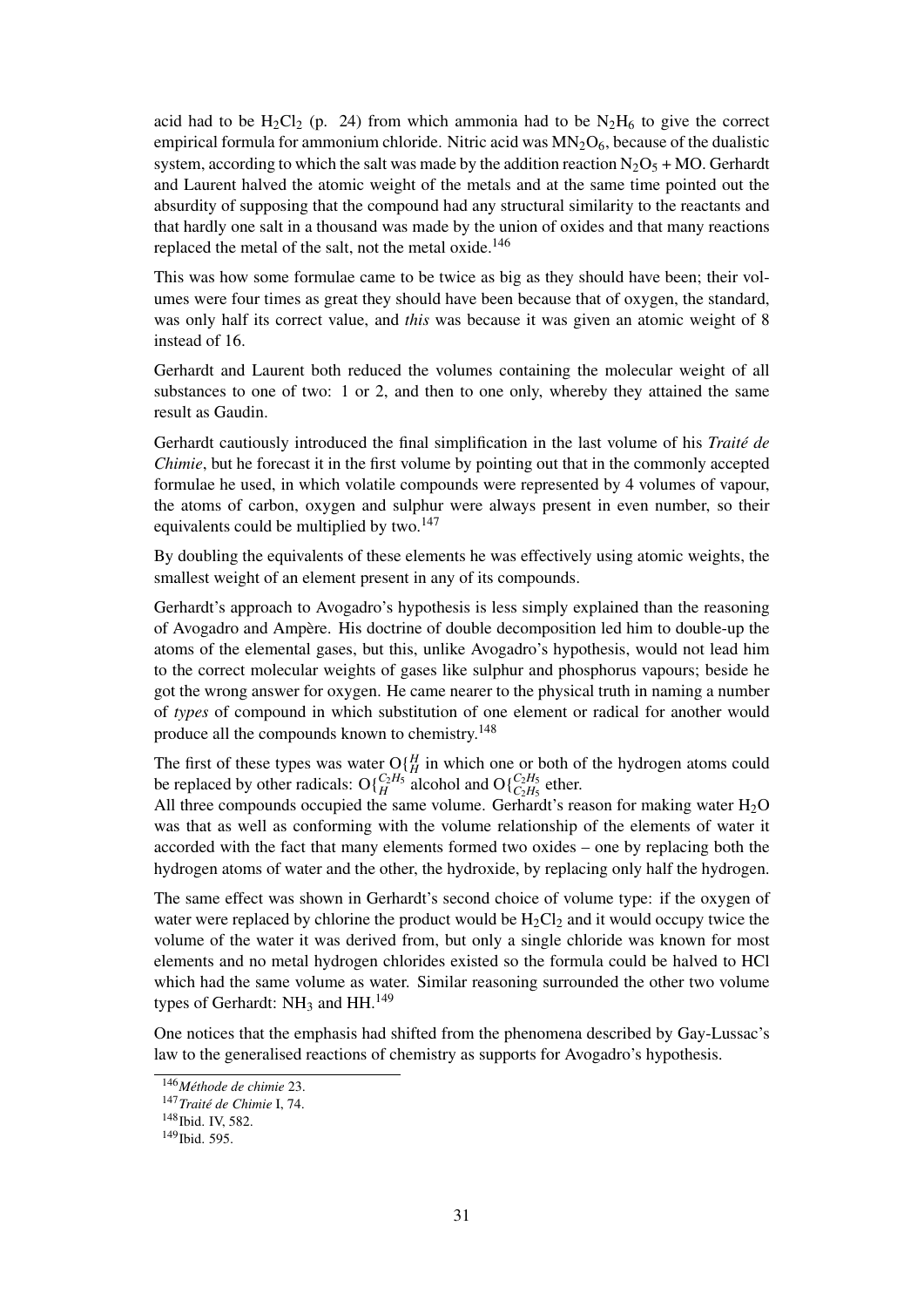Gerhardt gave some physical evidence to support the theoretical neatness of his system. The formula weights corresponded with the vapour densities and with the progression of the boiling points. The formulae gave the correct values for the numbers of replaceable hydrogen atoms of acids and therefore the number of acid salts that could exist (as shown earlier this was not conclusive evidence). He also used the argument that the particles of both elements and compounds should be of the same order of complexity.

Gerhardt justified his doubling of the formulae of the elements in the free state by analogy with organic radicals. "I am generalising a principle which I first announced at the time of the discovery of the so-called radicals of the alcohols by Mr. Frankland. These, which have the formulae  $CH_3$ , methyl,  $C_2H_5$ , ethyl...must be doubled to represent the molecule of the substances...the study of their vapour density has led me to this opinion...and it is confirmed by the existence of mixed radicals." for example  $CH_3.C_2H_5$ .<sup>150</sup>

Laurent<sup>151</sup> had similar ideas to those of Gerhardt. He listed the compounds of chemistry in four groups of which only the first, with formulae equivalent to 4 volumes and the second, with formulae corresponding to 2 volumes, were important. He then showed that the second group with the simpler formulae contained dibasic acids whereas the first group did not, and that the vapour density of the first group was less than that of the second for comparable formula weight. Gerhardt also showed that in reaction the compounds of the first group always gave double molecules of water and carbon dioxide,  $H_4O_2 \& C_2O_4^{152}$ 

Obviously the formulae of the first group should be halved to bring all formulae to correspond to 2 volumes of vapour.

In this way Laurent, agreeing with Gerhardt, reduced all the formulae to accord with their vapour density; but then he modified Gerhardt's system in a way which made the oxygen atom identical with its gas molecule.

Laurent described the reaction of potassium with chlorine:  $ClCl + KK = ClK + ClK$ . The molecules of both elements split up and the atoms were not stable until they had paired. But the formation of carbon suboxide was different:  $(CC) + (CC) + (OO) = (CC)O + (CC)O$ . Here each oxygen atom had not paired but had taken a whole molecule of carbon to give a triatomic molecule. Laurent separated the elements into those which always formed evenatom molecules and those which did not.

Among the latter were oxygen, sulphur and carbon. In the system modified in this way 1 volume of oxygen contained 1 molecule, which was equal to 1 atom; and 1 volume of hydrogen also contained 1 molecule, which was made up of 2 atoms.

The consequence of this reasoning was that Laurent could generalise his own misinterpretation of the theory of Ampère correctly while giving a wrong atomicity to the individual gas particles; a paradox which neatly points the difference between the attitudes which led the later and the earlier chemists independently to Avogadro's hypothesis: "One can generalise the idea of Ampère in which all the elemental gases contain the same number of atoms in the same volume [this was *not* Ampère's idea]. One can say that all substances, simple and compound, contain the same number of molecules in the same volume."<sup>153</sup>

<sup>150</sup>*Traité de Chimie* IV 596.

<sup>151</sup>*Méthode de Chimie* 57 – 82.

<sup>152</sup>*Traité de Chimie* IV 598.

<sup>153</sup>*Méthode de Chimie* 85.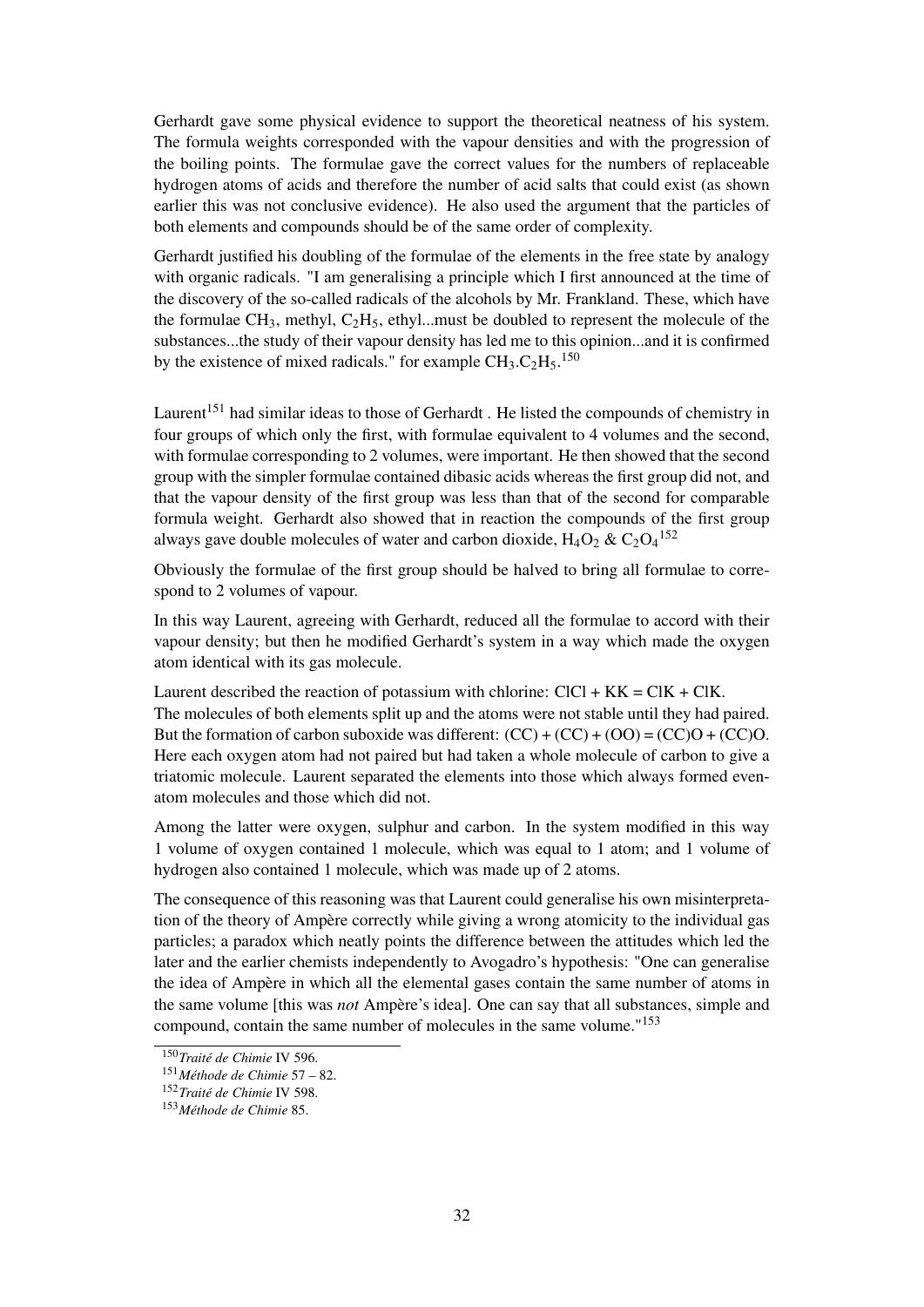## Publicity and terminology of Avogadro's hypothesis

The last passage shows how Ampère's hypothesis was misunderstood by chemists, and also shows how much more well known it was than the work of Avogadro. Until the time of Cannizzaro the name of Ampère is, of the two, far more frequently found in the literature of the subject. Ironically Avogadro devoted many years to working out the consequences of his hypothesis while Ampère merely gave a summary of a more detailed paper which never appeared. This, and the ignorance and lack of comprehension accorded to this theory by scientists, points to a failure in its communication rather than a disbelief in its validity. There is little evidence that it was attacked by those who understood it.

It must be admitted that the language used by its founders seems to have prejudiced English chemists against reading of the hypothesis; and the various terms used to describe the various particles showed no consistency whatever.

Avogadro's imperfect French was further obscured by his addiction to subordinate clauses – some of his sentences were over 300 words long; and Ampère's bizarre crystallographic ideas tested the clarity of *his* prose to the full.

The nomenclature of the fundamental particles was interesting, and confusing. The majority of chemists used *atom* indiscriminately for the smallest particle of both element and compound. In contrast both Avogadro and Ampère used, at the beginning, only the word *molecule*, modified by various adjectives by the former, to describe the smallest particles of matter. Later they both came to use atoms, Avogadro in his later researches on the systematic ordering of combining quantities and Ampère in a curious paper in which he appears to have modified his own earlier ideas. It may be however that the loose use of the word *atom* for both molecule and atom was increasing generally as belief in the physical particle to which it was first applied declined: "In order to avoid all hypothesis I shall not attach to the term *atom* any other sense than that which is included by the term proportional number. I apply the word *molecules* or *atoms* to the equivalents or atoms of compound bodies."<sup>154</sup> Faraday, who was also sceptical about the atomic theory wrote: "An atom of hydrate of potassa contains four elementary atoms.".<sup>155</sup>

In his earlier papers Avogadro used *molécule élémentaire* to signify atom, *molécule constituante* for molecules of elements and *molécule integrante, molécule composée* or just *molécule* for the molecules of both compounds and elements. In a footnote on the work of Davy he wrote: "the molecule of most substances or as he [Davy] expresses it, the smallest proportion in which bodies combine." A definition usually applied to the word atom. He also referred to Dalton's supposition that hydrogen and oxygen combined "molecule to molecule".<sup>156</sup>

In 1821 Avogadro added *molécule partielle* and *molécule simple* to his list of fundamental particles; they corresponded to the modern atom but the former reflected his caution over assigning any absolute indivisibility to such a particle. *Molécules* had meanwhile become *molécules totales*. But Avogadro now introduced the word *atome* when quoting the work of other chemists, together with *molécule indivisible*. <sup>157</sup> In this paper there also occurred a *molécule integrante primitive*, which indicated that compound molecules as well as elemental molecules were divisible. This was the mistake which was described on page 18. But the most significant use of *atoms* in this paper was in his discussion of Dulong & Petit's

<sup>154</sup>A. Laurent, *Méthode de Chimie* 57.

<sup>155</sup>*Phil. Mag.* XXIV (1844) 139.

<sup>156</sup>*J. de Phys* LXXVIII (1814) 131.

<sup>157</sup>*Mem. di Torino* XXVI (1821) 1.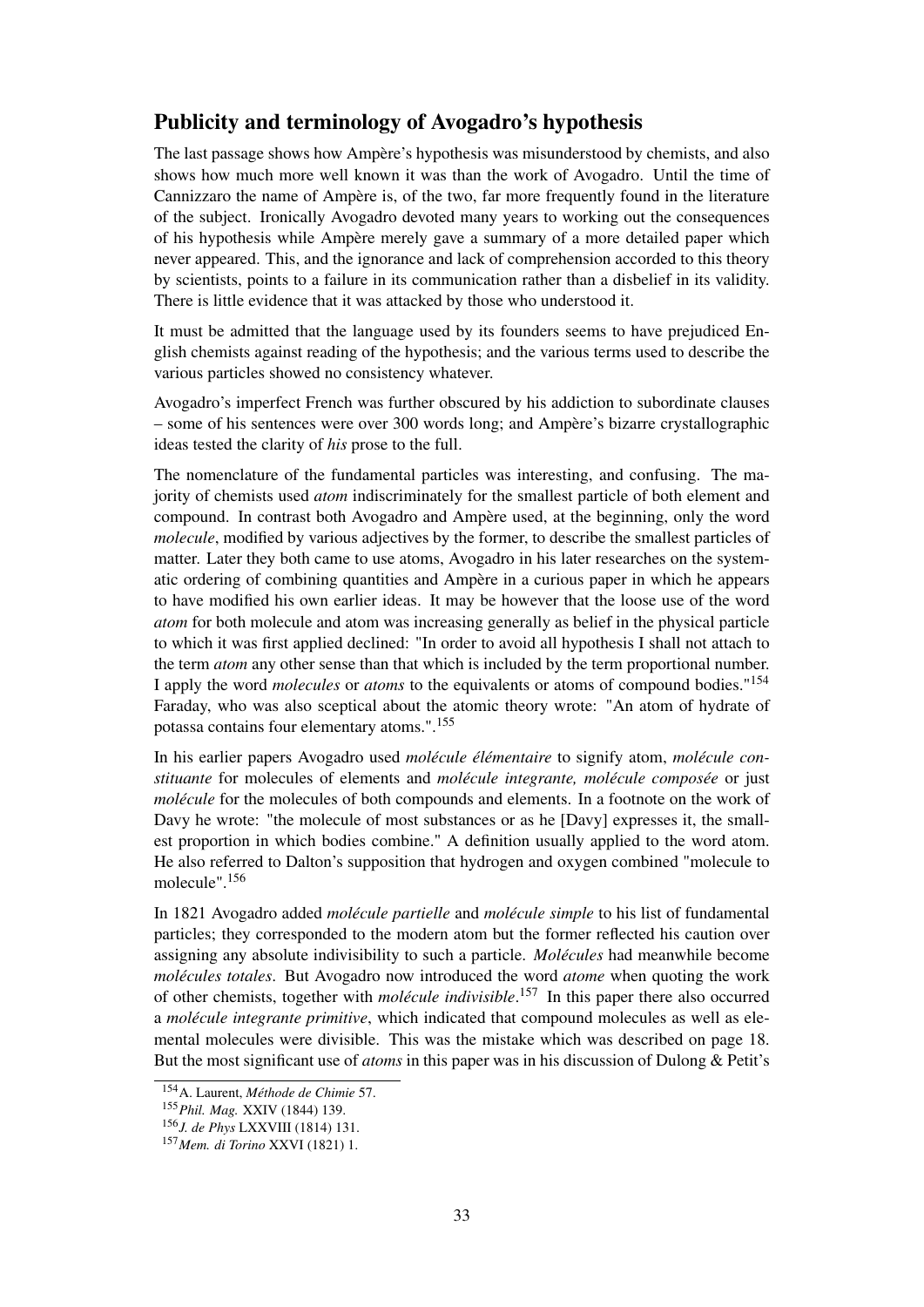law – he considered that it would be very useful in deciding between the various multiples of a number for the weight of a *molécule*. 158

Avogadro used *atoms* freely in his memoir of 1833 in which he was concerned with modifying Dulong & Petit's law, and he used it to mean molecule. *Atome composé* was the molecule of a compound and *atome simple* not an atom but the molecule of an element. He also used just *atome* to indicate a molecule of a compound or an element. Later he used *atome simple et indivisible* and *atome partiel* in the sense of atom. Although Avogadro had completely reversed his terminology the caution which seems to have decided the use of *molécules* exclusively in his earlier papers was still applied to the use of *atome* in his later papers, where it was only a relative, not an absolutely indivisible measure of the element: "There is no evidence that the density [of sulphur vapour] represents the atom of sulphur of a constitution analogous to that of an atom of oxygen gas."<sup>159</sup>

In 1834 Avogadro introduced the *veritable atome*, attained by the misuse of Dulong & Petit's law.<sup>160</sup> But he retained the *atome simple partiel* in his more hypothetical passages. By the end of the paper<sup>161</sup> he was using *atome* and *atome vrai* as the absolute, indivisible atom and *atome gazeux* as the molecule. But by this time the complexity of the *atome vrai* exceeded that of the atom which took part in chemical combination, which, no doubt, lay somewhere between *atome gazeux* and *atome vrai*.

By 1845 however he had rationalised his nomenclature and used *atomes* and *molécules integrantes* in the same paper; but some ambiguity remained in that his chemical *atomes* could divide to form *molécules integrantes* as well as unite to form them.<sup>162</sup>

#### Ampère's hypothesis revisited

The case of Ampère was different – his terminology was always precise but his ideas seem to have changed. In his memoir of 1814 the particles of gases consisted of molecules placed at the apices of some regular polyhedron and there was no hint of any further division of the molecules. On reaction the particles broke up and the molecules rearranged themselves.<sup>163</sup>

In 1832 and in 1835 Ampère published two papers<sup>164</sup>, identical but for the fact that the first was written in the third person and the second in the first. In these Ampère divided the molecules into atoms and said that equal volumes of gases contained equal numbers of molecules; an equality formerly assigned to particles, which the new theory retained.

Furthermore Ampère claimed that these distinctions had been established for a long time: "This division of molecules by chemical forces is the result of a principle shown by M. Ampère in a memoir printed in 1814 in the *Annales des Mines*, namely, that in equal volumes of any gas or vapour...there is the same number of molecules." There are two interesting points about this passage – one is that it is not true and the other is that Ampère quoted not the earliest publication of his work, that in the *Annales de Chimie* of 1814, but its reprint in a more obscure journal of which he gave the wrong date (it should have been 1815).

In the early memoir the *particles* were equidistant in all gases and all gases did *not* contain the same number of molecules in the same volume. As for the chemical difference, compare these two passages on the formation of water:

<sup>&</sup>lt;sup>158</sup>Ibid. 41.

<sup>159</sup>*Ann. Chim.Phys.* LV (1833) 80.

<sup>&</sup>lt;sup>160</sup>Ibid. LVII (1834) 113.

<sup>&</sup>lt;sup>161</sup>Ibid. 123.

<sup>162</sup>Ibid. XIV (1845) 330.

<sup>163</sup>*Ann. Chim.* XC (1814) 47.

<sup>164</sup>*Bibl. Univ.* XLIX (1832) 226. *Ann. Chim.Phys.* LVIII (1835) 432.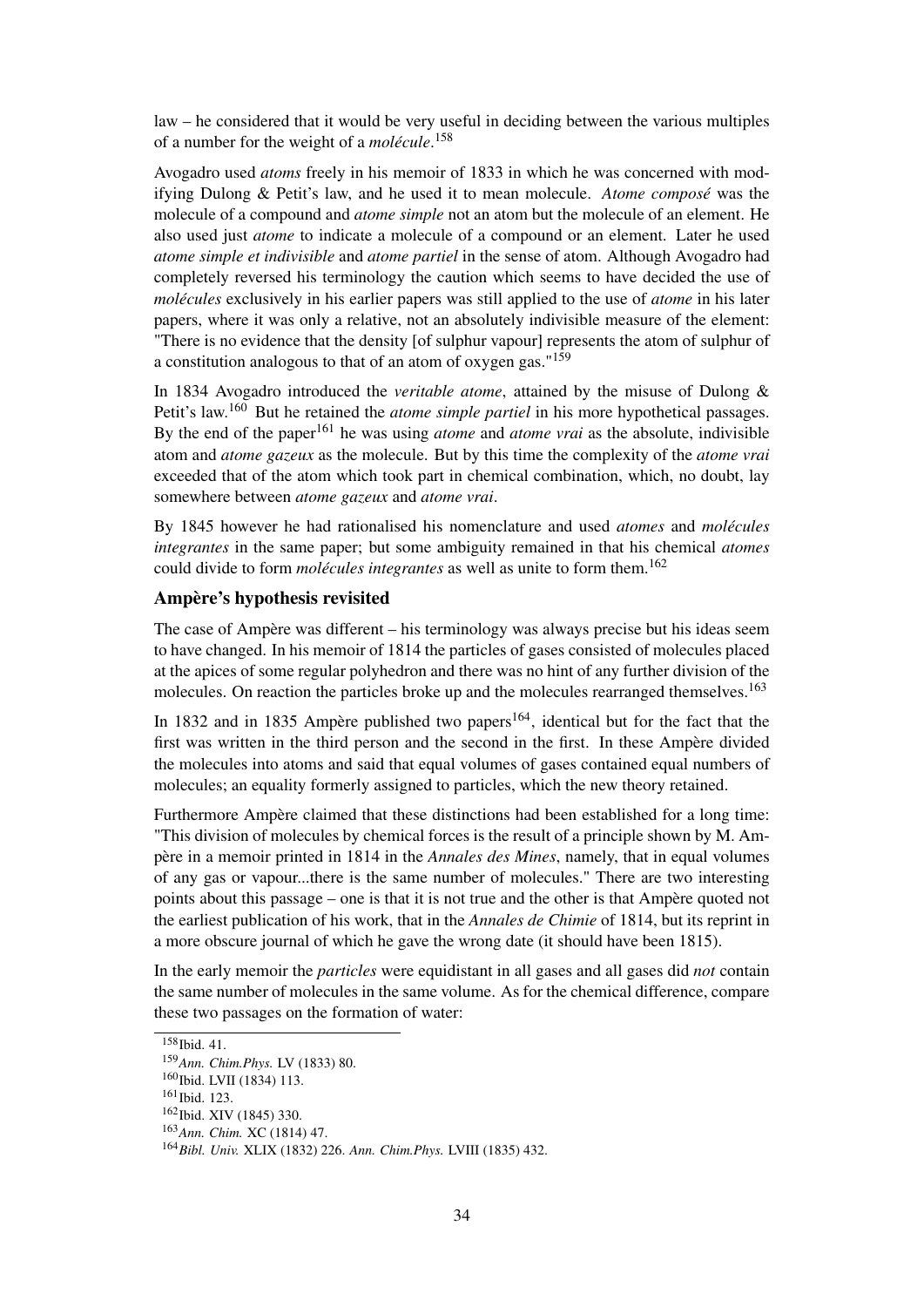"Water vapour contains...1 volume of hydrogen and 1/2 volume of oxygen, one of its particles will be composed of a whole particle of hydrogen and half a particle of oxygen."<sup>165</sup>

"The particles are composed of molecules...he [Ampère] calls molecules a group of atoms... In the explosion of 1 volume of oxygen and 2 volumes of hydrogen...each molecule of oxygen is divided into two, and the atoms of each half join with atoms of a molecule of hydrogen to form a molecule of water."<sup>166</sup>

The change in his theory seems to have been caused by the demands of physics rather than those of chemistry – Ampère attributed to molecular vibrations the phenomenon of sound and to atomic vibration light and heat.<sup>167</sup>

The interpretation of Ampère's ideas by other chemists varied. "The word molecule was used in the sense of atom by Ampère."<sup>168</sup> "Ampère had arrived at the idea that in every chemical substance there were...three forms of matter – the indivisible atom, the molecule,... and the particle."<sup>169</sup> Laurent's misunderstanding of Ampère's hypothesis has been given on page 32. Gaudin promised to give a rigid definition of atom and molecule but attributed Ampère's or Avogadro's hypothesis to M. Gay-Lussac.<sup>170</sup> Persoz described Gay-Lussac's theory correctly but confused Ampère's theory with the theory of volumes of Berzelius.<sup>171</sup>

It seems that Ampère's theory of gases was much better known than Avogadro's. It is ironical to find Avogadro saying "This principle is today sufficiently generally admitted either explicitly or implicitly by physicists and chemists."<sup>172</sup> The principle, in so far as it was admitted at all, was that of Ampère. In 1826 Dumas wrote that all physicists agreed in supposing that in gases under the same conditions the molecules were in equal numbers in the same volume. $173$ 

English chemists knew of Avogadro's hypothesis, if at all, through the work of the English chemist Prout and through Dumas. Whatever the source it was not well understood. Whewell raised the etymological objection that in the formation of hydrogen chloride the volume expansion could only be reconciled with Avogadro's hypothesis by dividing into two each of the compound particles, each constituted of an atom of chlorine and an atom of hydrogen – which contradicted the indivisibility of the atom.<sup>174</sup>

Here is an extract from an extremely disdainful book review in the *Philosophical Magazine*: <sup>175</sup> "The selection of hydrogen for this purpose [the standard of combining weights] had nothing whatever to do with its lightness, for that circumstance does not in the slightest degree affect the question; if it did then nitrogen should be represented by a lower number than oxygen instead of a higher one, in the proportion of 14 to 8; the reason for selecting hydrogen is the smallness of its combining weight."<sup>176</sup> The combining weight system accepted in England was that of equivalents.

Gmelin was even more obtuse: "If it [Avogadro's hypothesis] be admitted...then it will follow that all gases must contain equal numbers of atoms in equal volumes. But that such a

<sup>175</sup>XXIV (1844) 298.

<sup>165</sup>*J. des Mines* XXXVII (1815) 9.

<sup>166</sup>*Bibl. Univ.* XLIX (1832) 225.

<sup>167</sup>Ibid. 227.

<sup>168</sup>Tilden, *J.C.S.* CI (1912) 1682 footnote.

<sup>169</sup>Brodie, *Phil. Trans.* CXL (1850) 760.

<sup>170</sup>*Bibl. Univ.* LII (1833) 131.

<sup>171</sup>*Intro. à la Chim. Mol.* 38

<sup>172</sup>*Ann. Chim. Phys.* XIV (1845) 330.

<sup>173</sup>Ibid. XXXIII (1826) 337.

<sup>174</sup>*Philosophy of the Inductive Sciences* (1847) 424.

<sup>176</sup>Odling (translator) Laurent, *Chem. Method*, London (1855) v.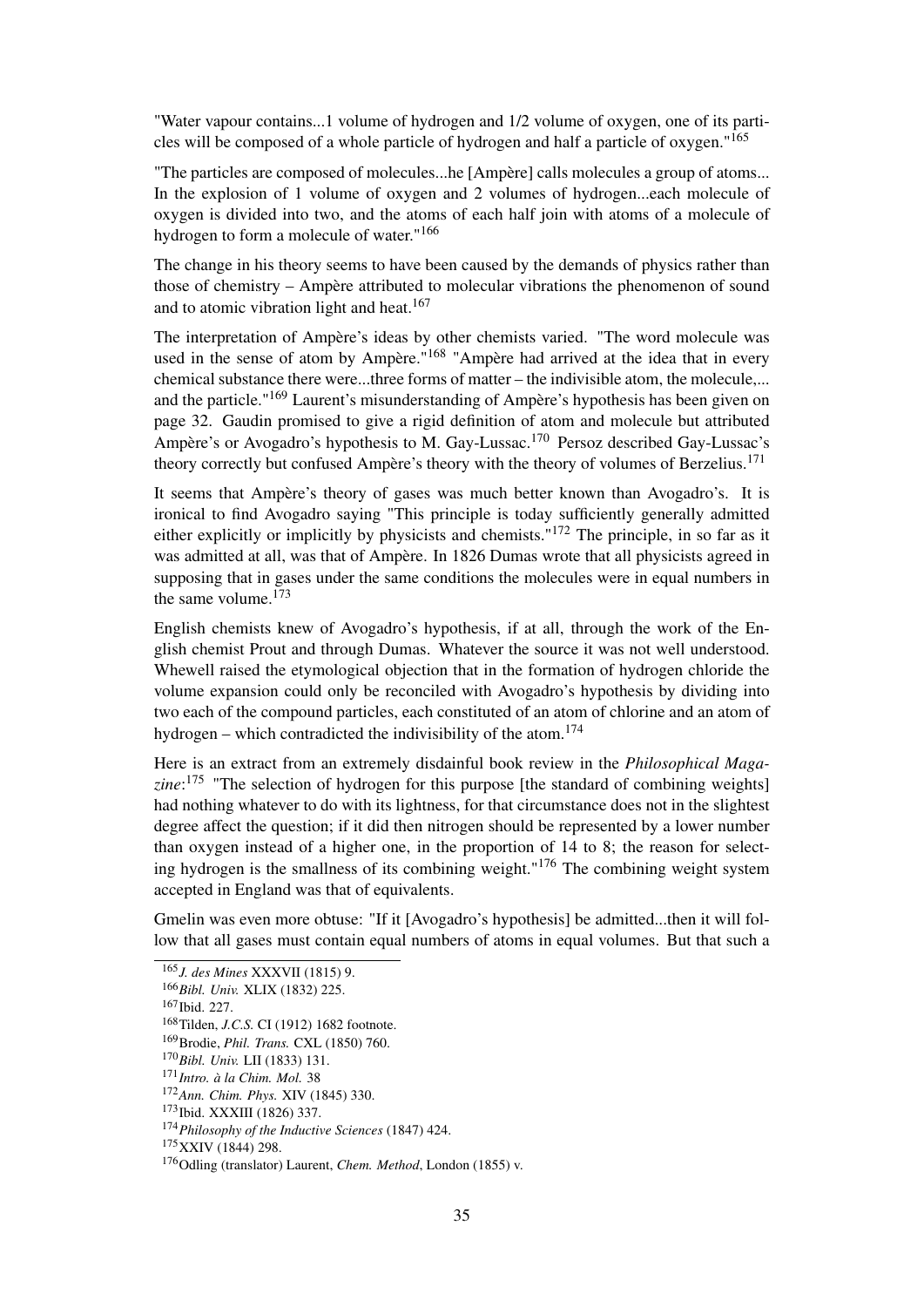supposition is by no means necessary is seem at once from this – that with respect to compound gases the law in question is sometimes true, sometimes false."<sup>177</sup> and he described the formation of hydrogen chloride and showed how the hydrogen chloride molecules could only be half as numerous, in the same volume, as the reactant molecules. This argument was of course frequently used in earlier years.

It is difficult to find evidence of the ignorance of Avogadro's hypothesis except in its neglect, and in occasional outbursts of exasperation: "Mr. Griffins at least (an English chemist) has failed to understand what I mean by splitting atoms."<sup>178</sup>

### Atomic theory: the change from belief to scepticism

The chapters on Laurent, Gerhardt and Persoz have shown how theories of gases came to be derived not by direct speculation but through the demand for a simpler chemical notation. On the microscopic nature of gases these chemists showed no opinions, although they used the physical evidence of vapour density and the progression of boiling points in analogous compounds, and the polybasicity of acids. There is in their abstract theories nothing comparable with the polyhedra of Ampère, the long interlocking molecules of the carbon of Avogadro or the miniature lead shot tumbling slowly among the bouncing spheres of Dalton's gases. They were not struggling with the phenomena of nature but with the entirely artificial confusions of the competing systems of chemical nomenclature, devised to avoid the need for hypothesis altogether. How did the belief in the ability of theories to give an insight into physical reality decline from the concrete models of Dalton and Ampère to the abstractions of Faraday, Liebig, Ostwald and Divers?

Dalton's arguments in favour of the existence of atoms were probably the law of multiple proportions, the independence of mixed gases, the ratios in which gases dissolved in water, the independence of vapour pressure from external gas pressure and the existence of three states of matter, gas, solid and liquid, accessible to most materials.<sup>179</sup> Later on, the discovery of isomers supported the existence of atoms<sup>180</sup> and some less convincing arguments were derived from crystal forms.

The general line of argument against the atomic theory was that it might be true but that it was certainly useless because an unambiguous list of atomic weights was unattainable. It was dangerous to clutter up chemistry with unnecessary hypotheses whose mere existence might, with the passing of time, give them bogus authority.<sup>181</sup>

The concrete arguments against the theory belonged, characteristically, to the early period of the theory itself and later both the theory and its opponents became more vague and cautious.

The evidence for the reality of atoms was provided by those who most mistrusted their use, Wollaston and Faraday, and the first battle was fought in the true Daltonian manner in the upper reaches of the earth's atmosphere.

Wollaston argued that if matter were continuous there would be no limit to the earth's atmosphere, it would just fade away; but if there were atoms in the atmosphere there would come a point where they would be so far apart that their mutual repulsion would be equalled by the force of gravity. Above this point no atom would be in equilibrium.<sup>182</sup>

<sup>177</sup>*Handbook.*

<sup>178</sup>Dumas, *Leçons sur la Phil. Chim.* 264.

<sup>179</sup>*New System* I, 141.

<sup>180</sup>Daubeny, *Atomic Theory* 120.

<sup>181</sup>Faraday, *Phil. Mag.* XXIV (1844) 136.

<sup>182</sup>*Phil. Trans.* CXII (1822) 89.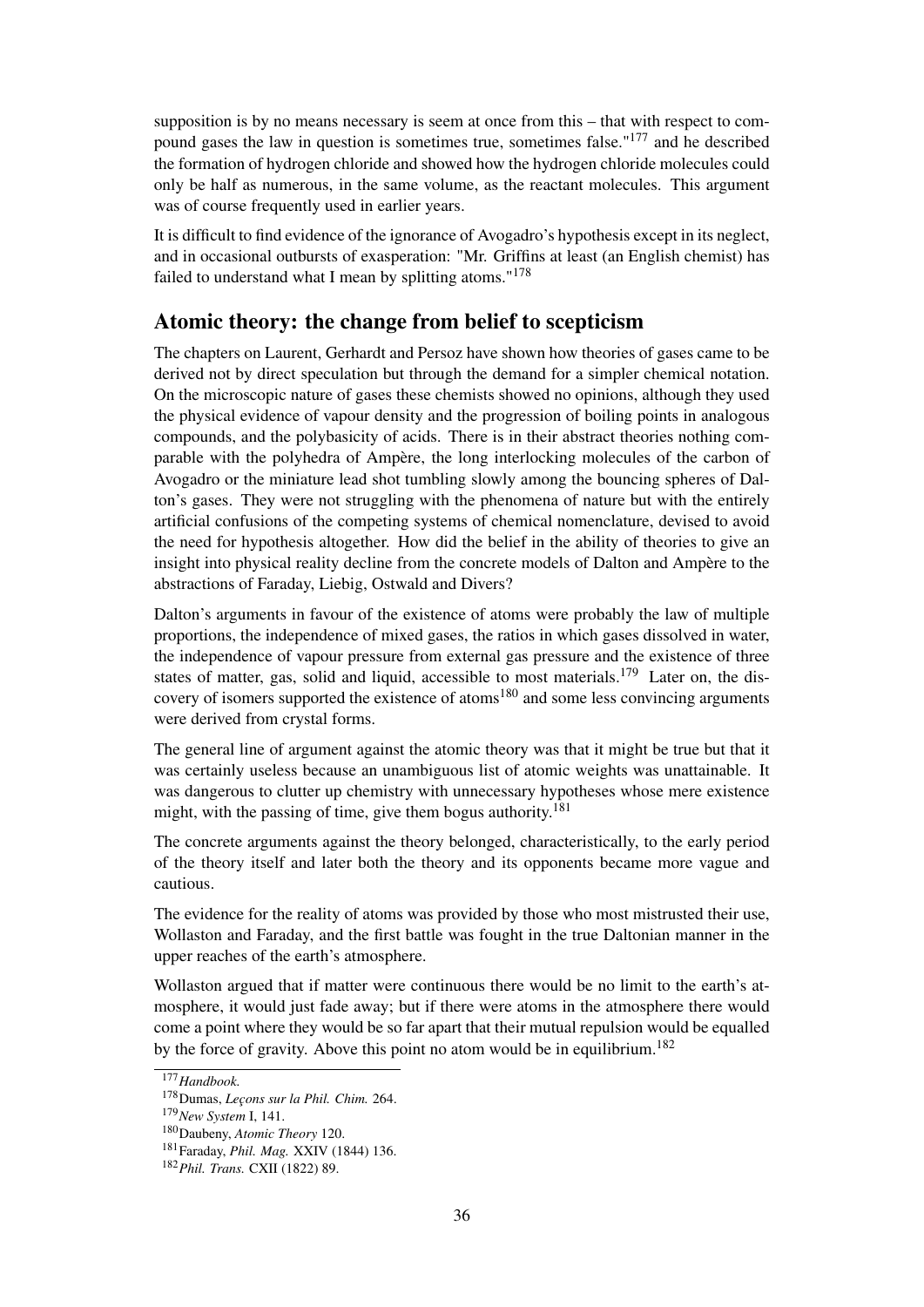The refraction of light from the stars by the atmosphere confirmed its finite nature but not the validity of the argument. Whewell pointed out that apart from the general ignorance of the behaviour of very rarefied gases, the need for compression and the compressing weight vanished together at the surface of the atmosphere so that their balance was unpredictable.<sup>183</sup> Dumas also mentioned that the behaviour of very rarefied gases could not be predicted, nor even their state – the extremity of the atmosphere might be liquid or solid. He also used an argument similar to Wollaston's but surprisingly geocentric: if the atmosphere were to extend to infinity it would also concentrate round the other bodies of the solar system, but it didn't because the transit of the planets was undistorted by any atmospheric refraction.<sup>184</sup>

Faraday attempted a direct experiment to reproduce the conditions of the upper atmosphere at the surface of the earth. He cooled rather involatile liquids in an evacuated box to see if the vapour pressure of the liquid diminished steadily or suddenly dropped to zero. He found that below a certain temperature a gold leaf suspended above mercury did not tarnish, however long the experiment continued, and he concluded that there was a limit to evaporation. However after describing other experiments of a similar nature he wrote: "I refrain from extending these views as might easily be done, to the atomic theory, being rather desirous that they should first obtain the sanction or correction of scientific men."<sup>185</sup> Faraday later described the atomic theory as "at best but an assumption."<sup>186</sup>

Wollaston was another opponent of the use of the atomic theory who provided strong evidence in favour of its truth.<sup>187</sup> This was his discovery of acid salts such as NaHSO<sub>4</sub>. If, as Wollaston believed, these were true compounds and not molecular complexes

 $(KHC<sub>2</sub>O<sub>4</sub>, H<sub>2</sub>C<sub>2</sub>O<sub>4</sub>)$  they supported the atomic theory and showed the inadequacy of the system of equivalents, on which the existence of such salts could be abolished by a simple change of number. This was the argument used by Laurent to halve the molecular formulae of many compounds. Both Laurent and Gerhardt admitted the possibility of molecular compounds and all three chemists were cautious in their belief.

"Formulae can only represent simple relationships or reactions but not the molecular arrangement."<sup>188</sup>

"In order to avoid all hypothesis I shall not attach to the term atom any other sense than that which is included by the term proportional number."<sup>189</sup>

Wollaston thought that the criteria for fixing the number of various atoms in a compound were too hypothetical but realised that equivalents would not be a sufficient substitute since the geometry of molecules would become important in the future.

As with Avogadro's hypothesis the ambiguity rather than the error of the atomic theory was the subject of attack. Laurent said that the physical methods for finding atomic weight: vapour density, atomic heat and isomorphism gave contradictory results.<sup>190</sup> The distinction between physical and chemical atoms, made by Avogadro and Dumas, made the possibility of finding the true atomic weight even more remote. Dumas claimed that neither the reactions of chemistry nor the phenomena observable in outer space proved the existence of atoms, and that even if they did exist the equivalents and what were called atoms were merely molecular groups. "If I had the power I would efface the word *atom* from sci-

<sup>183</sup>*Phil. Ind. Sciences* I, 437.

<sup>184</sup>*Leçons sur la Phil. Chim.* 237.

<sup>185</sup>*Phil. Trans.* CXVI (1826) iii, 492.

<sup>186</sup>*Phil. Mag.* XXIV (1844) 136.

<sup>187</sup>*Phil. Trans.* CIV (1814) 7.

<sup>188</sup>Gernardt, *Traité de Chimie* IV 564.

<sup>189</sup>Laurent, *Méthode de Chimie* 57.

 $190$  Ibid.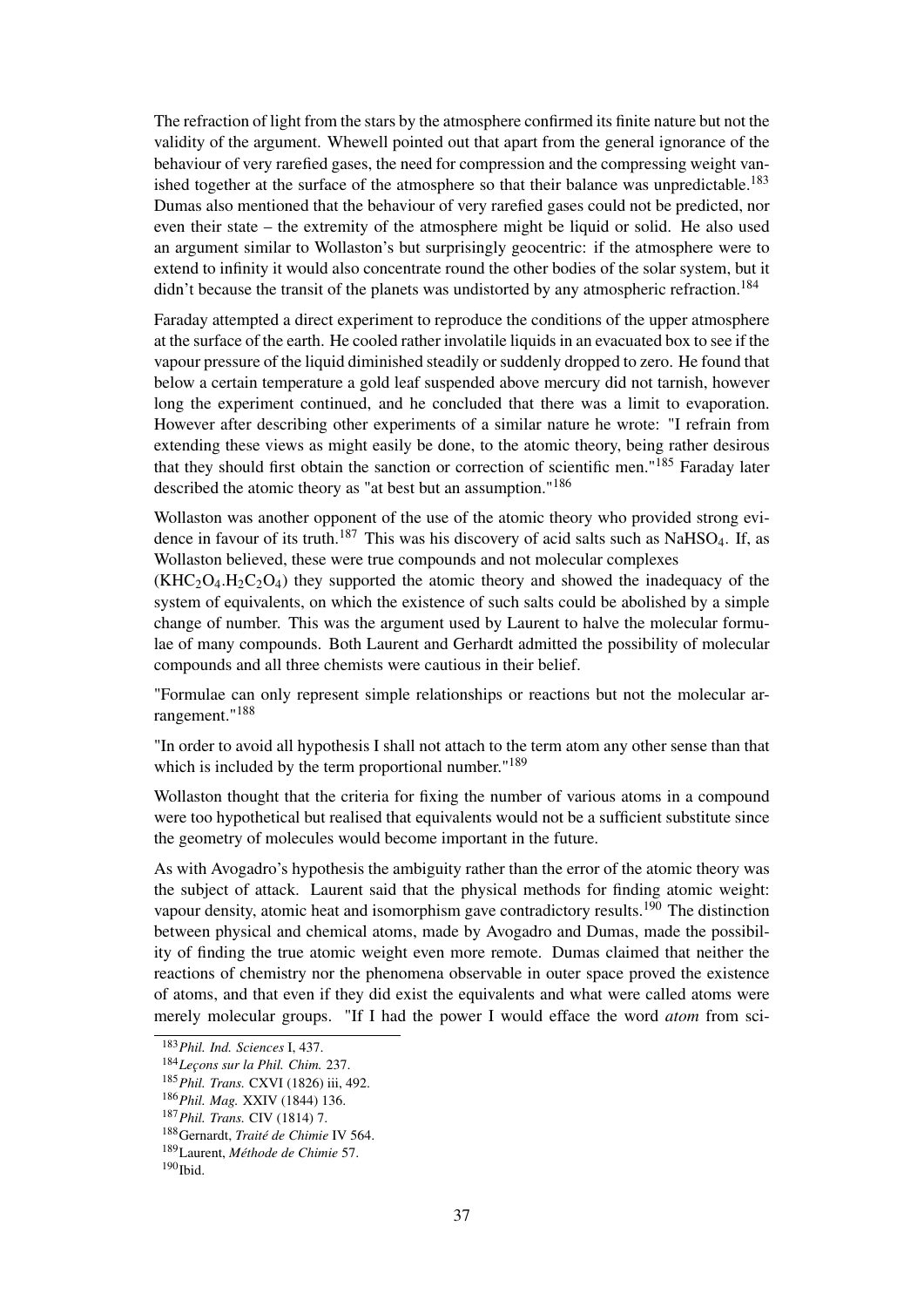ence."<sup>191</sup> Persoz, on the other hand, objected to its failure to account for why two quantities should be equivalent, rather than its ambiguity.<sup>192</sup>

Faraday's objection to the atomic theory was more concerned with its physical than its chemical aspects – whether matter was continuous or discontinuous. His argument was that if space were an insulator all bodies should be non-conductors and if space should conduct electricity all bodies would be conductors. The modification he used to overcome this was that atoms filled all space and interpenetrated rather than juxtaposed to form compounds; their atmospheres (lines of force) extended to the limits of the universe to overcome the anomaly of force acting at a distance.<sup>193</sup> Daubeny disagreed. He thought that conduction depended on the nature of the particle, not on the nature of space.<sup>194</sup> Faraday's theory did however allow the increased rate of reaction on heating (and therefore expanding) gases, which was a great embarrassment to the caloric theory.

Long after Avogadro's hypothesis had been accepted as a method of fixing atomic weights the physical basis of it, and of the atomic theory, was disputed.<sup>195</sup>

#### Caloric

Chemists were mostly as sceptical as they were ignorant about the nature of caloric, or the force or the fluid which expanded gases into any space made available to them. Whewell thought the theories of heat insufficiently complete for them to be mixed up with the more quantitative ideas of chemistry.<sup>196</sup> Nevertheless atoms were often kept apart by caloric well into the middle years of the century. Persoz preferred the caloric theory to the vibratory one as giving a better explanation of the chemical effect of heat.<sup>197</sup> Daubeny also used caloric<sup>198</sup> and the diehard traditionalist Gmelin seemed confident of its status as an imponderable fluid.<sup>199</sup> Avogadro still used caloric, with caution, in 1845.

Some chemists however held kinetic theories of heat – Cavendish, Davy, and among those who supported Avogadro's hypothesis, Ampère and Gaudin.<sup>200</sup>

Finally here is the attitude of Cannizzaro who first gave a complete *chemical* description of the nature of gases. "We must hasten to remark that these figures [graphic representations of molecules] are nothing but artifices of the mind intended to represent to the sight that which in reality we perceive only through the veil of transformations." And of Avogadro's hypothesis: "It must indeed be either the actual truth or the image of that truth seen through media interposed between our intelligence and reality."<sup>201</sup>

### Summary and Conclusion

1. Nearly all the gas theories were static. The ability to mix demanded that all gas species should differ in some way. This was one of the reasons why chemists concentrated on the chemical rather than the physical nature of gases and derived the weights of gas particles not from their density but from their chemical combining weights.

<sup>191</sup>*Leçons sur la Phil. Chim.* 242 & 290.

<sup>192</sup>*Ann. Chim. Phys.* LX (1835) 120.

<sup>193</sup>*Phil. Mag.* XXIV (1844) 137.

<sup>194</sup>*Atomic Theory* 47.

<sup>195</sup>Divers, *B.A.* (1902) 568.

<sup>196</sup>*Phil. Ind. Sciences* I, 420.

<sup>197</sup>*Chim. Mol.* 218.

<sup>198</sup>*Atomic Theory* 164.

<sup>199</sup>*Handbook* 7, 111.

<sup>200</sup>Ampère, *Bibl. Univ.* XLIX (1832) 228.

<sup>201</sup>Faraday lecture, *J.C.S.* X (1872) 948, 964.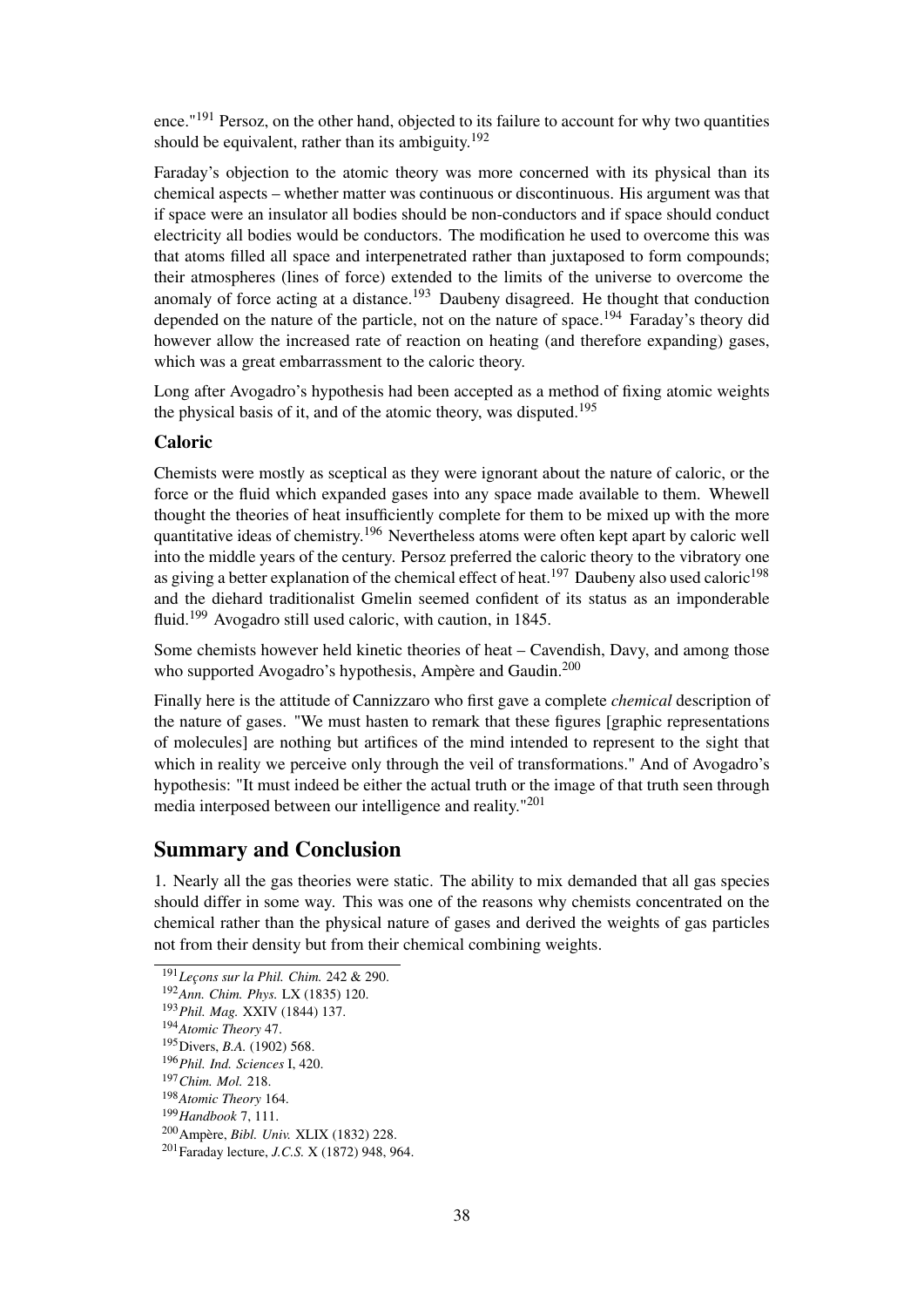2. All forms of heat were contained in the homogeneous caloric envelope of the atom. It was difficult to reconcile the volume and the heat content of the particles and there was sufficient vagueness in the methods to accommodate any antagonistic evidence and any useful new theory, so the direct influence of this problem was small.

3. Because of 1 and 2 above, and for other reasons, Dalton gave a different size to the particles of each gas species. He was able, in consequence, to give only a single atom to the the gas particles of the elements without contradicting vapour density measurements. This last mistake had some influence on Berzelius as he repeated it in his theory of volumes.

4. The general belief in the additive nature of chemical reaction supported this.

5. So also did the electrical theories of affinity developed after the discovery of electrolysis, which suggested that combination between similar atoms would be weak.

6. Gay-Lussac's law contradicted, successfully, Dalton's theory of gases and suggested to Berzelius an identity in size of the gas particles of elements and a different size for those of compounds.

7. Gay-Lussac's law suggested to Avogadro that the combining volumes of gases, and the volumes of solids extrapolated to this state, would be a convenient measure of their chemical combining quantities.

8. Gay-Lussac's law suggested to Avogadro the uniformity in size of *all* gas particles and consequently the divisibility of elemental gas particles. But this was mere speculation.

9. Ampère reached the same conclusion, mainly from physical reasoning. His gas particles contained discrete atoms of the elements smaller than those which took part in chemical reaction and so there arose the division between chemical and physical atoms.

10. Avogadro's gas particles were likewise more complicated than the reactions of chemistry demanded because of his wrong modification of Dulong & Petit's law, due to the experimental difficulty of finding the specific heat of a substance in more than one of its physical states (see also 11 below) and to his incorrect extension of the law to compounds, and also because of his inability to account in any other way for the solidity of light elements like carbon.

11. Dumas supported and developed the division between the chemical and the physical atom, mainly because he believed that the latter was measured by Dulong & Petit's law, whose anomalies were mistaken for simple fractional multiples through the magnitude of experimental error; and also because chemical analogies were not reflected in volumetric ones with compounds such as  $NH_3$ ,  $P_2H_6$ ,  $O_2$  and  $S_8$ .

12. The fall of Berzelius' theory of volumes and the ambiguity of the methods of defining atomic weights made chemists fall back on the system of description by equivalent weights and equivalent volumes which, though intended to dispense with hypotheses, were largely based on them.

13. Davy's theory of acids encouraged the admission of double-decomposition as a chemical process.

14. Gerhardt and Laurent extended double-decomposition to all chemical reactions. They arrived at some of the results of Avogadro's hypothesis but their different mistakes over the atomicity of oxygen betray the dogmatism of their reasoning.

15. Gaudin used Avogadro's hypothesis to derive the correct formulae of many substances; his only mistake was to underestimate the importance of his work.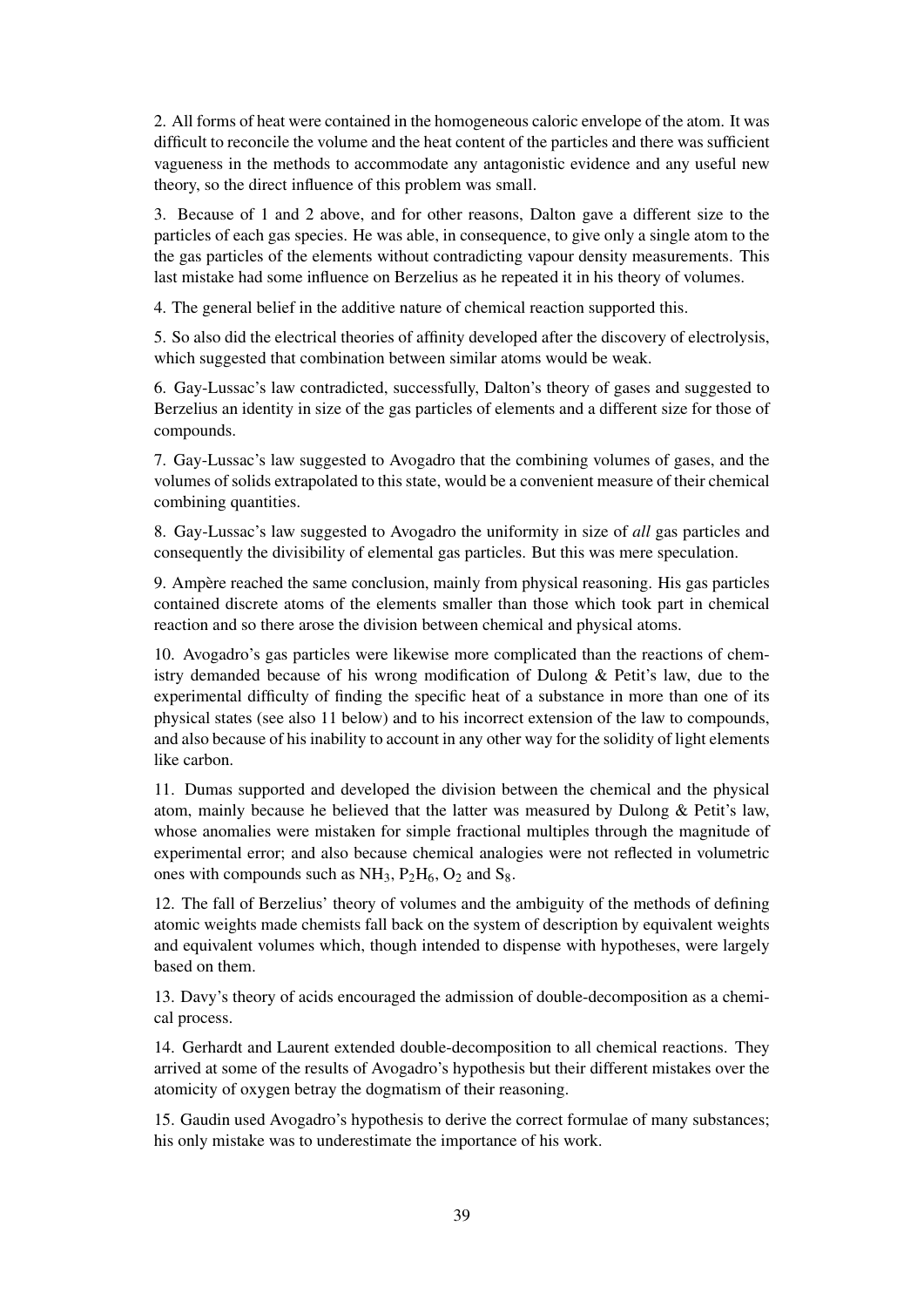16. Cannizzaro used Avogadro's hypothesis to remove both the ambiguity and the distrust of the atomic system.

Influences rather than events may have helped the neglect and ignorance of Avogadro's hypothesis, namely:

Avogadro's failure to see the chemical usefulness of his hypothesis. The scepticism accorded to physical theories after the failure of the atomic theory. Avogadro's imperfect mastery of French. Avogadro's confused terminology. Ampère's equally confusing modification to *his* theory.

And in support of the hypothesis:

The likelihood that the particles of both elements and compounds were of the same order of complexity.

The physical similarity of gases.

Most of the histories of the confusion of atomic weight measurements in the first half of the nineteenth century have concentrated on showing the origin of the inconsistencies which led to the multiplicity of formulae for the same substance and a corresponding multiplicity of atomic weights. From this point of view the failure of chemists to use Avogadro's hypothesis is inexplicable; the position now held by this hypothesis among the fundamental rules of chemistry is due to its use in the unambiguous fixing of atomic weights by Cannizzaro.

In this thesis I have attempted to show that the whole attitude of scientists to their work prevented them from taking this essentially modern view of the hypothesis. It is evident that not only Avogadro's hypothesis but even Dalton's atomic theory were physical theories whose applications to the investigation of the chemical composition of substances were not predominant in the minds of their inventors. Dalton was trying to find the nature of the atmosphere, Avogadro based his system of chemistry on a law from which he derived his hypothesis as something that would interest the physicist, and Ampère was a physicist, one of whose rare excursions into chemistry was the use of Avogadro's hypothesis to find the shape of the particles of matter. Dumas said that the hypothesis was generally admitted by physicists and went on to demonstrate that it was useless to chemists.

This is why I have, in the earlier chapters, described in some detail the caloric and electrical theories of gases. I have tried to show in a narrative account of the physical theories of gases that the earlier ideas which seem to us absurdly naive, were more productive than the rationalism of Dumas and the double-decomposition dogma of Gerhardt and Laurent. Gerhardt's reason for making oxygen gas particles  $O_4$  and Laurent's reason for making them  $O<sub>1</sub>$  were scarcely more persuasive than Ampère's tetrahedra of oxygen atoms, and no more accurate.

The progress of chemistry in this epoch served only to confuse it. After the early years of speculation the later chemists were more concerned with classification. They used gases without bothering, or feeling able, to describe their nature; the atomicity of the gas particle became more important than its shape. Then the separation of the units of chemical and physical change persuaded chemists that a knowledge of the true atom, the smallest particle of an element, was unattainable, and they lost faith in all theories. The compromise which they devised – the equivalent weight system – is a cautionary tale in the perils of timidity.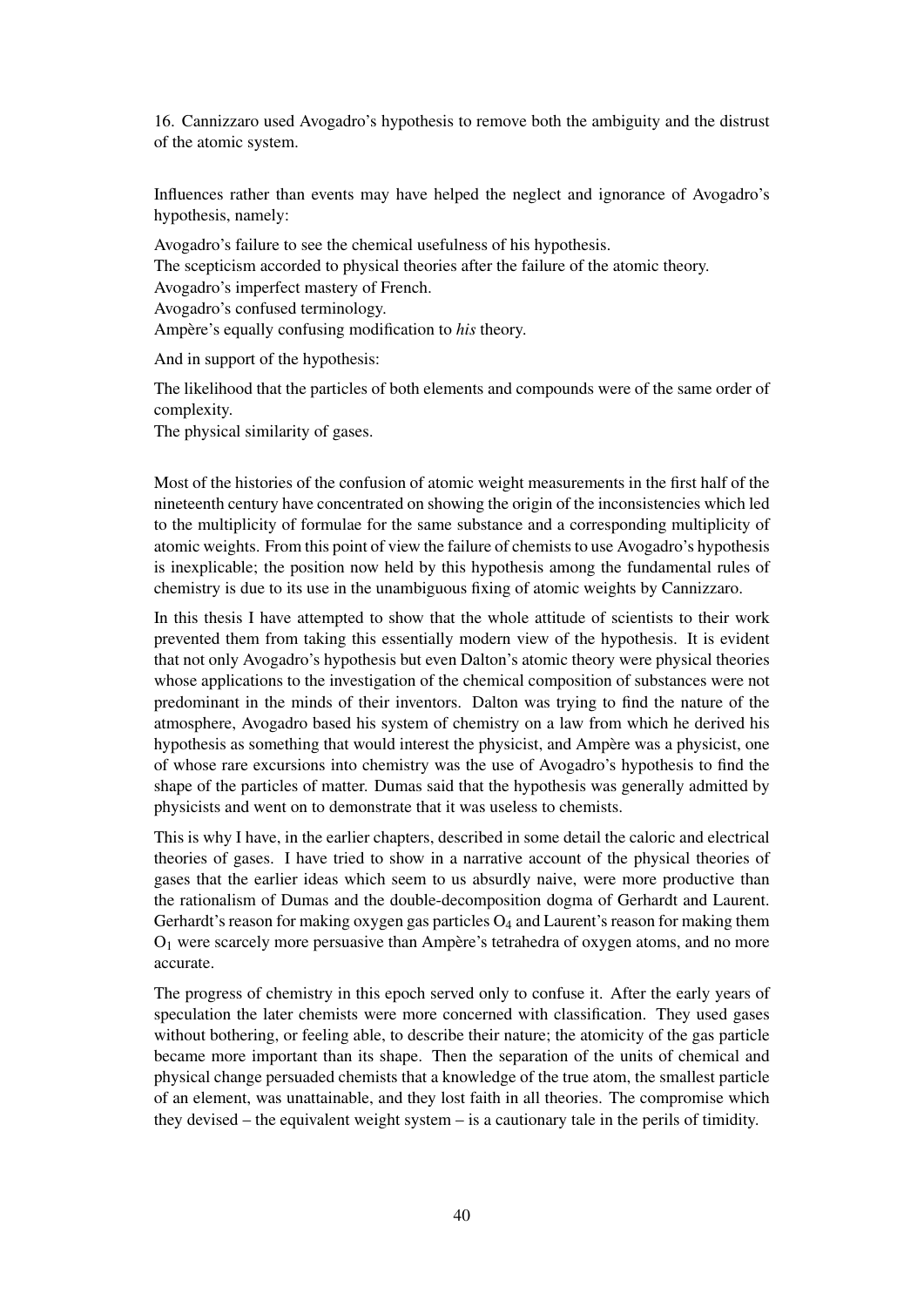Even if the inventors of the theories were not concerned with applying them to atomic weight determination there was no reason why others should not. Gaudin and Cannizzaro did use Avogadro's hypothesis, Berzelius used an incomplete version of it and all three, of course, used the atomic theory; but on the whole the gap between physics and chemistry, exemplified in the retirement of chemists to the equivalent system, widened throughout the period. Even in the gas theory of Laplace the greater freedom of speculation indulged in by the physicist is evident and the atomic theory of Faraday and the memoirs of Ampère show that this tradition was maintained.

On the other hand the necessity for accounting for physical phenomena encumbered the theories in their chemical applications – chemists found it impossible to amalgamate the physical and the chemical characteristics of caloric – elasticity and heat of reaction. In this case the chemical effect won and Dalton's theory of gases attests the danger of applying chemical quantities to physical phenomena. With Avogadro's hypothesis however the *physical* law of Dulong & Petit was used in error and the damage was as great – the chemical atom was divided into physical atoms.

The obstacles to the application of Avogadro's hypothesis to chemical combining weights were considerable and its neglect here is understandable, but it is surprising that chemists should have been divided so sharply into the few who believed that everyone was familiar with it and the many who had never hear of it or had not comprehended it. This does seem inexplicable. Perhaps since there was no sense of its importance chemists did not bother to become familiar with the hypothesis and the last chapters are given to the baffling twists of terminology which may have added confusion to the growing scepticism over physical theories, which questioned even the reality of such particles.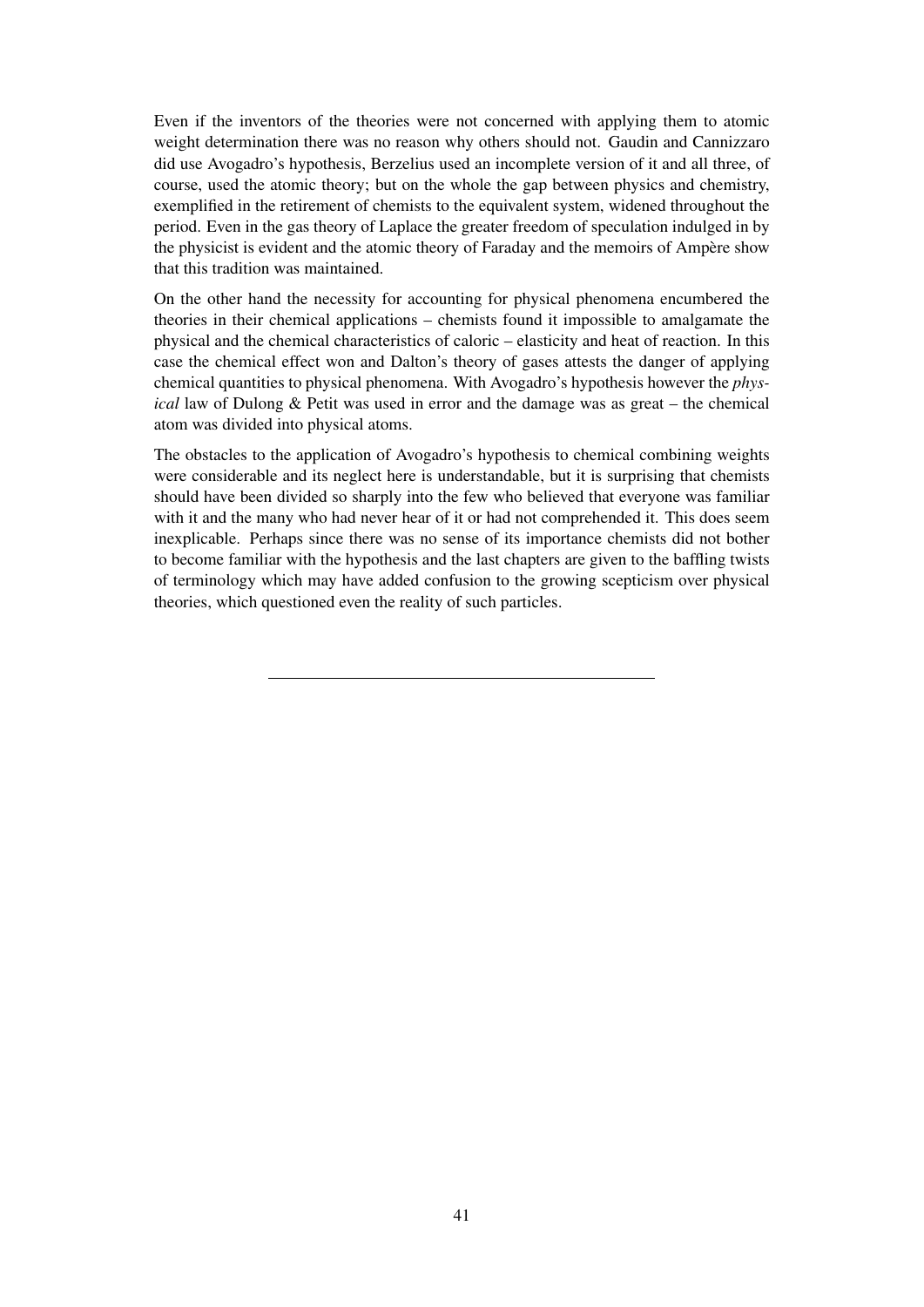## Bibliography

#### Full titles of journals abbreviated in the footnotes

*Annales de chimie (et de physique) Annals of philosophy Bibliothèque universelle de Genève Journal of the Chemical Society Philosphical magazine Philosophical transactions*

#### Principal sources, periodicals

A.M.Ampère, 'Sur la détermination des proportions dans lesquelles les corps se combinent', *Annales de chimie* XC (1814) 43–86.

A.Avogadro, 'Essai d'une manière de déterminer les masses relatives des molécules élémentaires des corps', *Journ. de physique* LXXIII (1811) 58–76.

–'Mémoire sur les masses relatives des corps simples', Ibid. LXXVIII (1814) 131–156.

–'Nouvelles considérations sur la théorie des proportions déterminées dans les combinaisons', *Mem. della Reale accad. delle scienze di Torino* XXVI (1821) 1–162.

–'Mémoire sur les chaleur spécifiques des corps solides et liquides', *Ann. Chim. Phys.* LV (1833) 80–111.

–'Nouvelles recherches sur la chaleur spécifique des corps solides et liquides', *Ann. Chim. Phys.* LVII (1834) 113–148.

J.B.Dumas, 'Mémoire sur quelques points de la théorie atomistique', *Ann. Chim. Phys* XXXIII (1826) 337– 391.

A.Gaudin, 'Recherches sur la structure intime des corps inorganiques définis', *Bibl. Univ.de Genve`* LII (1833) 131–141.

J.Persoz, 'Mémoire sur l'état moléculaire des corps composés', *Ann. Chim. Phys.* LX (1835) 113–151.

#### Books, principal sources

S.Cannizzaro, *Sketch of a course of chemical philosophy*, Alembic club reprint no. 18, Edinburgh 1910.

J.Dalton, *A new system of chemical philosophy*, 2 vols. Manchester 1808–1827.

J.B.Dumas, *Leçons sur la philosophie chimique*, Paris 1837.

C.Gerhardt, *Traité de chimie organique*, 4 vols. Paris 1853–62.

A.Laurent, *Méthode de chimie*, Paris 1854.

J.Persoz, *Introduction a l'étude de la chimie moléculaire*', Strasbourg 1839.

#### Books

Berzelius, *Letters of Berzelius and Schonbeim*, Ed. Kahlbaum 1899.

Daubeny, *Atomic theory*, 2nd edition, Oxford 1850.

– *Miscellanies*, Oxford 1867.

Davy, *Elements of chemical philosophy*, London 1812.

Gmelin, *Handbook of chemistry*, (transl.) London 1861.

R.Harrington, *The death warrant of the French theory of chemistry*, London 1804.

Otto, *Graham's chemical reports*, 1848.

W.Prout, *Chemistry, meteorology and the functions of digestion considered with reference to natural theology*, 8th Bridgewater treatise, 1834.

W.S.Stevenson, *The composition of hydrogen*, London 1849.

Whewell, *Philosophy of the inductive sciences*, 1847.

#### Secondary sources

Bedson, *J.C.S.* LXIX (1896).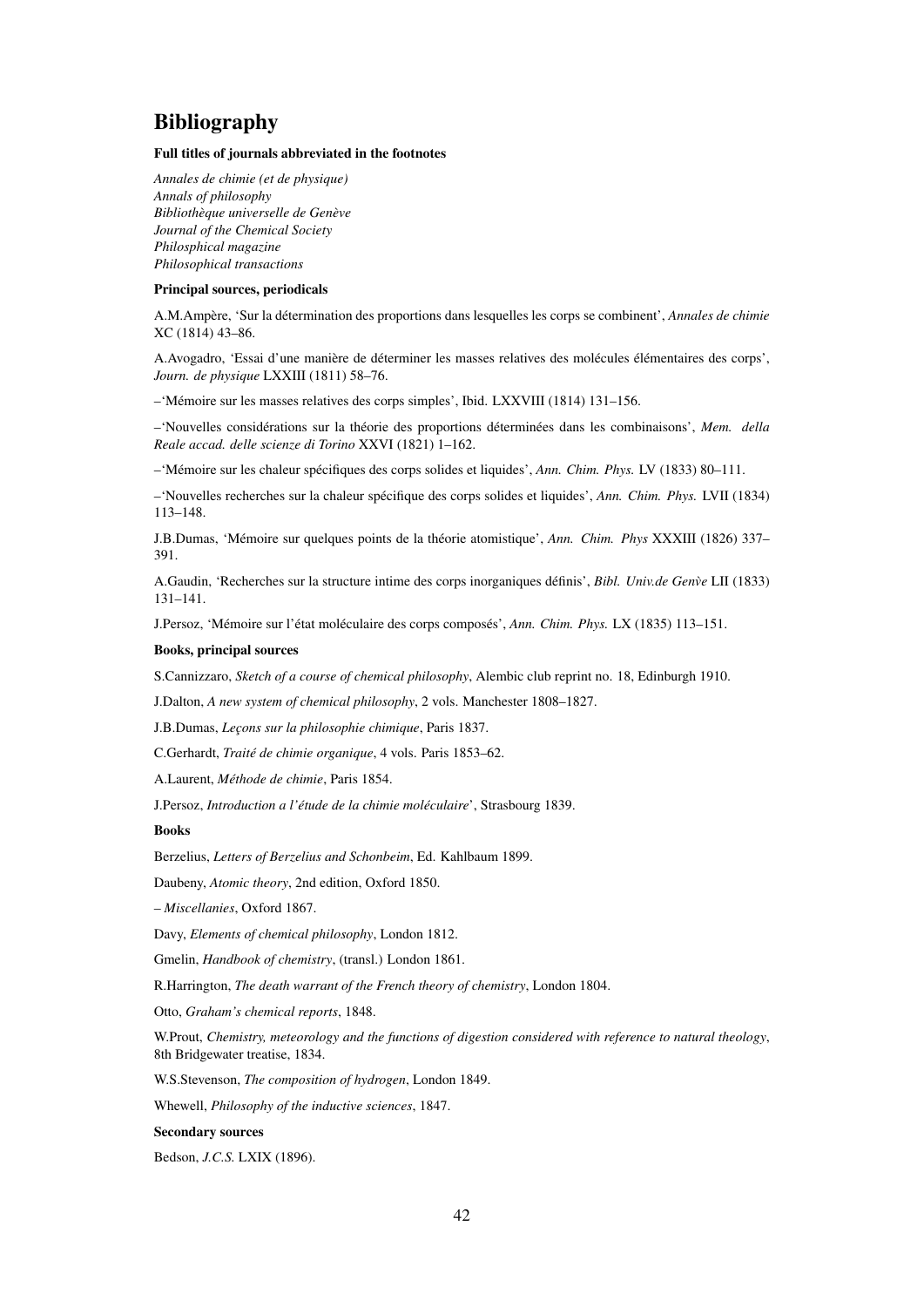Brodie, *Phil. trans.* CXL (1850) 773.

– *J.C.S.* XXII (1869) 440.

S.Cannizzaro, Faraday Lecture, *J. Chem.Soc.* X (1872) 963.

Frankland, *J.C.S.* XXII (1869) 440.

A.N.Meldrum, *Avogadro and Dalton, the standing in chemistry of their hypotheses*, Aberdeen 1904.

L.Meyer, *Modern theories of chemistry*, (transl.) London 1887.

L.K.Nash, *The atomic-molecular theory, Harvard case histories in experimental science*, Ed. J.B.Conant, vol. 1, 1957.

– *Isis* XLVII (1956) 108.

Tilden, Cannizzaro memorial lecture, *J. Chem. Soc.* CI (1912) 1680.

#### Other periodical sources

Ampère, *Bibl. Univ.* XLIX (1832) 225.

– *Ann. Chim. Phys.* LVIII (1835) 432.

Anon. *Phil. Mag.* IX (1800) 352; XXIV (1844) 298.

Astley, *Nicholson's J.* V (1801) 27.

Avogadro, *J. de Physique* LXV (1807) 136.

– *Mem. di Torino* XXVIII (1824) 27.

– *Ann. Chim. Phys.* LXXXVIII (1813) 286.

– Ibid. XIV (1845) 330.

Berthollet, *Nicholson's J.* IV (1800) 219, 371.

Berzelius, *J. de phys.* LXXIII (1811) 257, 283.

– *Ann. Chim.* LXXXI (1812) 283.

Brodie, *Phil. trans.* CXL (1850) 764.

Cruickshank, *Nicholson's J.* IV (1800) 263.

Dalton, Ibid. V (1801) 242.

– *Phil. trans.* CXVI (1826) 174.

Davy, *Nicholson's J.* IV (1801) 277.

– *Phil. trans.* CXVI (1826) 388.

Delaroche & Berard *Ann. Chim.* LXXXV (1813) 161.

Divers, *Proc. Brit. Assoc.* (1902) 568.

Dulong & Petit, *Ann. chim.* X (1819) 405.

Dumas, *Ann. chim. phys.* XLIX (1832) 210; L (1832) 170.

Faraday, *Phil. trans.* CXVI (1826) 492.

– *Phil. mag.* XXIV (1844) 139.

Frulander, Ibid. IX (1800) 225.

Girtanner, *Nicholson's J.* IV (1800) 167, 270.

Gay-Lussac, *Mém. d'Arcueil* II (1809) 227.

– *Ann. chim.* LXXXI (1812) 98.

– *Ann. chim. phys.* I (1816) 214.

Dr. G.M., *Nicholson's* IV (1800) 513.

Grove, *Phil. mag.* XXIV (1844) 268.